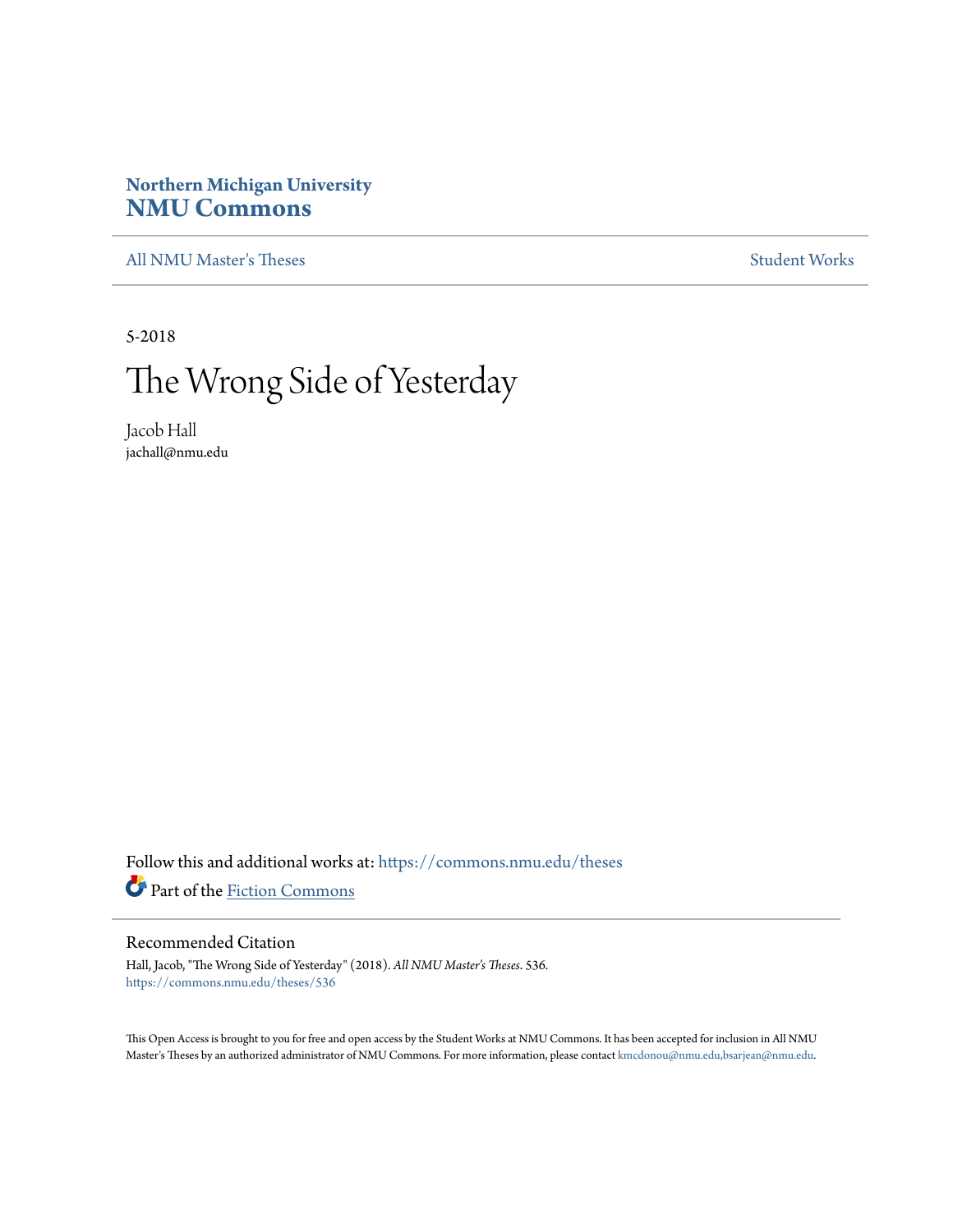# THE WRONG SIDE OF YESTERDAY

By

Jacob M. Hall

## THESIS

Submitted to Northern Michigan University In partial fulfillment of the requirements For the degree of

### MASTER OF ARTS

Office of Graduate Education and Research

April 2018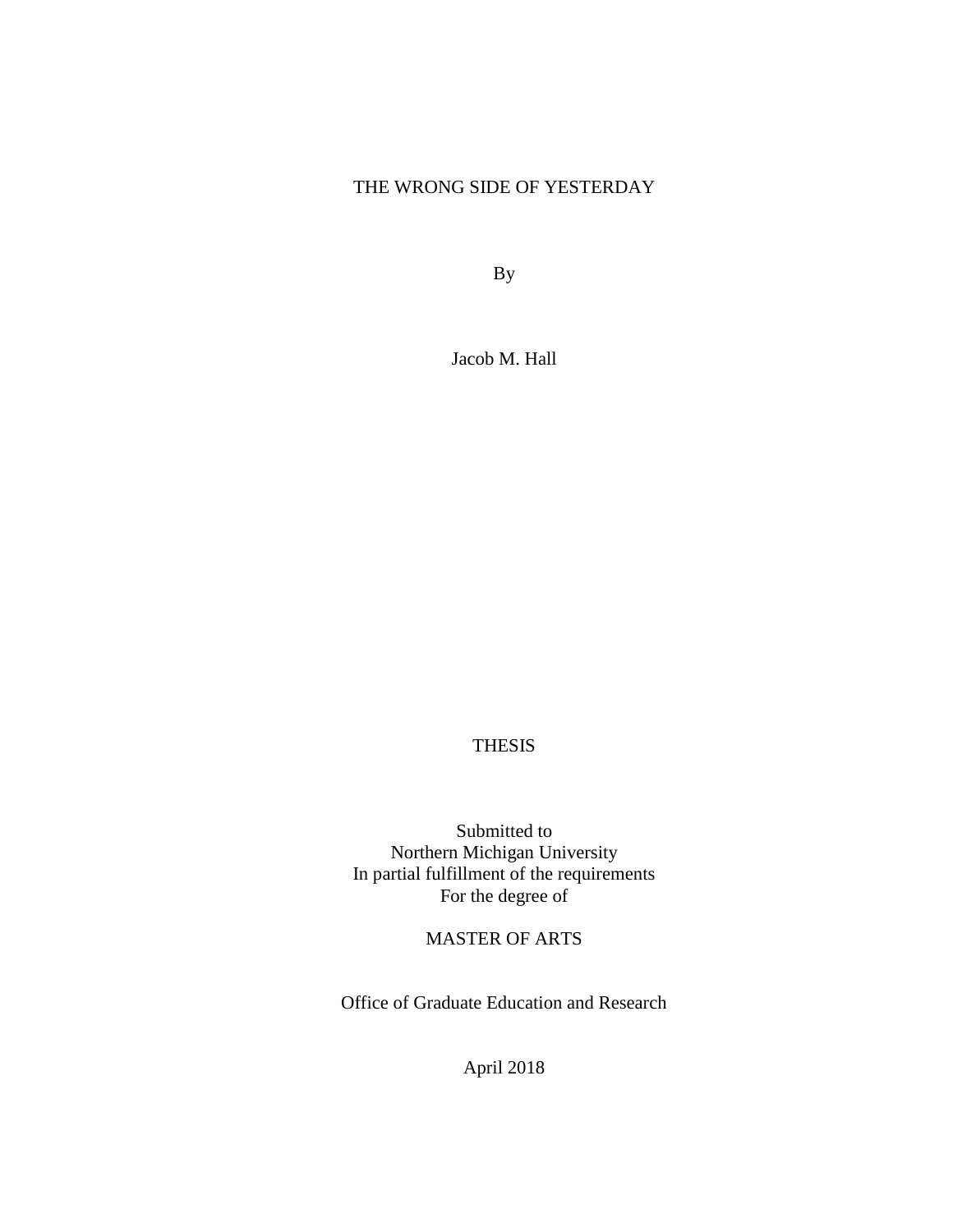## SIGNATURE APPROVAL FORM

## THE WRONG SIDE OF YESTERDAY

This thesis by Jacob M. Hall is recommended for approval by the student's Thesis Committee and Department Head in the Department of English and by the Assistant Provost of Graduate Education and Research.

| Committee Chair: Prof. Jennifer Howard  | Date |
|-----------------------------------------|------|
|                                         |      |
| First Reader: Prof. Matthew Gavin Frank | Date |
|                                         |      |
| Second Reader: N/A                      | Date |
|                                         |      |
| Department Head: Dr. Lynn Domina        | Date |

\_\_\_\_\_\_\_\_\_\_\_\_\_\_\_\_\_\_\_\_\_\_\_\_\_\_\_\_\_\_\_\_\_\_\_\_\_\_\_\_\_\_\_\_\_\_\_\_\_\_\_\_\_\_\_\_\_\_

Dr. Lisa S. Eckert Date Interim Director of Graduate Education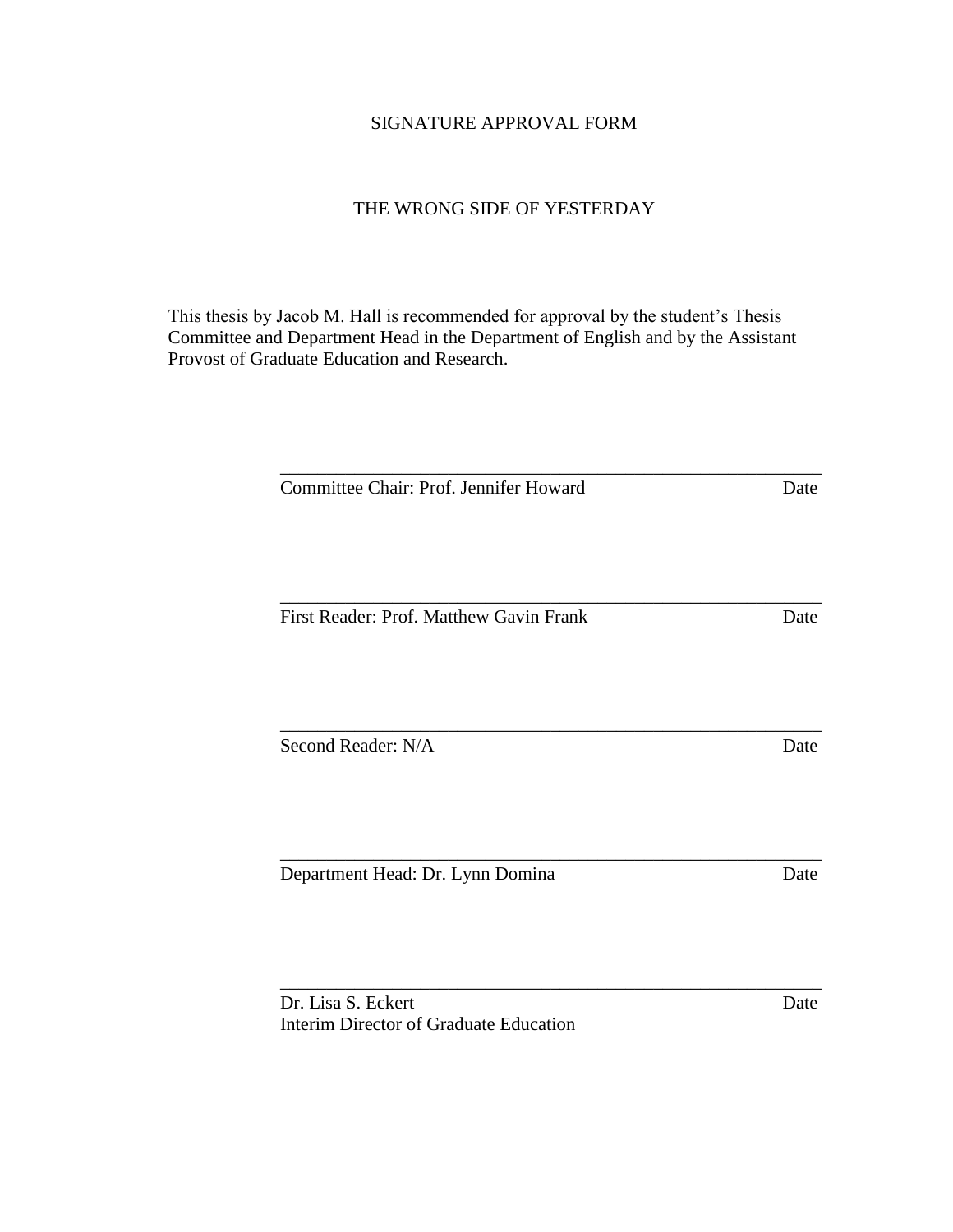#### ABSTRACT

#### THE WRONG SIDE OF YESTERDAY

By

#### Jacob M. Hall

<span id="page-3-0"></span>These chapters start off a novel that follows Simon Jones, a man brought back to the city of Decatur, Illinois by the death of his sister. Simon is left taking care of Jeffrey, a ten-year-old boy with an arm that loses skin constantly and glows a dull white. While Simon and Jeffrey navigate their grief and uncertain futures, the city is rocked by a series of murders that target "divergents," people with physical abnormalities like Jeffrey's arm. *The Wrong Side of Yesterday* is a novel that uses elements of magical realism and mystery to explore issues of grief, disability, poverty, and identity, all within the confines of a dying Midwestern city.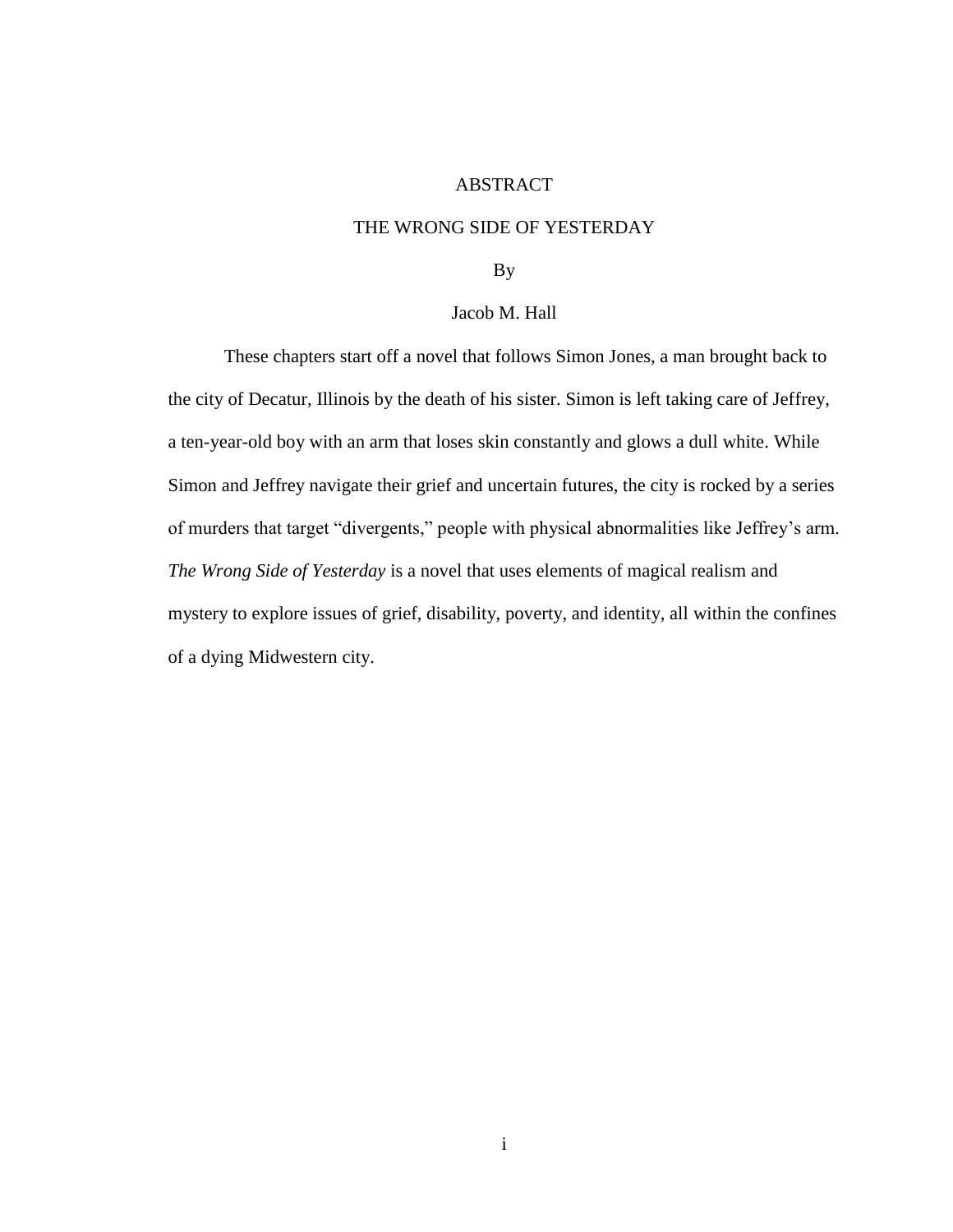Copyright by

# JACOB M. HALL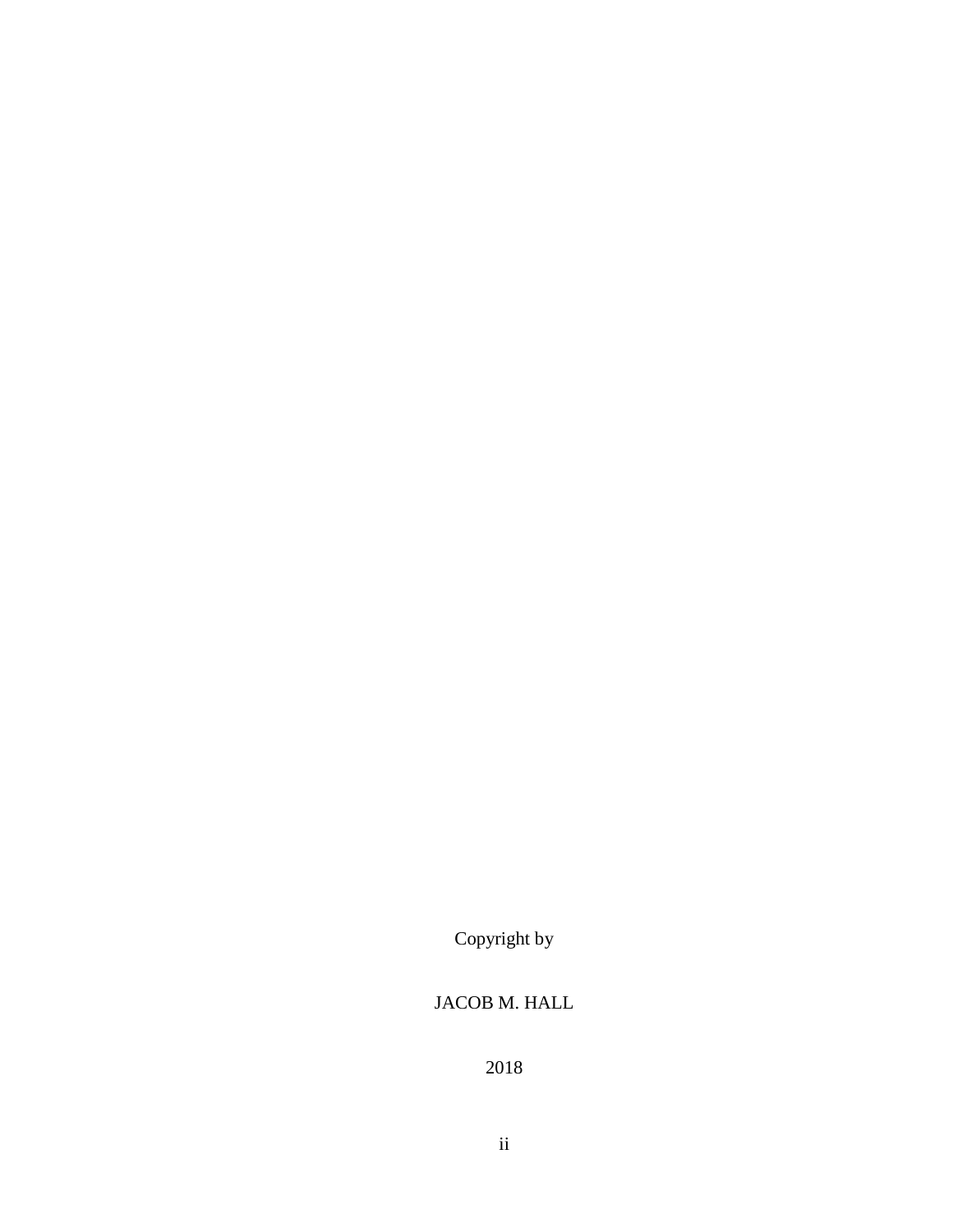#### ACKNOWLEDGMENTS

The author wishes to thank his thesis director, Jennifer Howard, for reading at breakneck speed. Her comments, on this and a hundred other things, always proved patient and precise, honest and kind. This author also wishes to thank Catherine Maurer, for being the best office mate anyone could hope for; Matthew Gavin Frank, for showing him the power of the lyric; and Laura Soldner, for being a mentor and second mother to so many. Without these people, and many others, this project could not have been completed.

This thesis follows the format prescribed by the *MLA Style Manual* and the Department of English.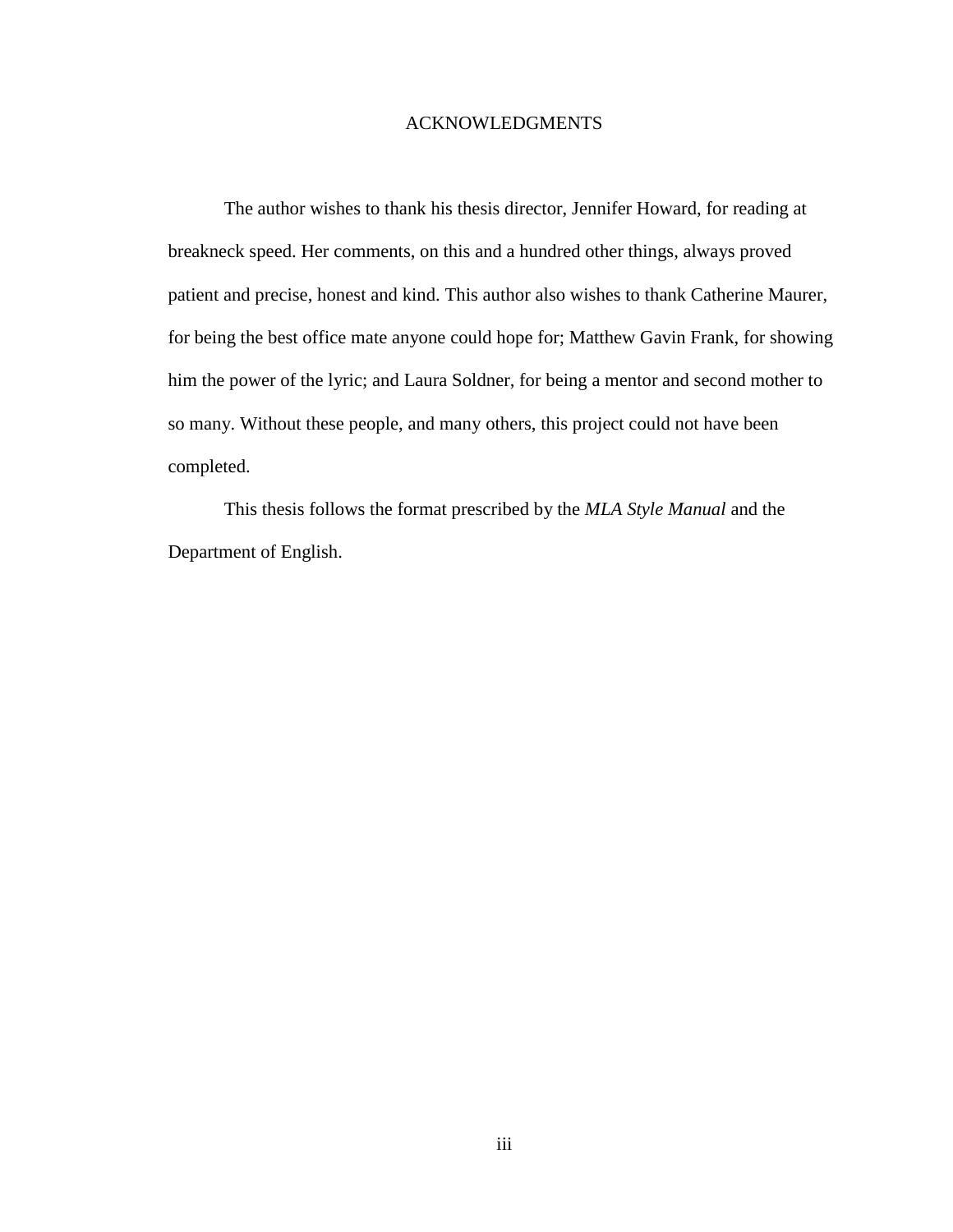# **TABLE OF CONTENTS**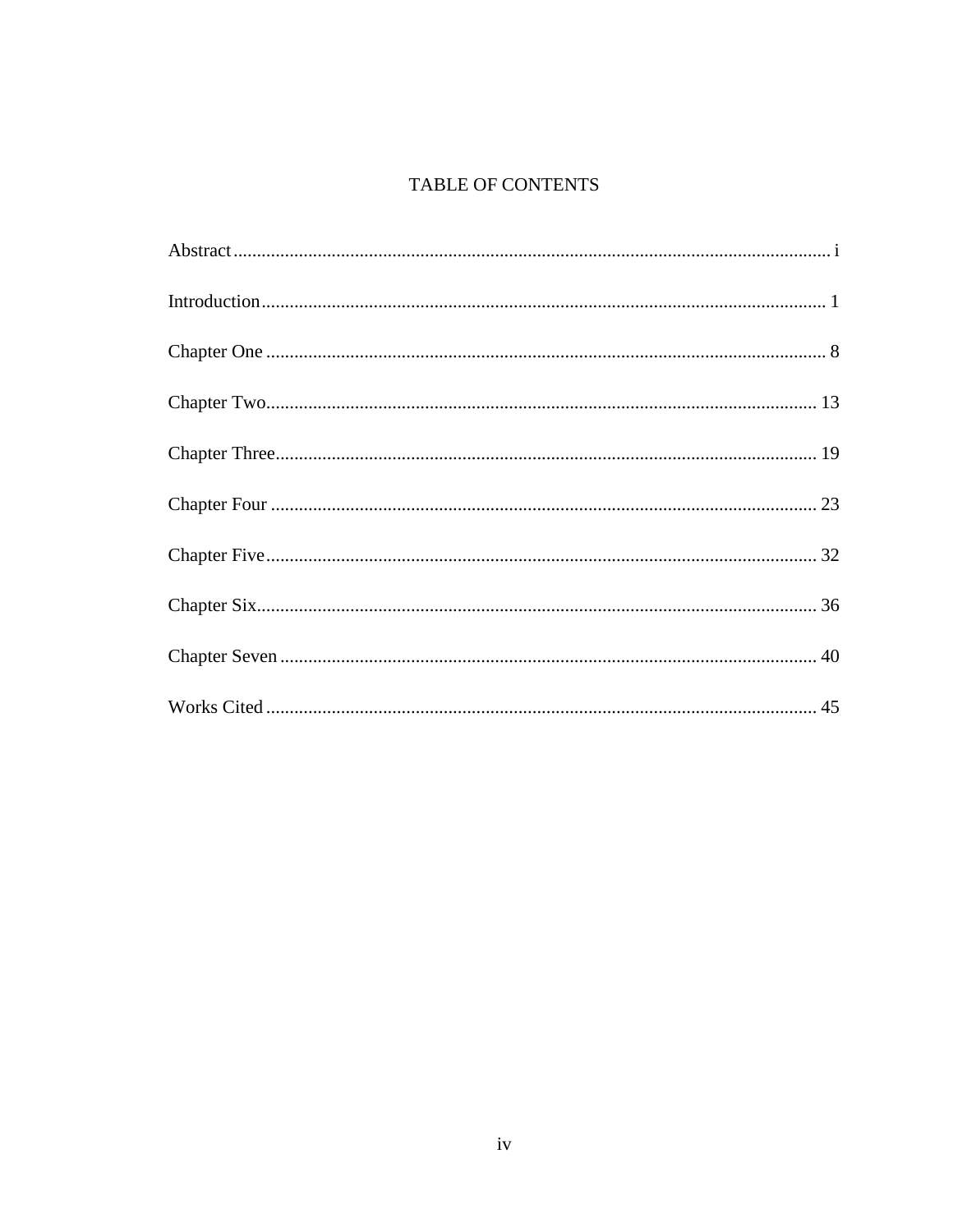#### INTRODUCTION

<span id="page-7-0"></span>On Nov. 21st, 2016, the *Chicago Tribute* released the first in a series of investigative articles revealing the hidden abuse of intellectually and developmentally disabled adults at Illinois group homes. I have a developmentally disabled sister who, if not taken in by me or another sibling, would end up a ward of the state when my mother dies. Perhaps, would end up a victim of the state. Without the *Tribune's* investigative work, no one would have known the extent of group home abuse. Group home residents were physically and sexually abused, repeatedly neglected, sometimes even lost. Reports were obfuscated or falsified in an effort to protect abusers. This knowledge—and this very personal worry about my sister—led directly to my project. My thesis is the first few chapters of a novel that uses magical realism as a platform to represent disability abuse in Illinois. *The Wrong Side of Yesterday* tells the story of Simon Jones, a man left responsible for his magically disabled nephew after his sister's death, forcing him back to Decatur, Illinois, a city gripped by mysterious fires and murders.

The *Tribune* has published over a dozen related articles and videos since the release of that first report, "Suffering in Secret: Illinois Hides Abuse and Neglect of Adults with Disabilities," by reporters Michael J Berens and Patricia Callahan. Early on in the series, they tell the story of Tina Marie Douglass, a 48-year-old disabled woman who informs group home staff of her intent to leave, again. Nobody intervenes, and she does just that, walking into the street where she was struck by a car and killed (Berens and Callahan). When the Inspector General's office received the report on her death, they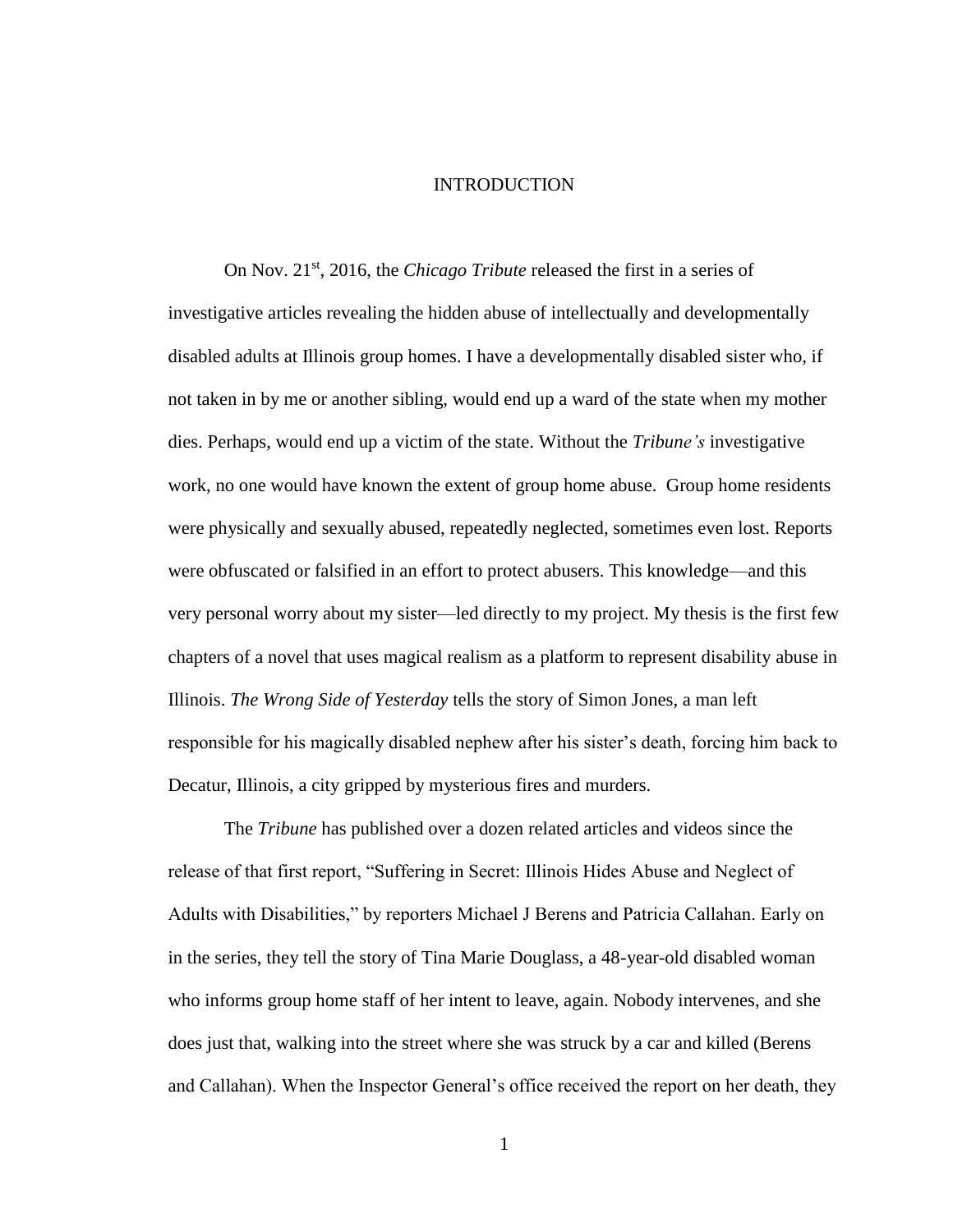did not visit the group home to investigate, or interview any witnesses. They instead relied on the accounts of group home employees—who have a vested interest in seeing cases go away—as their sole source of information. The investigation into Douglass' case found no evidence of negligence. Berens and Callahan argue that this is "a flawed system that conceals the silent victims of abuse and neglect—some, literally voiceless—while allowing investigators to close as many cases as possible with the fewest consequences" (Berens and Callahan). The *Tribune* goes on to explore the callous and dehumanizing actions of Illinois government, including an auction where disabilities were read out so group homes could bid on potential residents—the "less" disabled, the easier to take care, the more valuable they were. My sister is 31 years old, and I am not in a position to care of her, if I needed to. Most of her days revolve around playing *Grand Theft Auto* with her disabled boyfriend and finding a way to get Taco Bell. Yet, if things go wrong, she could easily end up another Tina Marie Douglass, or a resident reduced to an object on the auction block.

It was these stories, more than anything, that inspired the direction I went with my project. In *The Wrong Side of Yesterday*, Simon is an unemployed man who returns to his hometown of Decatur, Illinois, after the death of his sister. Simon is put in the position of taking care of Jeffrey, his young nephew. Jeffrey is divergent, a term used within the world to identify those with a physical anomaly that has a magical component. In Jeffrey's case, his left arm has glowing skin that constantly peels away. I use this divergence as a metaphorical manifestation of disability. Like those on auction in Illinois, the divergent in my thesis have a wide variety of divergences, no two identical, with some causing more hardship than others.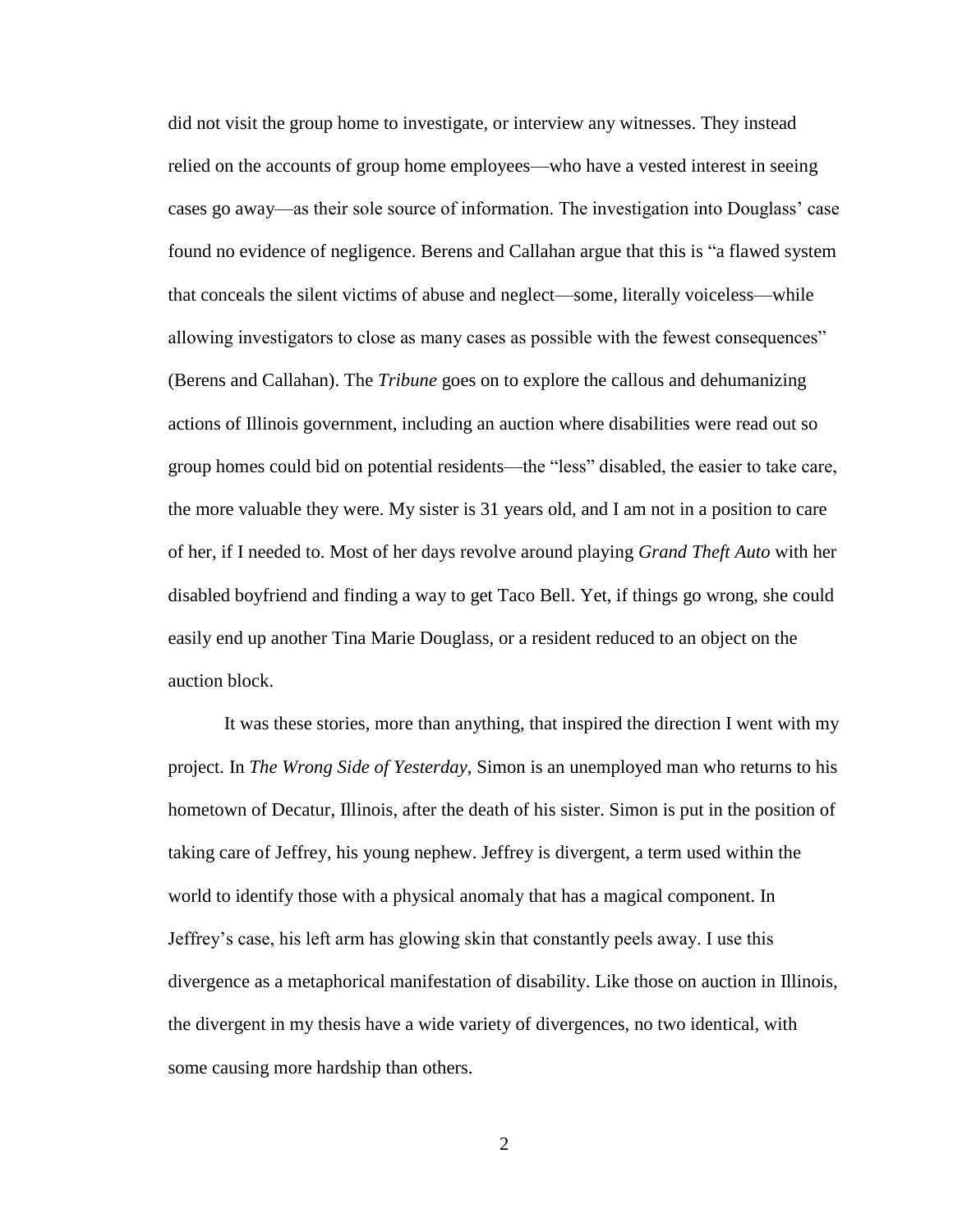My goal is to give people a new way of conceptualizing disability. In particular, I'm interested in representing the hardships faced by a broad spectrum of physical, mental, and developmental disability. One of the things I've tried to remain cognizant of as I work on this project is the potentially reductive quality of magic representing disability. I think science fiction and fantasy have long served as genres that tackle oppression and injustice through fantastical metaphors. But those representations are not always accurate or inoffensive. In an effort to avoid this, I amped up the unique and magical traits given to each divergent character I present in the story. My goal was to both distance the metaphor and accentuate the unique and individual aspects of each character. I also worked to make the magical realism a part of the plot, beyond just a motivating force behind some character's actions. For instance, Simon is searching for a missing Jeffrey when he notices a "hole in the floor, like in the living room, only this one surrounded by pieces of skin, each one of them glowing" (44). This function, while small, helps tie divergence with the mystery element of the plot in concrete ways.

As part of my research, I looked into the field of disability studies, a relatively new politics that has developed with the goal of bringing new critical awareness to an often unrepresented group. Richard Devlin and Dianne Pothier write in the introduction to *Critical Disability Theory*, a disability studies anthology, that it's time for "new ways to conceptualize the nature of disability, a new understanding of citizenship that encompasses the disabled" (2). While disability studies is interested in conceptualizing through criticism, this call to action was one I was ready to follow. Finding a way to both conceptualize and articulate disability remains elusive—in fact, landing on the term "divergent" was one of the greatest challenges for this thesis—and that problem is one we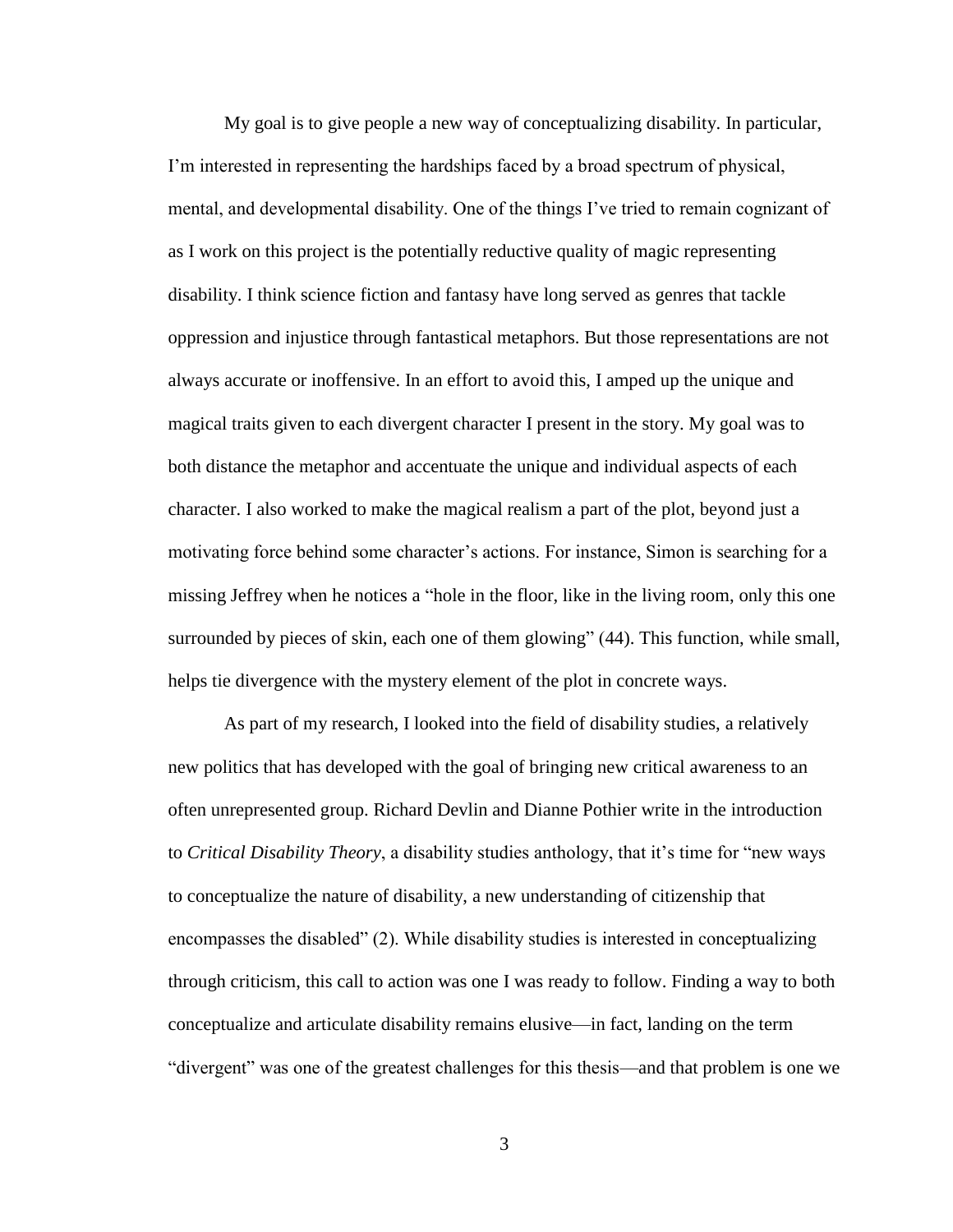need to resolve. We need those definitions "because, historically, we have tended to adopt a binary conception of disability: there are the disabled (them-us) and then ablebodied (us-them)" (Pothier and Devlin 5). Even today, with new language, we struggle through these binaries. Neurodivergent, the basis for the term "divergent" I use, contains this same binary. The counter to it is neurotypical (NT), and there's little flex between the two. The primary difference between older and newer terms is one of scope, not function.

More important even than the term used is the way people in an environment react to the term. In one scene, where our protagonist notices someone's discomfort around the subject of divergence (disability), we get an interior monologue where Simon responds to people who say things like "God loves her." He notes an "unspoken, unfinished thought: God loves her even though she's wrong. Julia always hated these sorts of comments. The endearing 'he's special,' the kindly 'how strong you both must be.'" Julia is Simon's sister, the one that left him taking care of Jeffrey after her death. Simon goes on to say "Only the children got it right: "'What's your name? How old are you? What's wrong with your arm? Want to play?"" (12). My goal was to provide the audience with a clear parallel to the comments received by all those disabled or around the disabled. Divergence is meant to function like disability, and people should engage with divergence in the same unhelpful and derogatory tone that is so often used for disabled children and adults.

Even the academic and political ideologies associated with social justice have often proven harmful and/or tone deaf. Much of this failing is again a product of conceptualization. David L. Hosking, a critical disability scholar, argues that liberalism "traditionally conceive[s] of disability as personal misfortune preferably to be prevented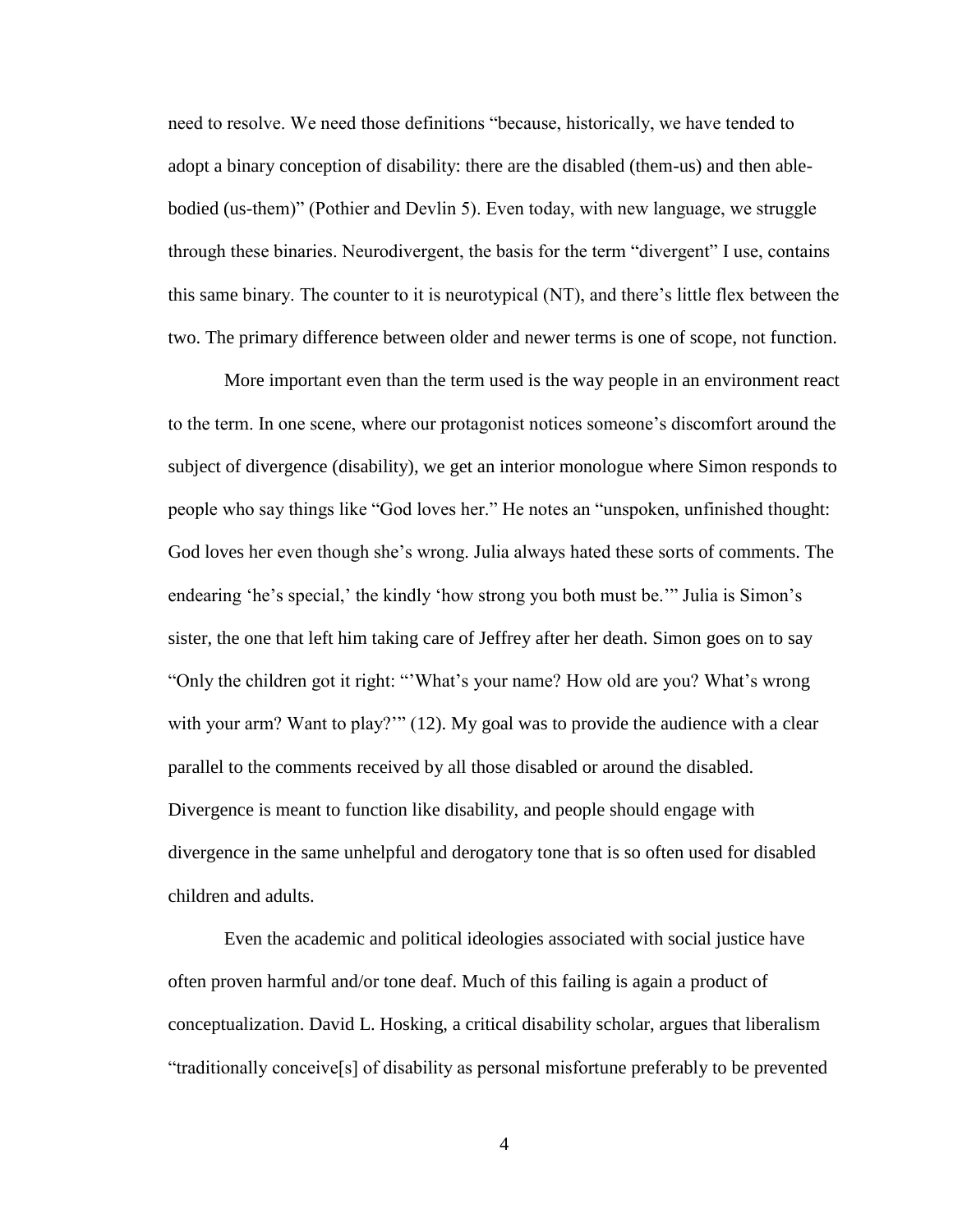and definitely to be cured, privileges 'normalcy' over the 'abnormal'; presumes ablebodied norms are inevitable" (6). More binaries, even from those ostensibly invested in bettering disabled living, because of erroneous conceptualizations. In reality, Hosking argues, "disability is best characterized as a complex interrelationship between impairment, individual response to impairment, and social environment" (7). The importance of social environment is what I honed in on in my thesis. Group homes have the capacity to be, sometimes are, nurturing, lively, safe communities. This is particularly true for the group homes that are not created by states and funded by Medicaid, but are rather private institutions funded by financially stable family members of the disabled. These are not the group homes presented in *The Wrong Side of Yesterday*. These homes are underfunded, understaffed, and unsafe, and I started off my work with these environments in mind.

One of the earliest decisions I made in drafting was to use divergent teenagers and children. This, at times, felt counterproductive, given that the research I'd done around this topic was focused entirely on disabled adults. The care for disabled children in Illinois is vastly superior to that for adults. The primary difference is one of resources. Group homes send children to schools until they're 21, giving them access to a wider array of individuals and programs that can facilitate growth and independence, though even these resources are being stripped away at a steady pace under the current administration. But the issues that I cover in my thesis have little to do with resources at group homes. Disabled adults aren't suffering because of a lack of resources. They lack resources because of the way society (mis)treats all disabled people. If not for the schools, the children would be suffering in a similar fashion. By using younger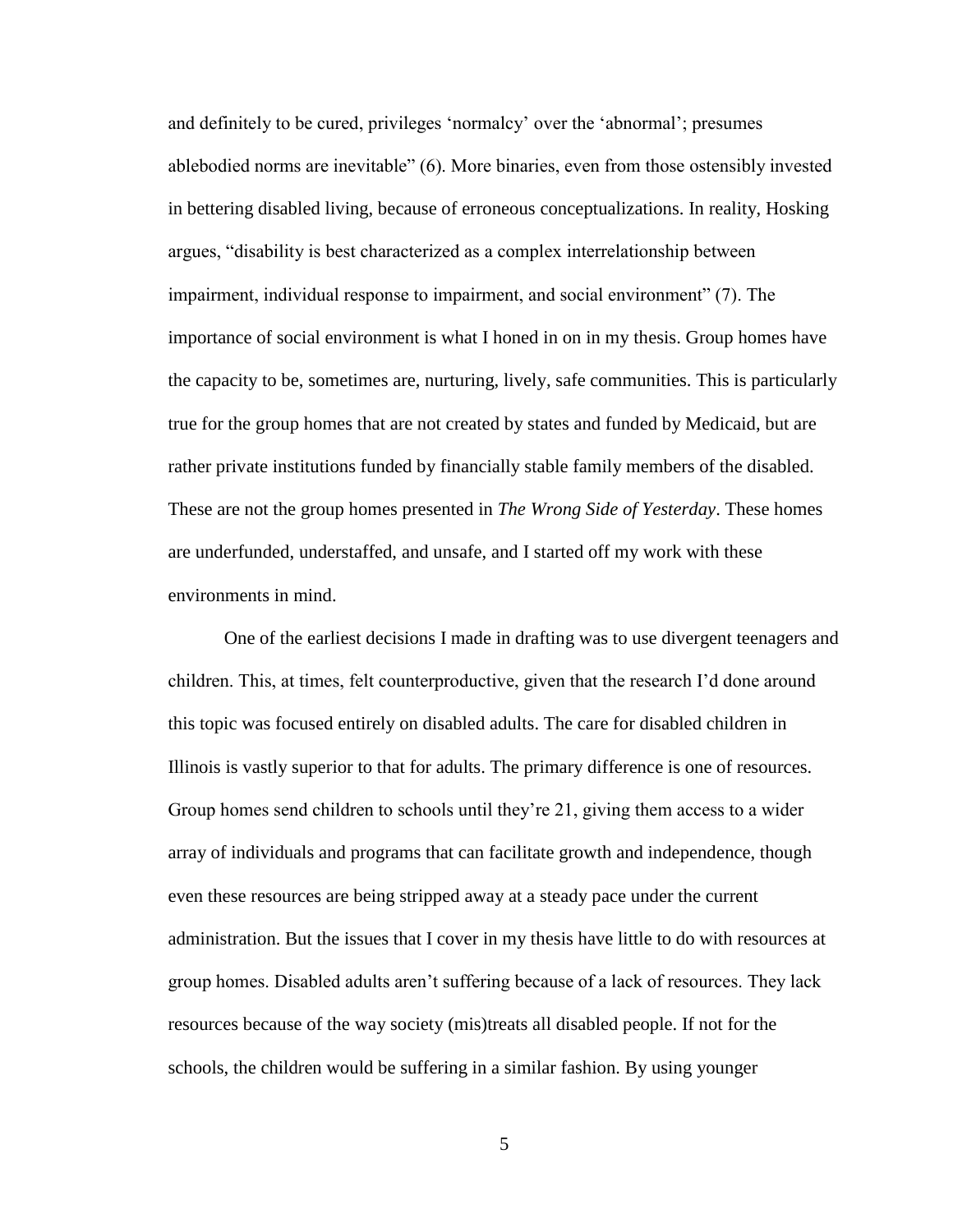characters, I'm able to explore disability at its plastic stages, and when the audience is likely to have more concern for Jeffrey's care (and Simon's unwillingness to care for him) than they would if he was older.

This change to a younger cast of divergents also altered which works I used to inspire my writing. For instance, the decision to have Simon be an uncle derived more from *Manchester by the Sea* than it did my experiences. That film depicts a depressing search for a home after unexpected death(s), and it helped me develop Simon as a character. *Atypical*, a comedy show that follows an autistic protagonist through puberty, gives a rare example of a strong disabled point-of-view in art, which helped me develop Jeffery as a character. This show also gave me a new disabled perspective, because autism is very different from the developmental disability I was most familiar with from my sister and her social circles.

Navigating two genres, the fantastical and mysterious, was a new experience for me. Prof. Howard suggested I read *The City and the City*, by China Miévelle. The book combined fantasy and mystery via a detective that investigates crimes in the fictional cities of Besźel and Ul Qoma, two cities which overlap but contain citizens who forceably "unsee" the other, creating a surreal effect of multiple dimensions. Perhaps the best part of Miévelle's world-building is the way he leaves a lot deliberately unanswered, letting his audience figure things out. I probably leaned too hard on this concept, however, as my early drafts made the awareness and proliferation of divergence unclear. I also enjoyed the way *The City and the City* dealt with absurd binaries given physical form. I found that thematically relevant to my work and have modeled off that concept.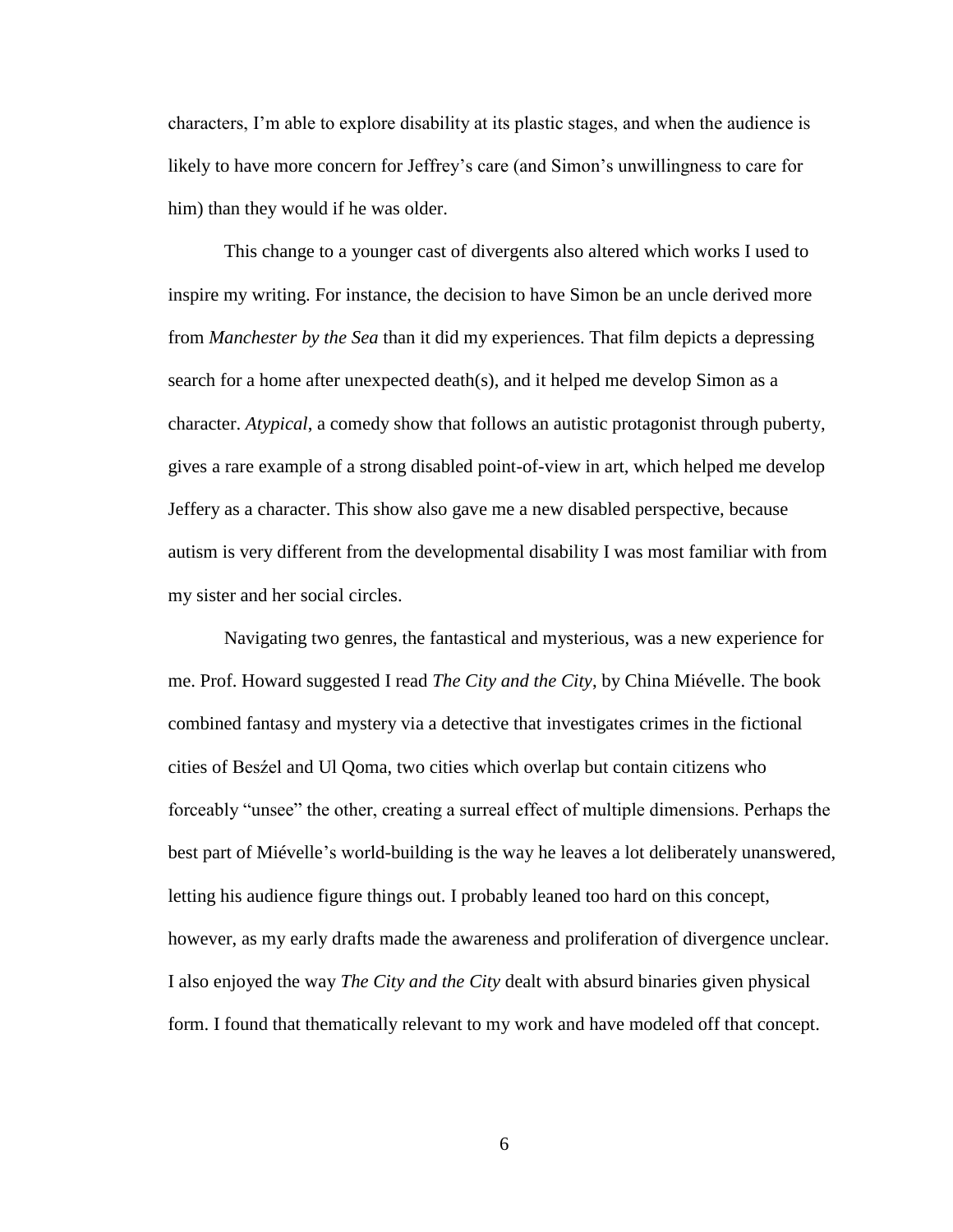My thesis does not limit itself to exploring disability. Decatur, Illinois, is at the heart of all my writing, and the earliest comments I got on my thesis writing noted the way setting became character. I am still working to make sure regular interior moments never lose the thread of the city, and other threads that I'm exploring through the city. Poverty plays an important role in my work, and it manifests physically through fires (and the aftermath of fires) in *The Wrong Side of Yesterday*. Significant scenes take place in burned out ruins, and various moments of dialogue and interior monologue explore the origins of these fires, the motivations behind them—namely, to "improve" the city landscape. Like with the murders in my thesis, so often the answer to problems seems to be improvement through willful ignorance and wanton destruction.

Unfortunately, there is little reason to hope for things to improve quickly. Illinois has tried to change, but those attempts have been half-hearted and unsuccessful. As Berens noted in an update to the *Chicago Tribune's* series, "despite Illinois' promise to reform troubled group homes for disabled adults, allegations of abuse and neglect have risen, staffing levels have fallen and state oversight has been sluggish" (Berens). That article was published in February 2018, just a few weeks before my thesis deadline. It will take more than newspapers, more than a few texts and shows, to capture enough attention to garner change. We need awareness. We need a language to articulate the sufferings of a silenced people. *The Wrong Side of Yesterday* is my attempt to push closer, in some small way, to a better future for the disabled.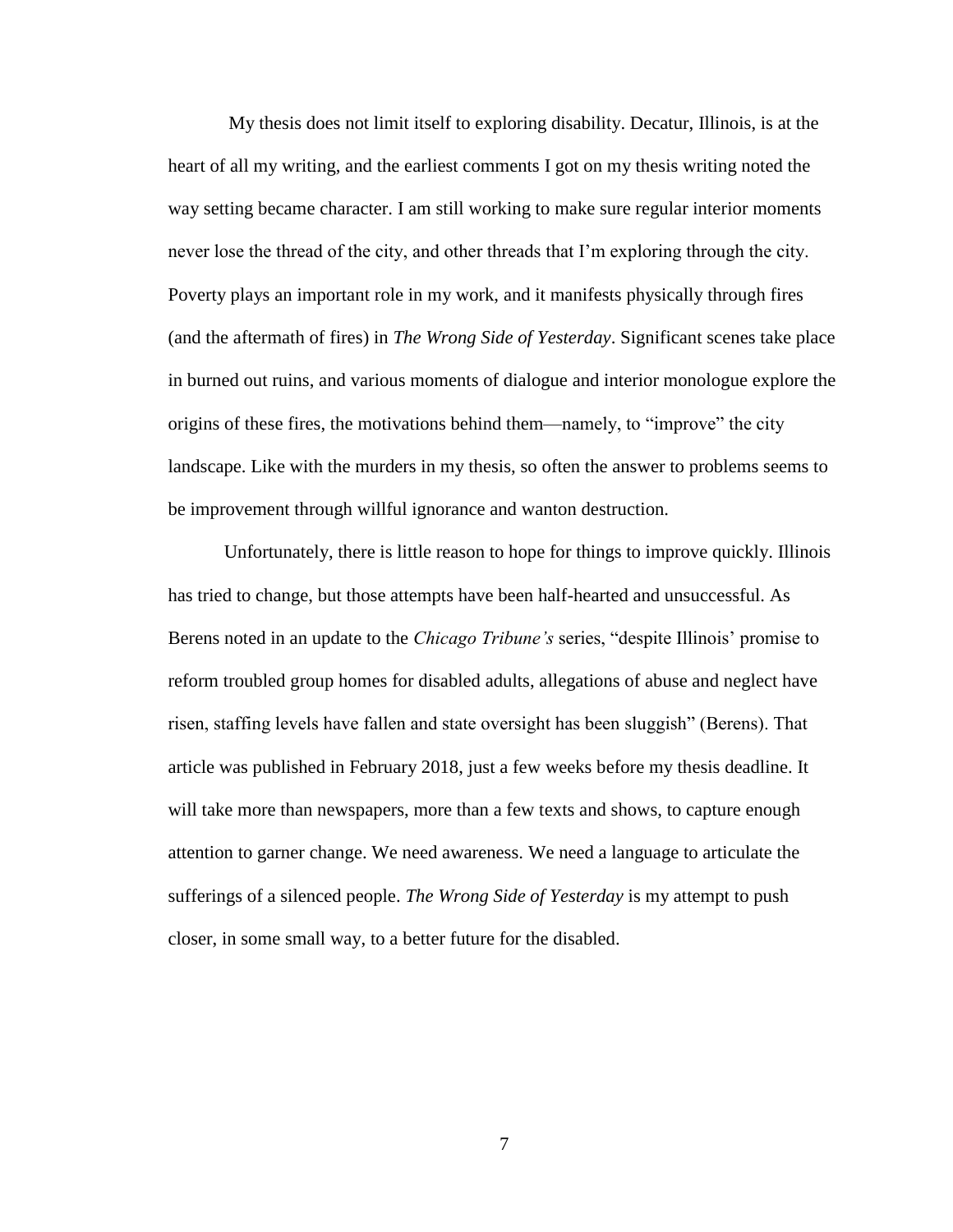#### Chapter One

<span id="page-14-0"></span>Church bells fought against a rumbling train at the memorial for my dead sister. The tracks lay just beyond a chain-link fence that surrounded the church's overfilled parking lot. Making my way inside took several minutes, with every person stopping to offer condolences. Some addressed Jeffrey, too, walking along at my side. He never responded. He hadn't said more than a few words since I'd arrived in Decatur yesterday morning, but that wasn't unusual. Jeffrey was quiet long before Julia died.

After a dozen handshakes and somber nods, I reached Pastor Michael. Another "wish it were under better circumstances" from a perfectly trimmed beard, collecting sweat along the neck and brow. I never liked Michael. I never liked this church. I think we only went because it was two blocks from home, and our mother had some preconceived notion of what proper parenting looked like: cereal every morning and church every Sunday, until the fights stopped being worth it. She gave up on making us go to church when I was ten or so, around Jeffrey's age.

I hadn't been back in the church since her memorial all those years ago, when Julia inherited the house we grew up in, just after high school, before she ever got the chance to move out. Mom we put in an urn. Julia was in a box at the crematorium. I still hadn't picked her up, or decided what to do with her. Pastor Michael was kneeling now, matching Jeffrey's height, offering more kind words that the boy didn't reciprocate.

I walked past Michael and his sweaty beard, left him to the few stragglers behind me. I gravitated toward my favored back pew from childhood, but I could see Mackenzie at the front, head turned toward me, waving me to the front of the nave. I waited for Jeffrey to catch up before following the red carpet to the very front, just before the raised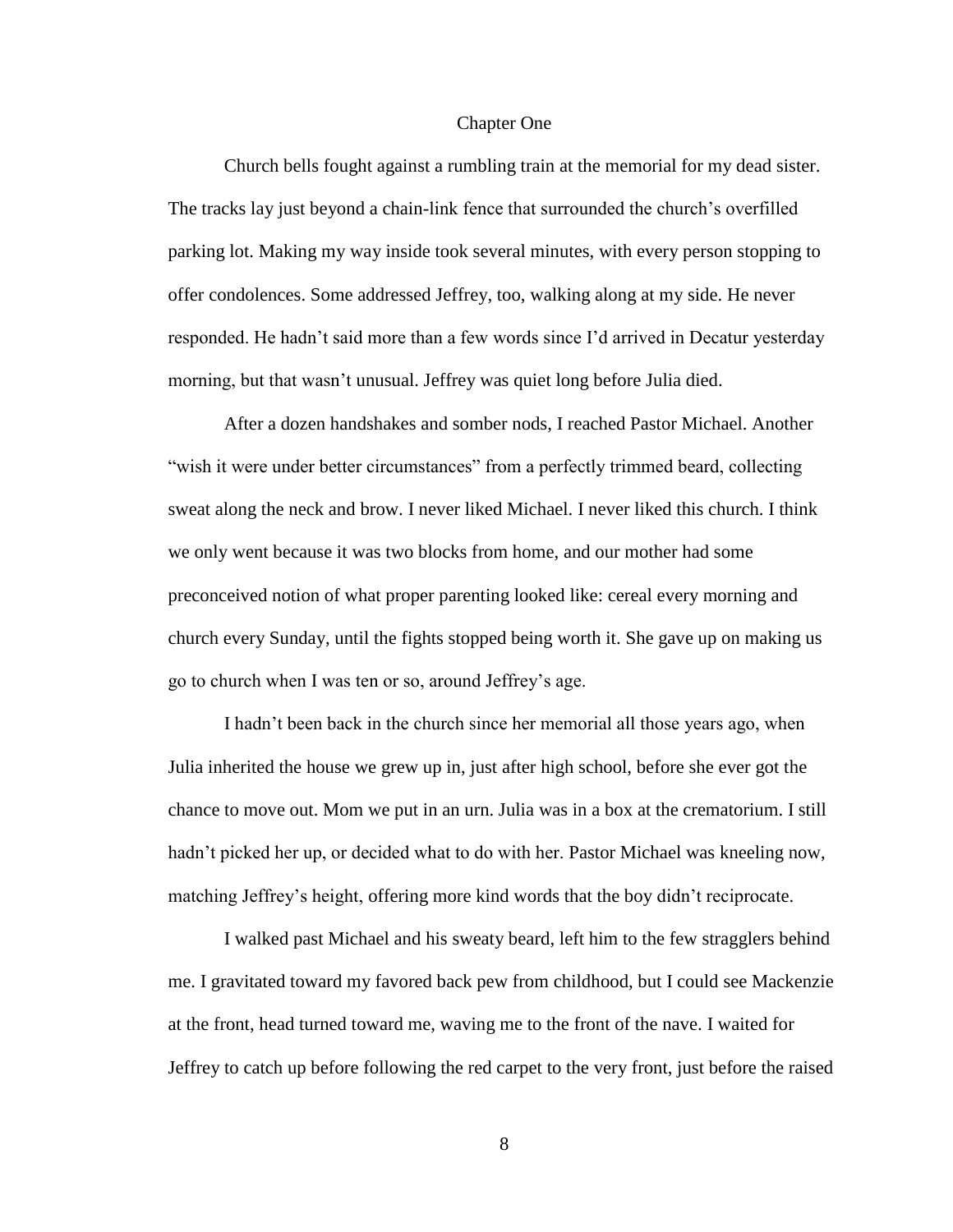altar. Mackenzie hugged Jeffrey and we took our seats. I could see her eyes now, somehow cold even through the tears. At least they were when she looked at me. Mackenzie and Julia were high school friends, which meant I'd known her since I was in grade school. I texted her to see if she'd take Jeffrey the day after Julia died. She hadn't spoken a word to me since. I turned away from her.

And there was Julia. A younger Julia in a framed photograph, hair still thick, skin still aglow with a brightness I didn't inherit. Jeffrey's father hadn't done his damage then. She hadn't suffered a stroke that year. It was a picture of the Julia I remembered, from the last visits I made to Decatur, three years gone now. Pastor Michael walked up to the altar and stood to the side of Julia. The room fell quiet, but not still. I felt the whispers in the back, the gazes sweeping over me.

"We are gathered here again, too soon," Michael began. A murmur of agreement from the crowd. I had no idea what he was talking about, but I seemed to be the only one confused. "We've come to pay our respects to a young woman called home. Julia was a child of God, through all her days." It was hard to follow the thread of his voice. I knew Julia went to church at times, but Michael made it sound as if she was the most devout of his parishioners.

It wasn't until "Amazing Grace" that I started to feel something. A cloying in the back of my throat, pressure blocking up the nostrils. I tamped it down, breathed through my mouth until the song was through. I looked away from Julia, from Michael, from any pair of eyes. I looked down and settled on Jeffrey, still at my side. His hands were hidden, linked together in the touching cuffs of his plaid shirt. I knew he'd been picking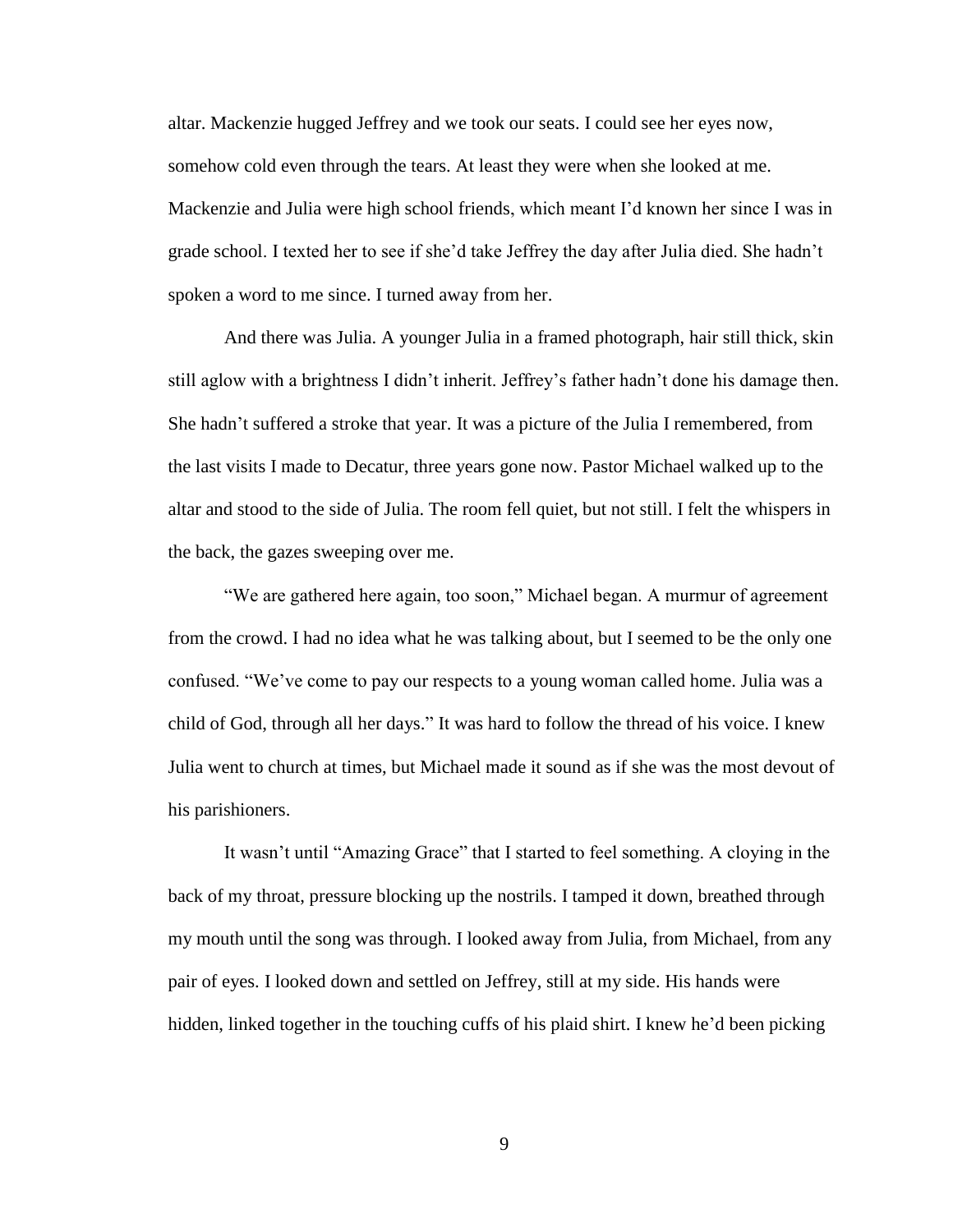at his arm, pulling the loose skin away again. If I pulled the sleeve up, I'd see the mangled skin and exposed flesh, all of it aglow. His permanent burden.

After the service, I tried to make my way out first, but the aisle was packed with soft voices and long hugs. Mackenzie squeezed beside me and said, "We'll talk soon," her teeth clenched through every word.

Before we'd made it another three pews, Pastor Michael called out to us. "Thank you for letting me send Julia off. Julia was a wonderful person. I was always happy when Julia walked into the church."

"Yes, I'm sure she felt the same," I said. "That was a good ceremony, Michael. I imagine that took a while to put together."

"Oh, not too long. Julia really speaks for herself, you know?" I did not know, so I defaulted to a non-committal nod. "It's a sad business, especially with two in one week. Both so young. I don't remember ever having a week like this one. Not in all my years or my father's, back to the start of Grace Bible." I stopped nodding. He saw my interest. "You don't know?"

"About another memorial? No."

"Well, that one was a funeral. We held it at Grace Park." He looked down, as if gathering himself, though I knew he was really pausing for suspense. "Alice Harkins was murdered last weekend, and we buried her three days gone. The day Julia died, as matter of fact."

That name itched at something. Some innocuous memory that just now gained weight, if only I could dredge it up. A girl with a bubble-face, skin swollen up on one side, glowing bright. All the veins visible. The endless staring.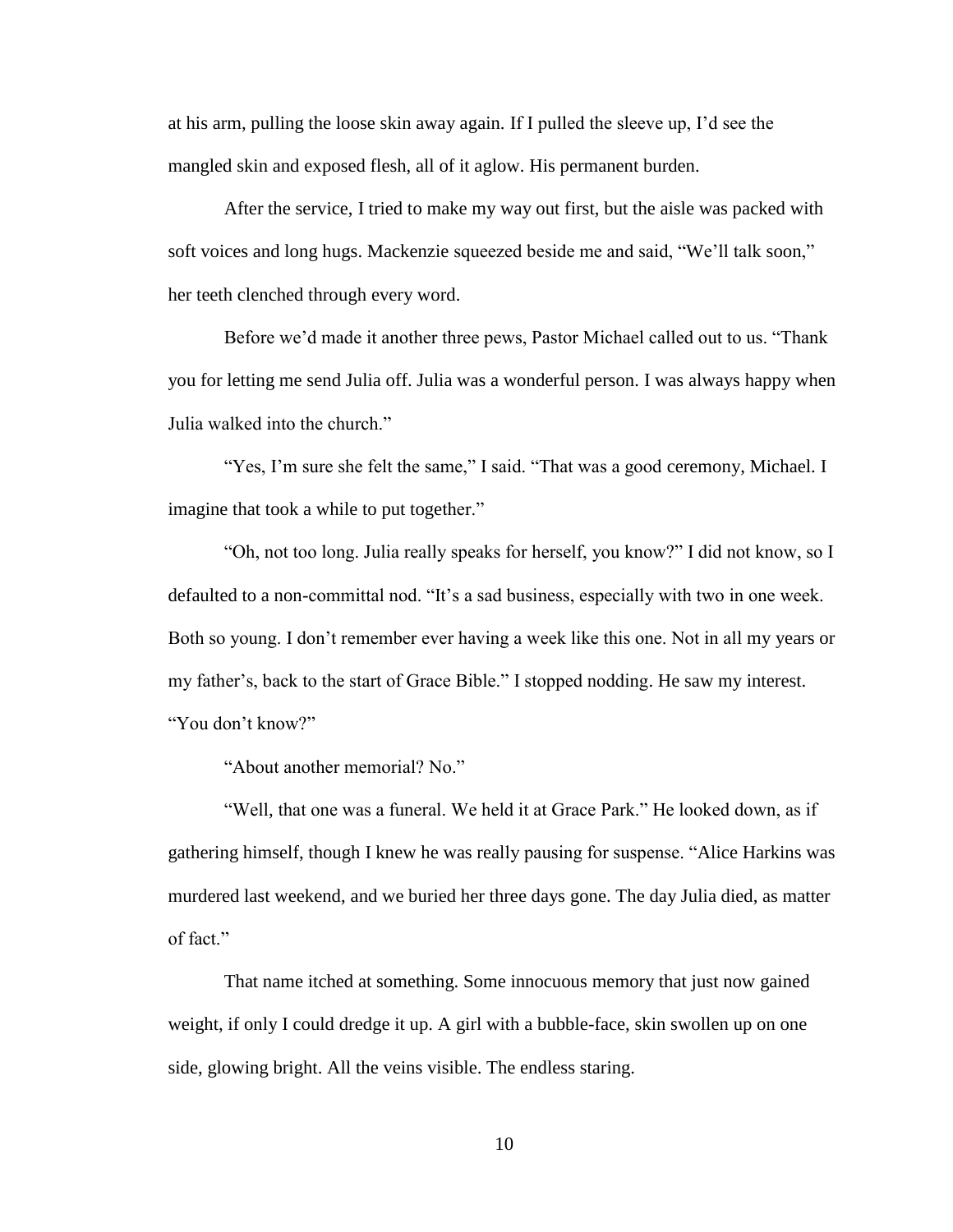"I knew her grandmother. I met Alice over there when she was young."

"Oh yes. Miss Mary Harkins. Campbell, now. She remarried some years ago, though her new husband passed too. Actually, they married eight years ago. I remember now." Michael described officiating the wedding, but my thoughts hovered around an overcrowded living room years ago, a girl younger than Jeffrey was now, long brown hair covering up what she could.

"She was divergent," I said. It wasn't a question. Michael looked taken aback. I'd cut him off mid-sentence, though I had no idea what he was saying. He answered anyway.

"Yes." He was uncomfortable. I could see it, and I felt a sudden compulsion to see more of that discomfort.

"Do you remember exactly how?"

He shifted.

"Her face," he said. I looked at him, waiting for more, though I could see he wanted that to be the end of it. "Not like Jeffrey, of course. At first, they thought it might be a birthmark. It was a few months later before they officially classified her. But God loved her. You know that? God loved her."

I nodded along, even though I had no idea what he was talking about. Why was divine love even in question? Assuming I believed made sense. We were in a church, after all. But comments like these always had something else at their core. An unspoken, unfinished thought: God loves her even though she's wrong. Julia always hated these sorts of comments. The endearing "he's special," the kindly "how strong you both must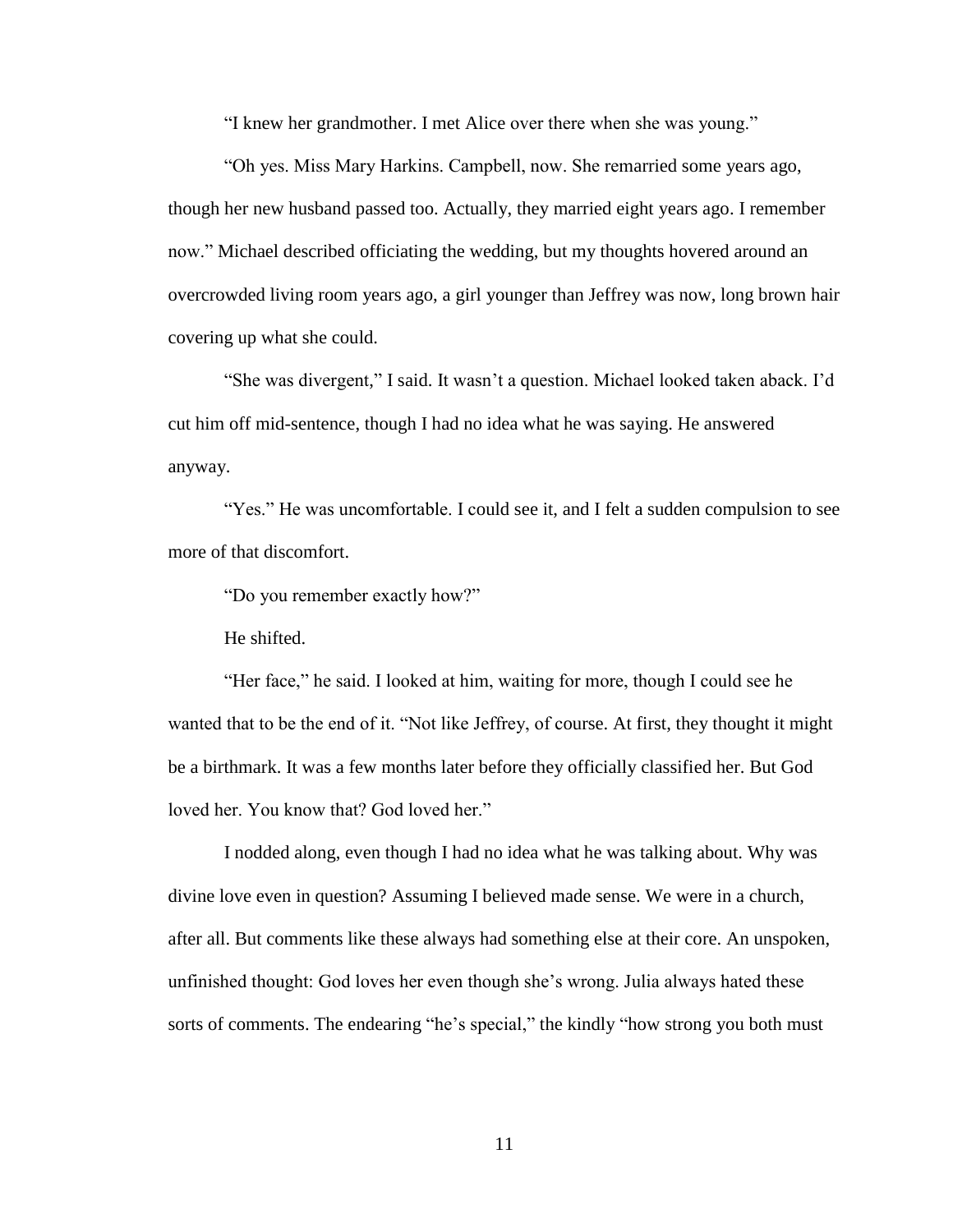be." Only the children got it right: "What's your name? How old are you? What's wrong with your arm? Want to play?"

"What will happen to Jeffrey?" he asked. Now it was my turn to look uncomfortable. He latched onto my unease immediately. "I know she would've wanted you to take him, Simon. But these things are a challenge."

"Jeffrey's a good kid," I said. And I meant it. I hadn't spent a lot of time with Jeffrey, but we'd always connected during Julia's visits. "I want to take him. I will take him, one day. But not right now. I'm unemployed, Michael. I can't afford to keep the house. I certainly can't afford to keep the kid."

Michael nodded. We walked toward the door. "You might consider Trinity home. They do great work there."

"Yeah, I'm planning on visiting Trinity," I said. We reached the church door with an old piece of paper taped up, the same one I remember from my childhood: "Please make sure door is shut!"

"You should visit. I can set that up and call you?"

I agreed. We shook hands again, and he shut the door behind me. I thought about walking the two blocks home, but I knew Mackenzie would be there with Jeffrey. I wasn't ready for that. I walked to the car and started it up, but I didn't go anywhere. The church bells sounded again, four chimes now, with not a train in sight.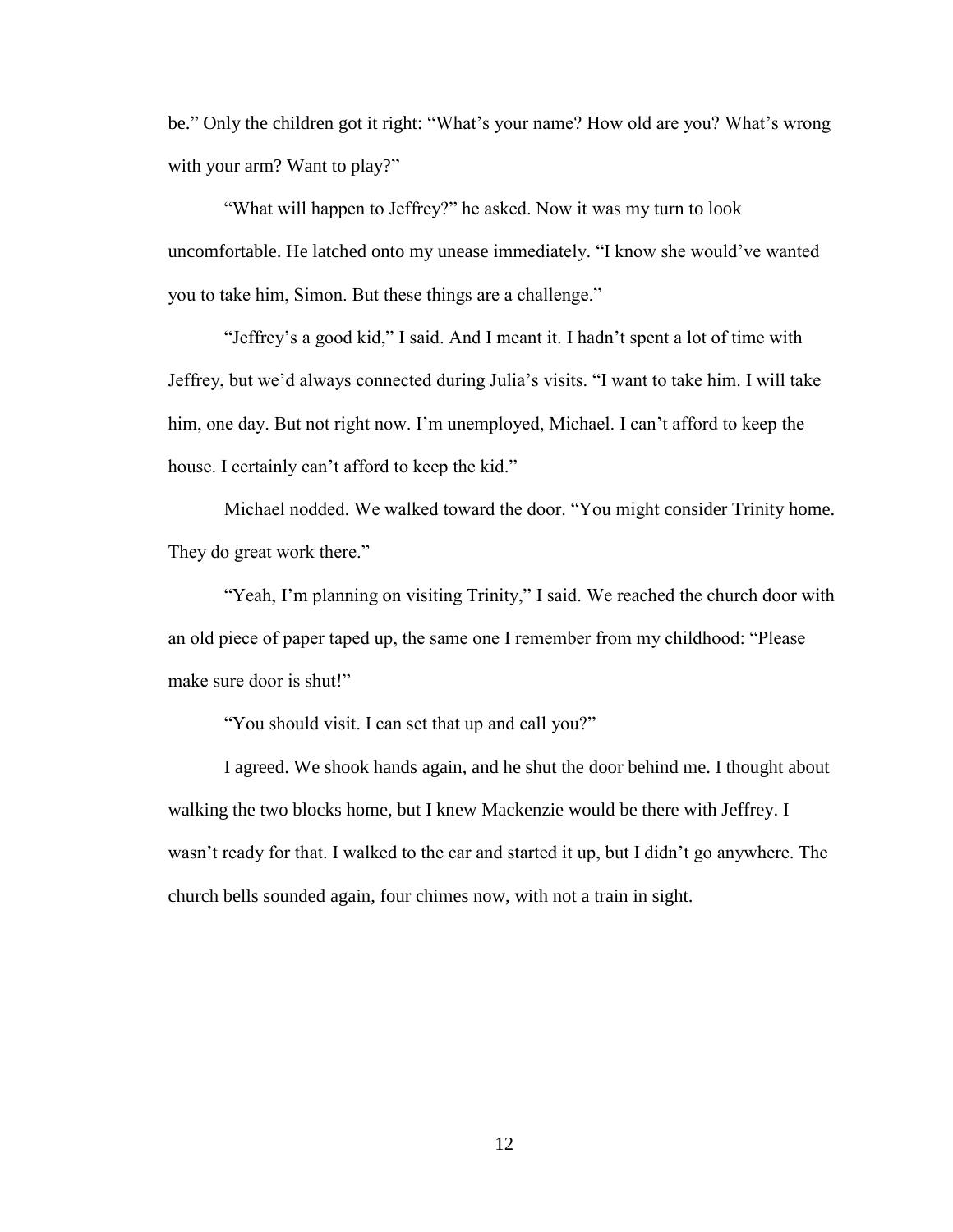#### Chapter Two

<span id="page-19-0"></span>The green steel doors held firm when I tried to go inside. I could see the inside of Trinity House, into a large open area where kids were running around. Each door was flanked by large windows, wire-mesh glass panes with painted frames. A voice called out from a speaker overhead I hadn't noticed: "You need to buzz in." I looked around, but there was nothing to buzz near the doors. "On the wall, before you come up the steps. You need to press the button and buzz in." The drone in her voice indicated this was something she said a lot. I went around and pressed a faded red button. A second later, the click of metal bolts.

I walked into a cavernous room full of children's voices bouncing off the walls and high ceiling. On either side of the entrance, stairwells led up to a second level that wrapped all the way around the open center. Tables with attached benches packed the room, cafeteria style, though I could see no food. What I could see were children. There had to be a hundred, perhaps more, and each of them divergent. A girl with two right arms sat next to an older girl with an unnaturally long torso. A teenage boy was walking between tables, mouth open too wide, jaw unhinged. At a nearby table sat a boy the size of a five-year-old with a thick and curly beard. He wore dark glasses that made me think he couldn't see, though he was staring right at me.

"Simon Jones?" The voice from the speaker. The woman was standing in a doorway near the stairs. In a stiff plaid suit, she didn't wait for a response before turning around and walking back the way she came. I took that to mean I was supposed to follow. The bearded boy had lost interest in me and focused on a half-finished puzzle.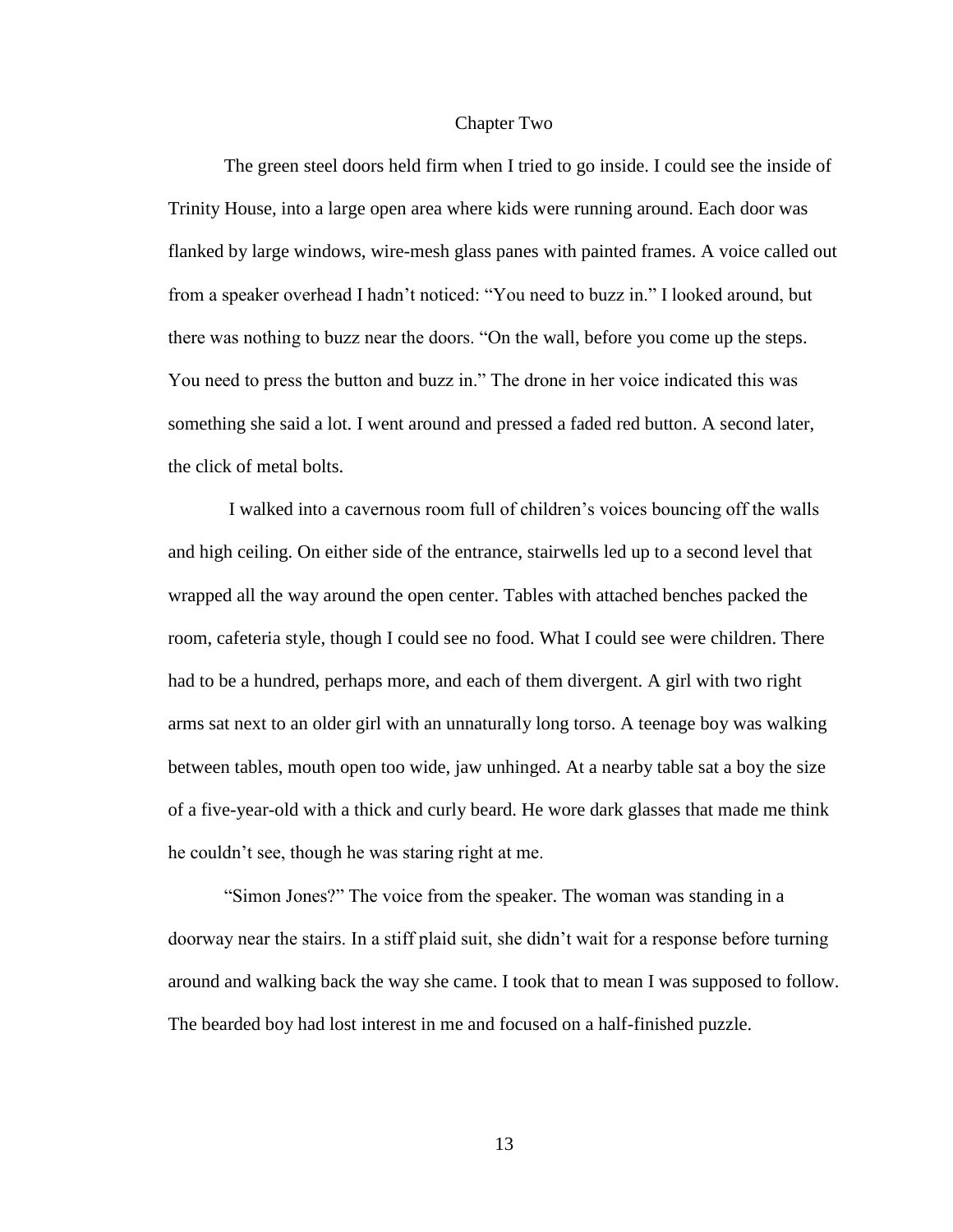We walked along a cramped hallway past small offices and exam rooms. At the end of the hall, we dipped into a room packed full of filing cabinets. Each had a set of keys dangling from the lock on the topmost drawer. The woman sat down at a pale wooden desk. I felt nervous in these confines, like I'd done something wrong by stepping foot inside. The woman didn't even look at me. She dug through a drawer until she found whatever paper she was looking for.

"My name is Laura Berm. You can sit, Mr. Jones."

I took my seat on a tiny plastic chair with steel legs, the sort you'd find in a kindergarten classroom. Despite being just over six feet, much taller than Laura, I had to look up at her.

"You know why I'm here," I said.

"Yes, your sister. My condolences. Mr. Jones, is there nobody else who could take the boy?"

"No one. Mom's gone. My mom, I mean. And now that Julia's gone, it's just me."

"The boy's father?"

Distant memories, packing while Jeffrey's father slept in the other room, Julia barely able to move. A dropped box of toys, the fights, sirens, courtrooms to follow. "If he's not still locked up, he should be. It's just Julia and Jeffrey, ever since he was three."

"I see."

She asked for my social security number and date of birth, her pen never stopping on the page. I looked around at the office. Where the walls were visible behind stacks of manila folders, I could make out crosses and framed verses, epitaphs about humility and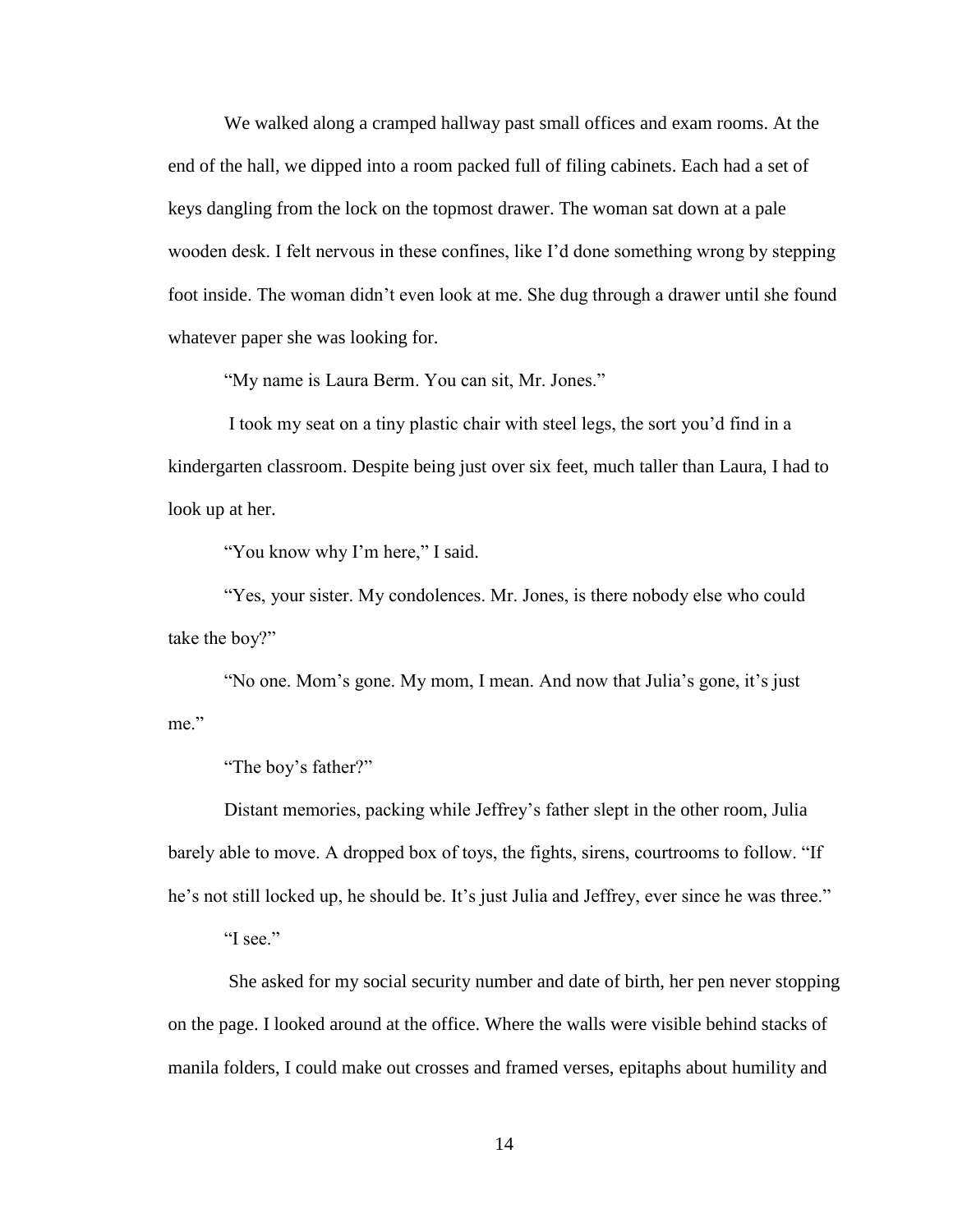sin, "The Solemnity of the Most Holy Trinity: *We Have an Eternal Home!*" All the information online said the institution wasn't parochial anymore.

"Mr. Jones, surrendering guardianship will make Jeffrey a ward of the state? You will not receive any further Social Security Disability checks."

"I never did. That was all Julia."

"I need a verbal confirmation that you understand."

"I understand."

Laura turned away and started typing. Occasionally she'd ask me a question, like Jeffrey's age, but I mostly waited. The desk was piled with papers, like everywhere else in the office. The only decoration was a collection of snow globes, five in total. Each was of Niagara Falls. When Laura walked over to a printer, I pointed at them. "You're a fan of Niagara Falls."

She lit up. "It's my favorite place. I've been four times, and I always love it. The fifth one is from my daughter, the little one there."

"I've never been," I said.

"Oh, you must go! I like it more than the Grand Canyon by far," she said, as though these two were the only possible vacation destinations. She sighed and sat back down in her seat, more papers in hand, though she seemed to have forgotten them. She looked at me then, really looked at me, and seemed to hesitate before speaking.

"Mr. Jones, if you have another option, if you can keep Jeffrey or find a distant relative… As homes go, Trinity is not the worst. We do the best we can, but we're swamped. We swapped to bunks a few months ago and we're already near capacity again. We're running at staff minimums more often than not. If it wasn't for volunteers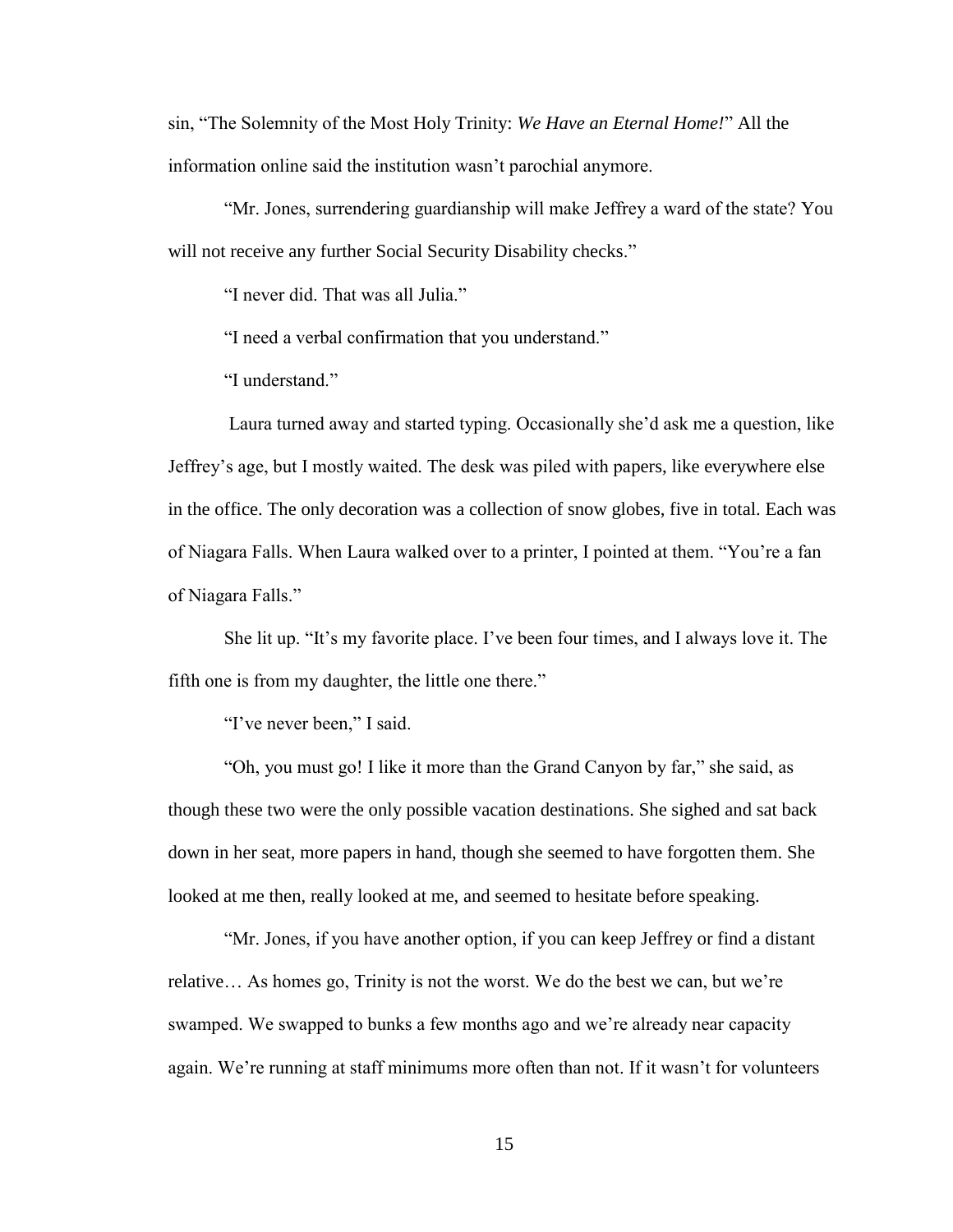from the church, we'd be falling apart here. If you need to leave him here, we'll do the best we can. But if you have another option, you should take it."

"Thank you," I said. And I meant it. "But there's nobody else."

Michael came to escort me after Laura had me sign a few forms. Nobody else was available to lead the way. He wasn't in any religious garb, just a pair of dress pants and a white button-down shirt with sweat circles at the armpits. He led me up to the second story to show me the rooms. When we reached the first door, he knocked once and entered before anyone answered.

"All outside this time of day."

Much of the room was taken up by the bunk bed, a bright red frame set with two twin mattresses. Both beds were neatly made. Two dressers were cramped in against the wall, one old and missing its bottom drawer, one new and covering part of the light switch the pastor flicked. The light wasn't needed. The lone window in the room had the blinds pulled all the way up, and I could make out the sounds of shouting children again, now coming from out in the sunny yard. The desk below the window was the only personalized surface in the room, littered with colored pencils, stuffed animals, Pepsi cans. On the left wall, opposite the beds, was a large chalkboard. The pastor noticed me looking at it.

"It was a school, once. This was a classroom. All of the second floor was, 'til they sectioned it off decades ago to make these rooms. Some still have a chalkboard wall." He ran a finger along the metal frame at the bottom where chalk once lay. It came up thick with white dust. "Guess it was easier to leave them up than deal with what's underneath."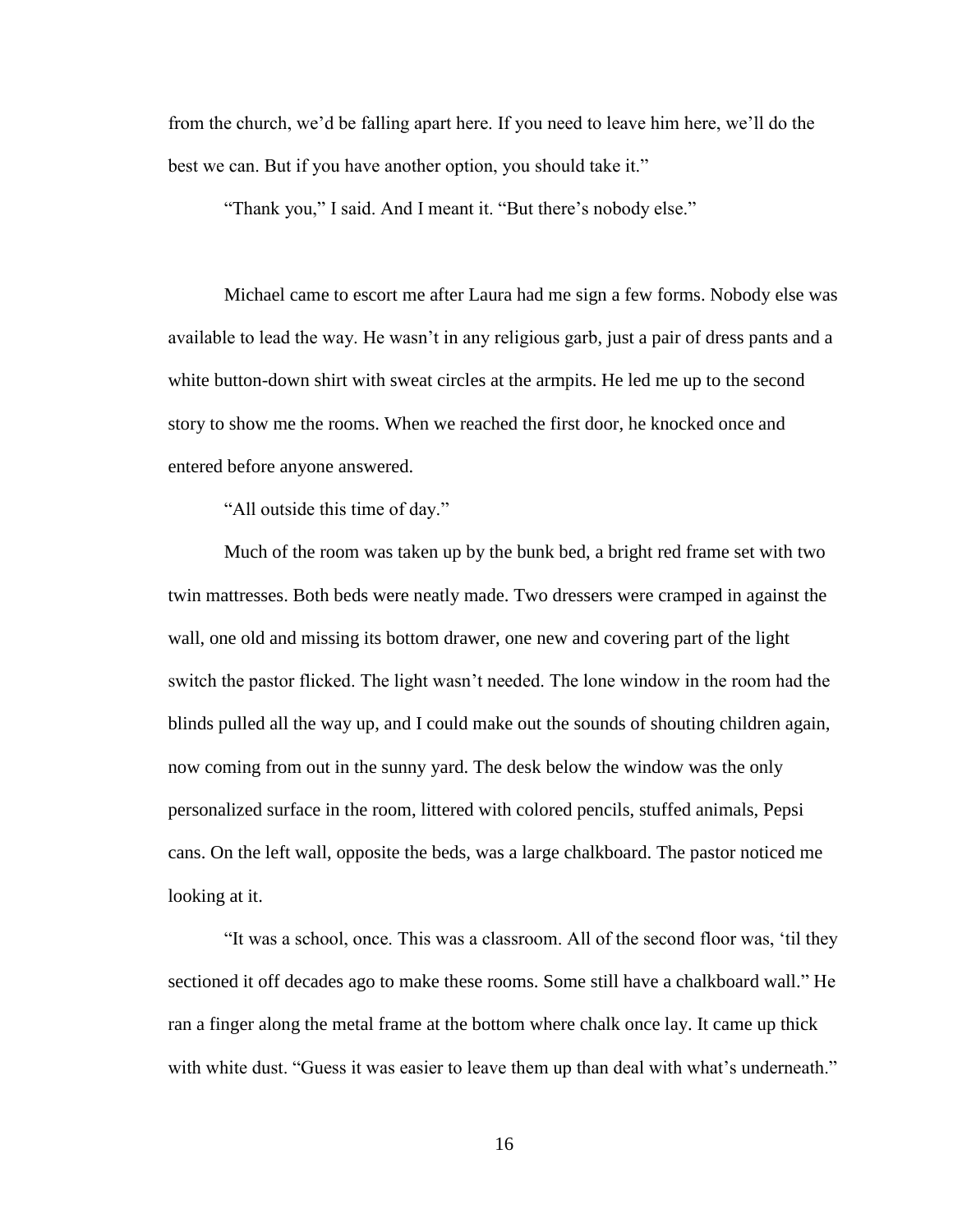We went back outside and looked over the railing at the open area below, now empty. I could see the tables better now that the children were gone, the way the legs could be pushed up, the tables folded into metal sockets set in the wall. The floor looked different up here, brighter, white tile reflecting fluorescent lights. We walked past the showers and a tiny library, a storeroom for cleaning supplies.

"When they're not doing their chores or in class, they spend most of their time playing here or outside. The classes are held on the first floor. Would you like to see the classrooms?"

"No, that's all right."

We walked down the stairs and crossed the center area before heading into the yard where the kids were playing, except for the boy in the dark glasses. He stood in the doorway, staring at us as we walked past. Two swing sets, a climbing dome, and monkey bars were all being used heavily. Everyone ignored the tic-tac-toe panel next to the swings. Along the sidewalk, a few kids drew the outlines for hopscotch over and over in chalk, though no one seemed to be actually hopping. A few scattered adults watched over the kids.

"This is a good place, Simon. He'll be all right here. He won't have to hide his arm."

He said this last part with significance, and maybe it was significant. Jeffrey didn't seem to mind wearing his cast, but he did mind what was underneath it. It was comforting to think he'd be more at home here than in the home he grew up in, but I knew this was my way of trying to feel better about the situation. The pastor walked forward and turned to me. I found myself staring at the sweat circles on his shirt again.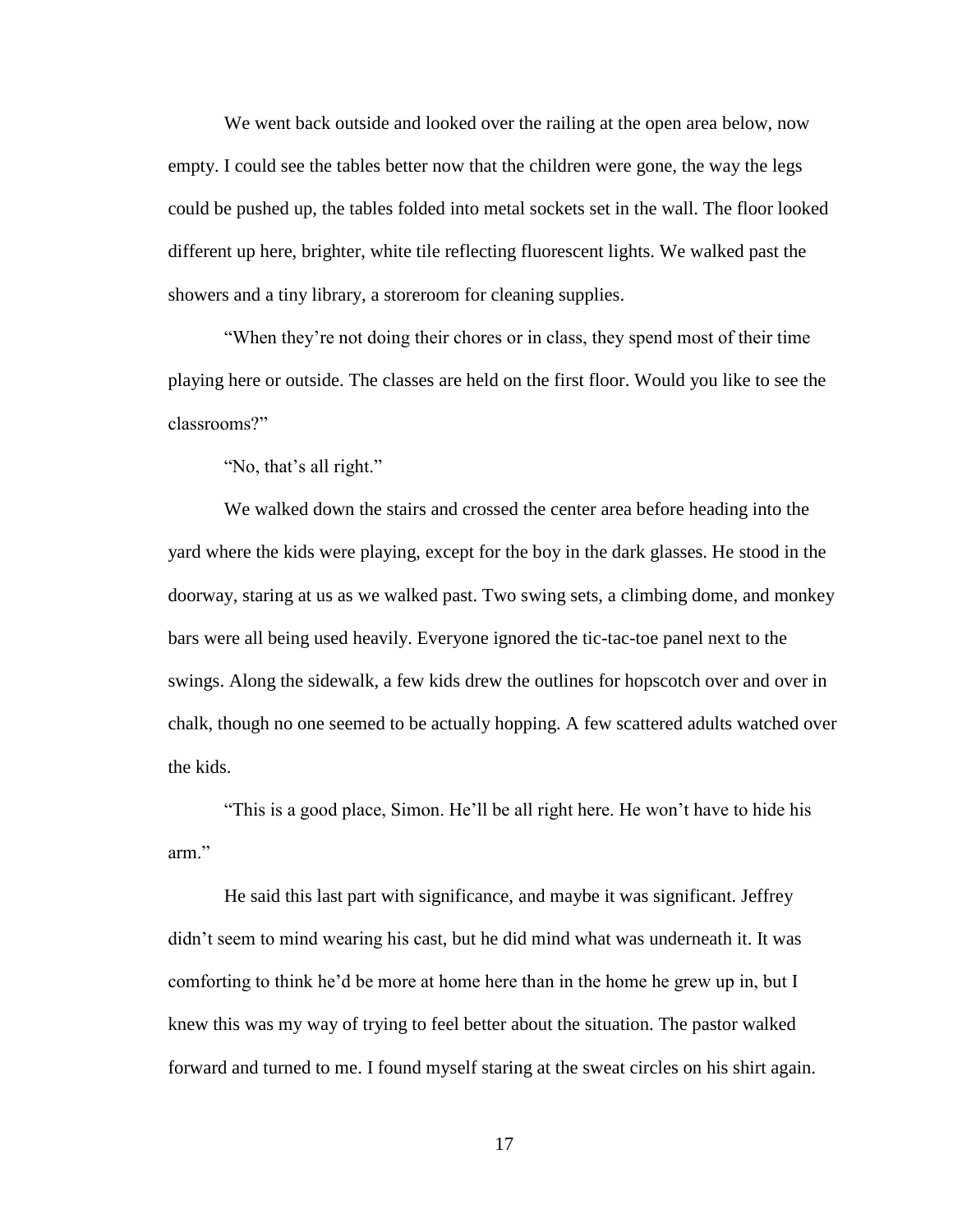"I think he'd like that. Not having to hide," the pastor said.

"Yeah. Maybe," I responded. I turned away from Michael again. Trinity's yard ended at a cornfield, even though we were in the center of town. Decatur was littered with these tiny fields, testing grounds for new lines of seed, far enough away to not mingle in with the corporate farms that surrounded the city on every side. The children all stayed far away from the stalks and tassels, rustling against each other in a westward wind.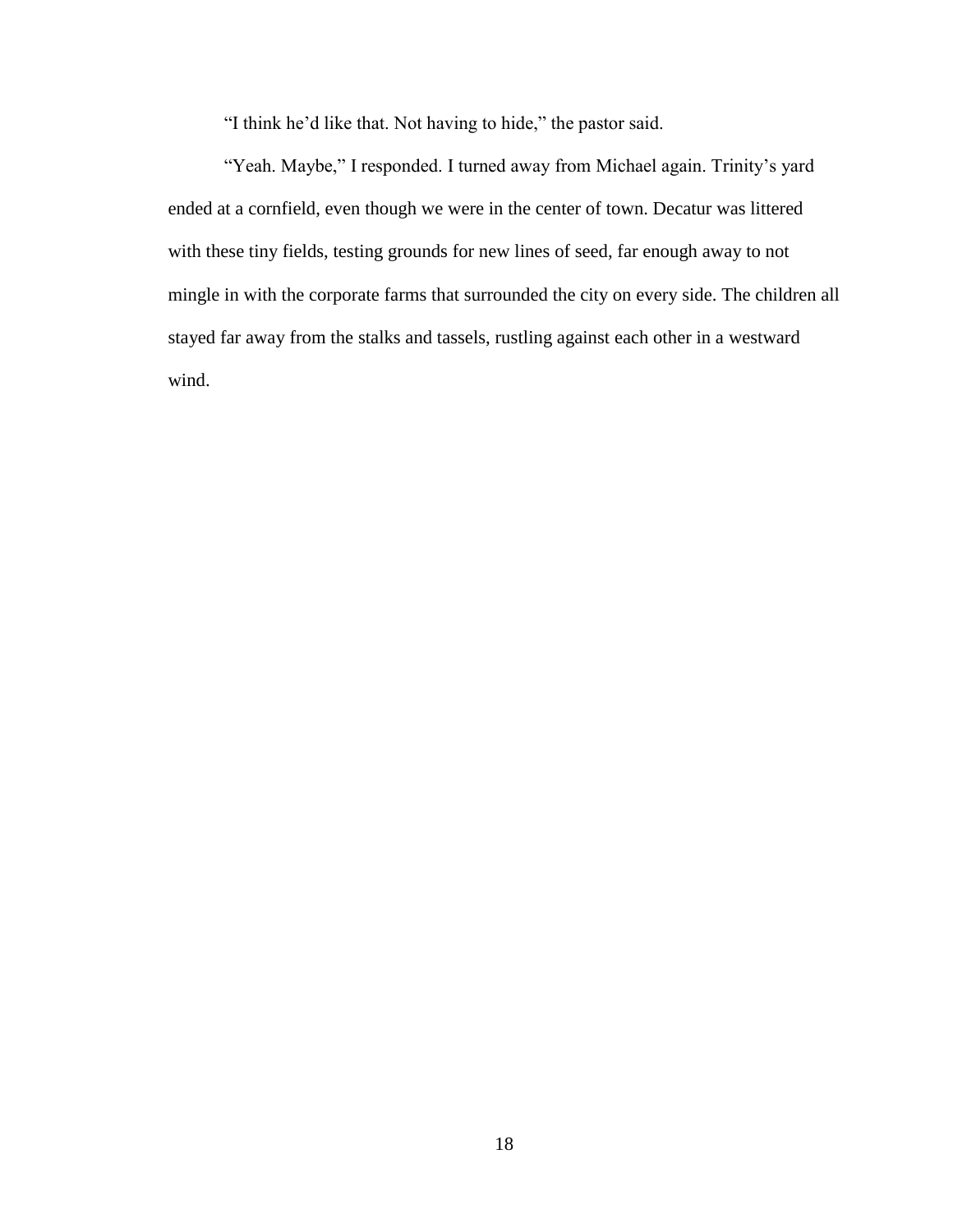#### Chapter Three

<span id="page-25-0"></span>While Jeffrey was at his first day back in school, Mackenzie knocked on the door. We'd been arguing through texts since the memorial. She was furious after I told her about the Trinity visit, and when I opened the door part way, she slammed it forward, pushing me back and bouncing the handle off a well-worn hole in the wall.

"It seemed like a nice place," I said, before she had a chance to speak. She threw up her arms, but I pressed on. "Not perfect, Mack. Cramped, yes. Probably understaffed like you say. But they had food. They were playing. They looked like they were having fun."

"And what about Alice?" she asked.

"Who the heck is Alice?" I said, but then I remembered. "The girl who died a few days before Julia? What does she have to do with Jeffrey?"

"Not with Jeffrey. With Trinity," she said. She turned back toward me, standing uncomfortably close. Like with Laura at Trinity, I felt short again, like I was back in elementary school staring up at her and Julia. "Michael didn't tell you? She was there, Simon. Her grandmother pulled her out, but she was never the same. And then she died. They killed her, damn it."

"You think Trinity killed her? Michael?"

"No. Maybe," she gave an exasperated sigh. "I don't know who killed her, but I know that she was a different person before she went into Trinity."

I walked over to the couch and had a seat. She started pacing in front of me, until she suddenly turned toward the door.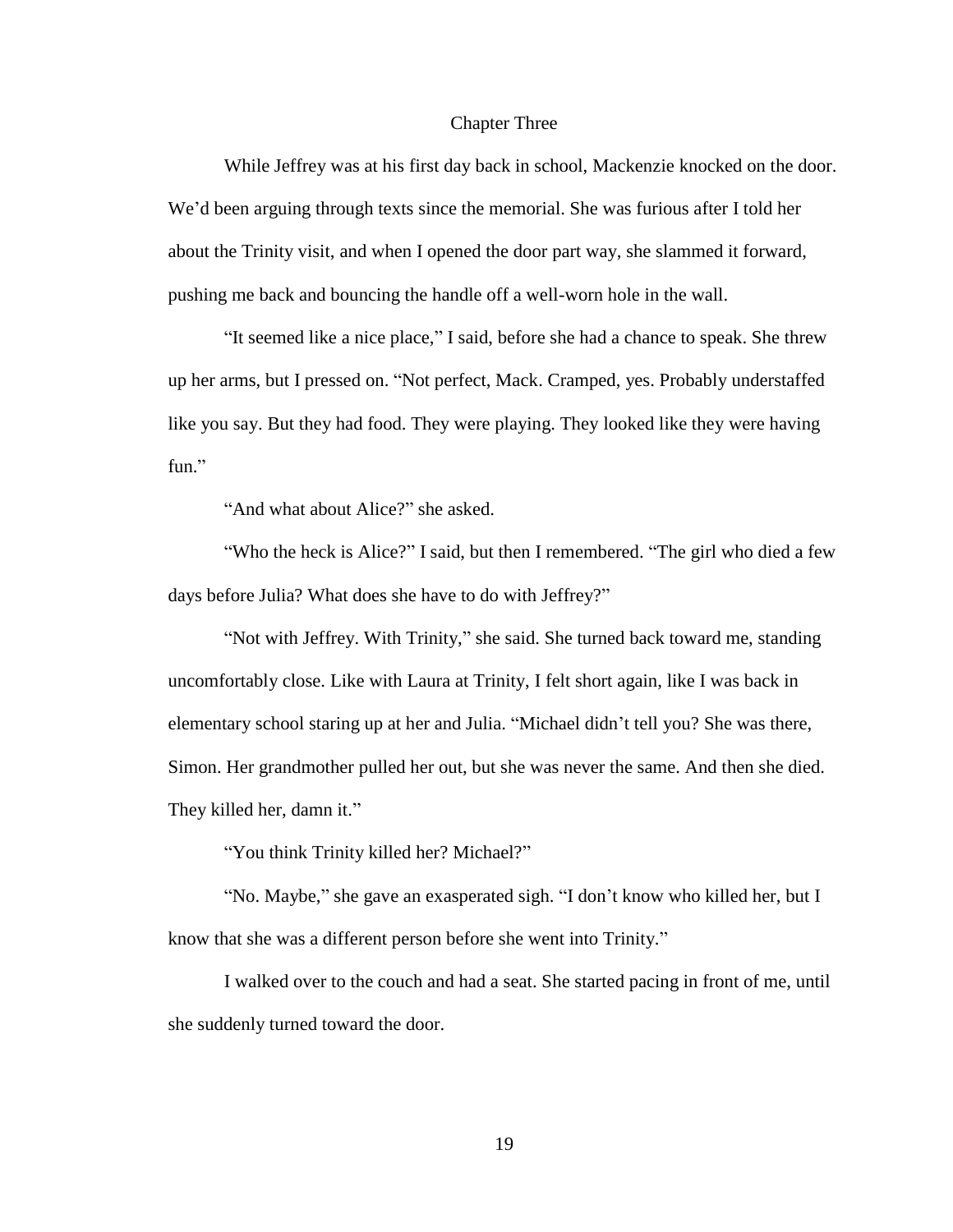"I'll be back," she said. She walked out of the house just a minute after arriving, calmer than she came in, which frightened me more. I didn't see her again that day.

Jeffrey didn't make it through his second day back at school. The secretary called to let me know Jeffrey left class and walked out of the building. He was seen crossing the street and entering a vacant that recently burned. It wasn't safe to enter, so I'd need to come and get him out, else they'd have to call the fire department.

When I arrived, Principal Knight was across the street. She looked flustered, and her brow was damp with sweat.

"I need to call the fire department, Mr. Jones," she said, holding up her cell phone as if to demonstrate her commitment. "That building isn't safe, and he won't come out."

"Give me a minute, please," I said.

The two-story house was directly across from the school. A long porch wrapped around part of the building, white colonnades attached to the railing, holding up the roof. The picturesque porch was the only nice part of the house left. A combination of fire damage and stripped siding blackened the exterior walls. All the windows were broken out, half of them covered with swollen plywood. A dogwood ran up the side of the house, dipping to the inside toward the top of the first story, poking back out through the roof, the canopy dotted with pale flowers that clashed with black shingles. I walked up to the front door, also covered in plywood. I could see that it was loose, however. I lifted it up and set it aside. There was no front door behind it. "Sir, you can't go in there," I heard Ms. Knight call, but I was already inside. A strong wave of mildew permeated everything, the wood moldy where water used to put out the fire soaked in.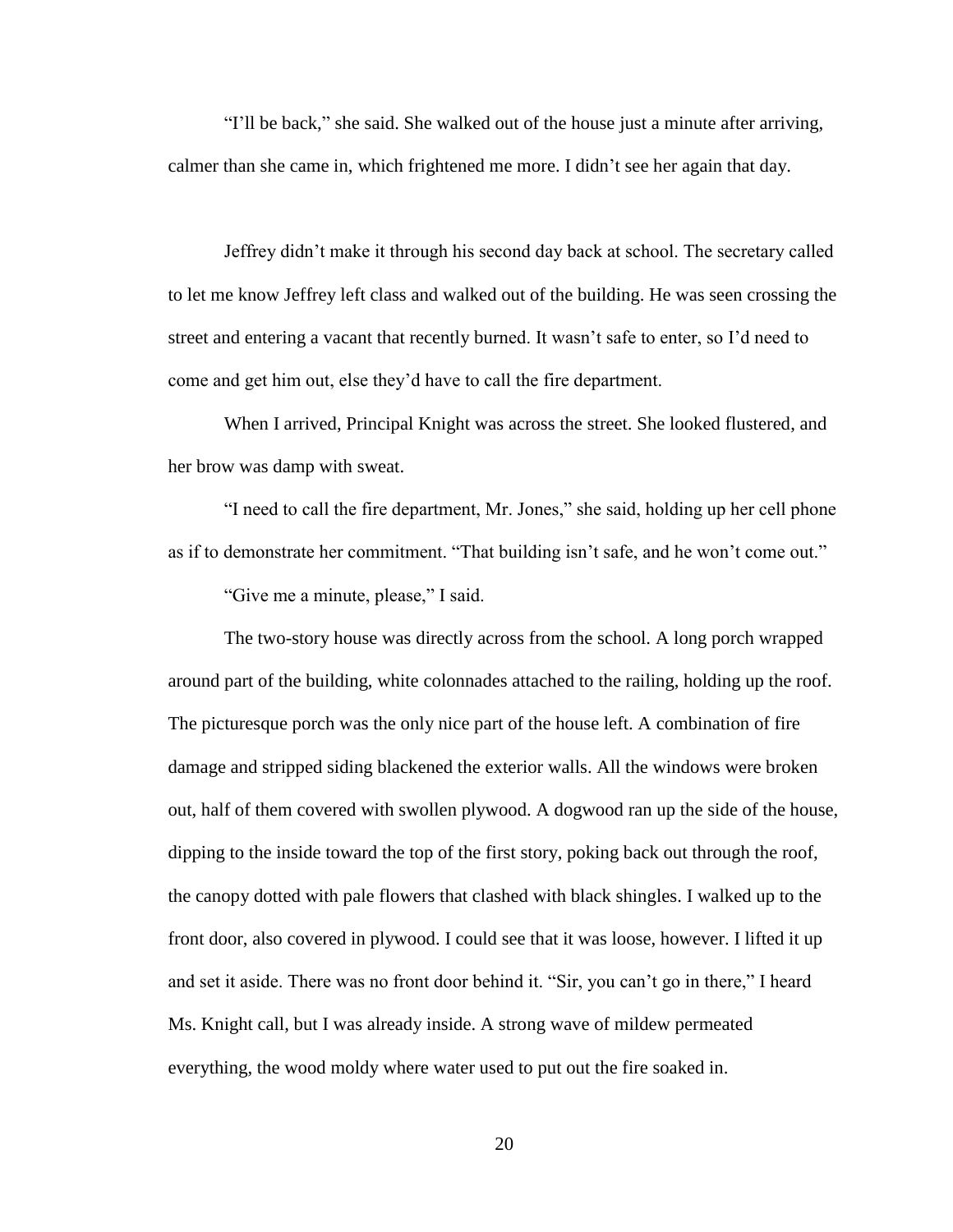Jeffrey was inside what once was a living room, next to a fireplace that maybe once had a couch in front of it, perhaps had decorations on a gleaming mantel. The only part left whole now was the tempered fireplace door. Jeffrey had it open, his hands both immersed in a pile of ashes under the blackened cast iron grate. The dim glow of his arm looked bright next to the all soot. I knew he'd heard me entering, was aware of me standing behind him, but he never turned around. He just kept swirling the ashes around, lifting them up and letting them fall between his fingers.

"Hey buddy," I said, but no response. I walked up toward him, avoiding a hole in the center of the floor. "Your hands are getting all dirty."

"That's alright," he said. I sat down beside him.

"Yeah. That's all right." I picked up a piece of wood turned Styrofoam by the heat, whether from the house burning or some long ago hearth fire I couldn't say.

"I knew the family that lived here," I said. "Year and years ago, when I was your age. A boy named Ocatvius was in my class. He walked across the street right when our bus pulled into school every morning." I broke the piece of wood in half, my hands covered in a perfectly smooth layer of soot, like the board was really a marker.

"I came over here once with my Pokemon cards, before they got stolen. He wanted to trade me for my movie edition Mew." I laughed. Jeffrey was looking at me now. "I mean, they made millions of these things, but Tay was convinced. If he traded for all the Mew cards in the school, they'd be valuable again." I broke the wood again and again, until my lap was littered with Styrofoam chunks. "I wonder if he still has them."

"He didn't die in the fire?" Jeffrey asked.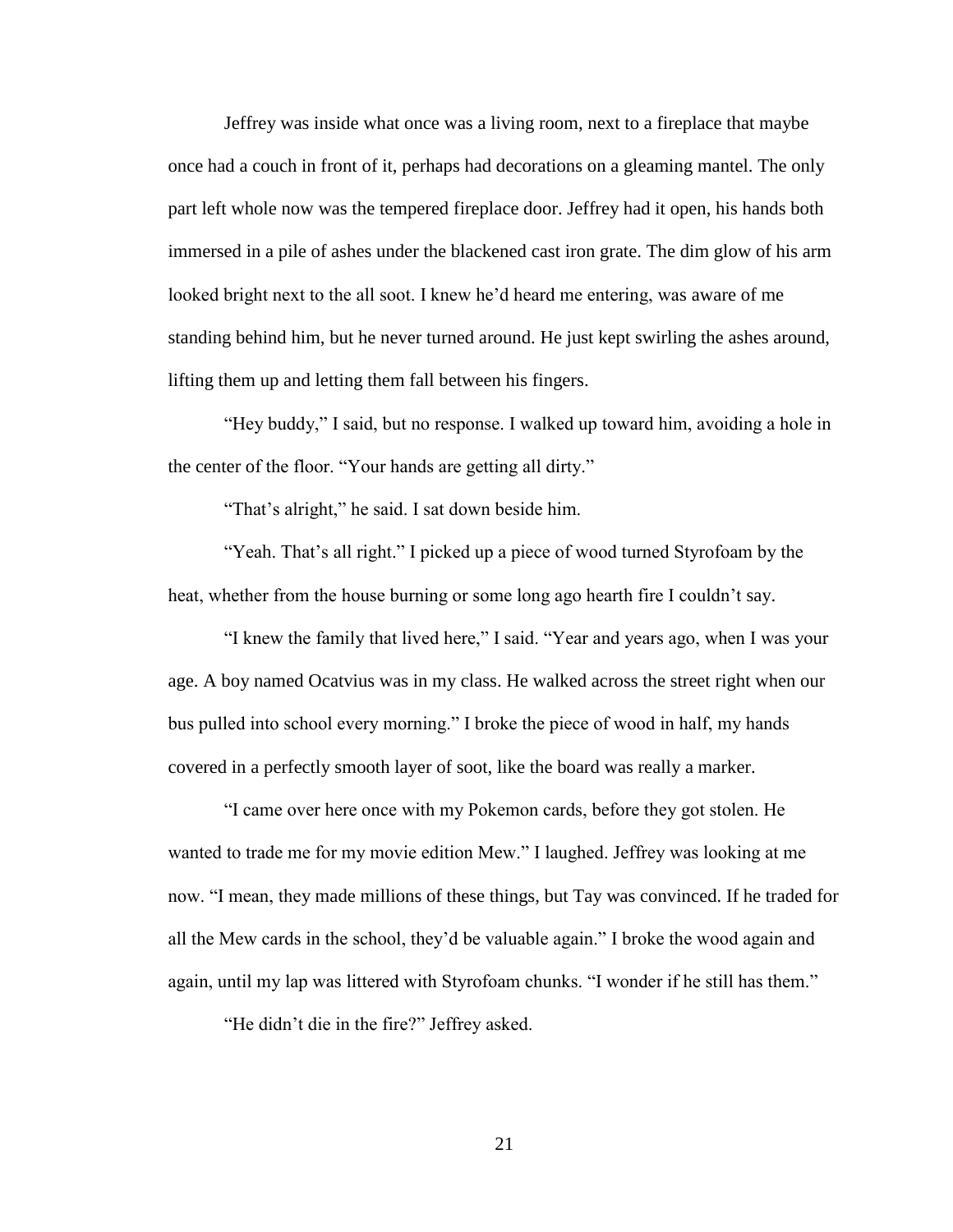"Oh no. No," I said. "They left here years ago, long before the house burned. It caught fire while it was vacant. Sometimes people come into these empty houses at night, and if they light a candle or maybe try to start a fire because they're cold, it can go wrong. That's what happens sometimes, anyway." I knew that wasn't the case here. All of the empty houses on this block burned within a year of each other, each of them started with gas doused along the back of the house. The living room was still standing, the porch undamaged. But I knew the kitchen would be rubble without looking.

Decatur used to tear down vacants. Every year an excavator would come along and tear off the roof. After pulling off the top, a quick push on the walls brought the whole place down. In only a few minutes, the house was a pile of wood, shingles, brick foundation. It'd take another few hours to scoop it all up, dump it into trucks and haul it away. I used to watch it happen every summer, lured in with the rest of the neighborhood by the cracks of breaking boards, the shattering glass and mangled pipes. I threw the crumbled wooden peanuts back into the fireplace. They hadn't demolished a house in years, I knew. No money for it now.

"Will Ms. Knight suspend me?" Jeffrey asked. "She sounds pretty mad." He wasn't wrong. I could hear her muffled yells, more insistent now.

"I don't think so, buddy." I leaned back, letting my palms sink into the edges of melted carpet and soft wood. "But maybe we'll wait here a bit longer, just to be safe."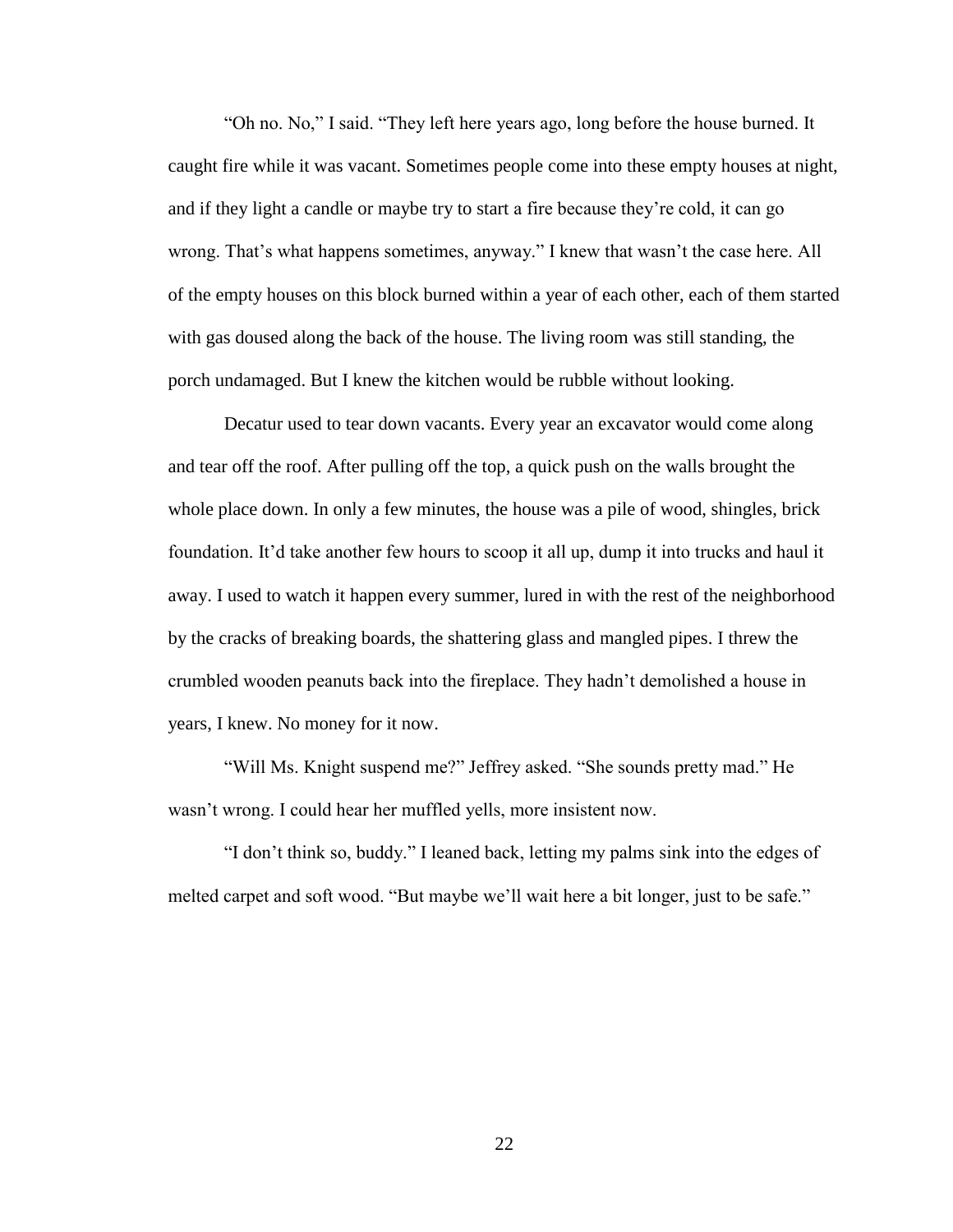#### Chapter Four

<span id="page-29-0"></span>In the kitchen at home, the white cabinet paint was starting to peel off in ribbons, little scrolls dangling from the bottom. I couldn't resist the temptation to grab them and slowly peel upward, leaving zebra stripes of speckled dark wood behind. I opened each cabinet, looking for anything to make for dinner. I found a pile of plastic bowls, lids pushed to the side. An assortment of spices, four shakers of salt, two open bottles of olive oil, no pepper. Six cans of kidney beans and a few boxes of stuffing mix.

Jeffrey sat in the living room watching *The Land before Time*. He quoted every line. It was his third time watching it today. Eight days had passed since Julia's death, and I still had no idea what I was doing. Watching a movie where the mother dinosaur died within the first few minutes of the film probably wasn't healthy, but what did I know?

"Hey buddy, you up for a weird dinner?" I asked.

"No more leftovers?"

"No more leftovers."

He shrugged. We'd spent the past few days powering through all the food people brought for Julia's memorial, but what we hadn't finished was too far gone now to eat. I went back to the kitchen and started boiling some water and margarine. The stove and fridge were harvest gold. I stirred in the beans and stuffing mix at the same time and set a plate over the pan to let them soak up the liquid.

I called Jeffrey over to the dining room table, had him pour us each a glass of water. He got distracted at the sink, picking at the loose skin on his arm again.

"Quit it. Just let it fall."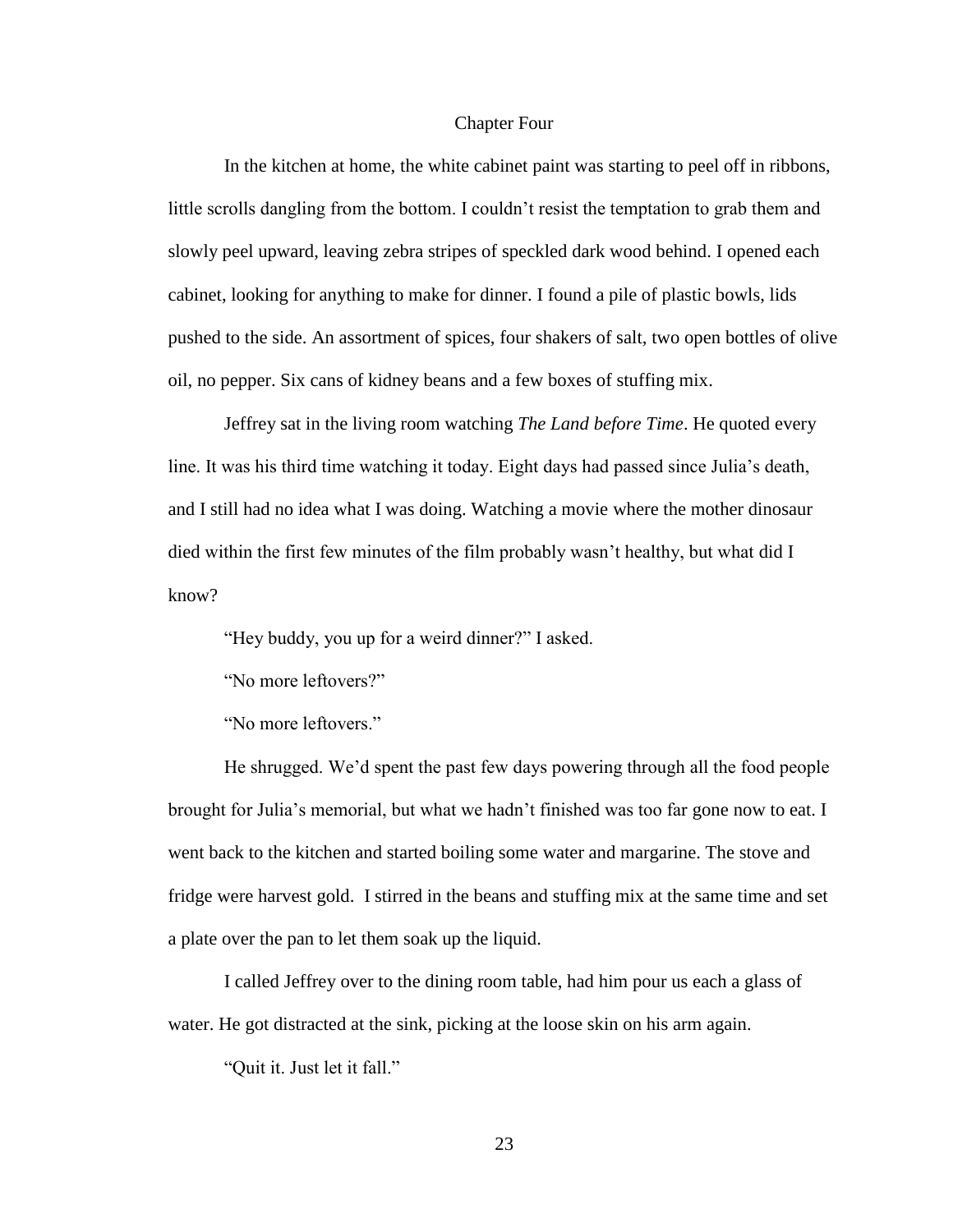We sat at the table. The beans were bland, and some of the stuffing was still crunchy. Jeffrey didn't complain. He almost never did, not even about Julia being gone or me taking her place. I thought it might be time to tell him about Trinity, to tell him I was going to sell the house and get out of Decatur. After he finished eating.

"Do you think dinosaurs shed their skin like snakes?" he asked. "The ones without feathers?"

"I don't know." I swallowed a clump of bread crumbs glued to beans. "I suppose they must've, if they had skin like snakes. Crocodiles shed their skin."

"They do?"

"Yeah," I said. "I heard that once on the Crocodile Hunter show. Not like snakes though, not all at once. They lose it in patches or individual scales, and they scratch it off by rolling around on the ground."

"Oh."

Each of us finished our food, though it took a while. We rinsed our plates and went to the living room, where Jeffrey started up the movie again. Littlefoot, Ducky, Cera, and Petrie were all running from the Sharptooth. The boy sat on his knees, head bent back, looking up at the screen. All the dinosaurs escaped through a tunnel, and I found myself feeling relieved, even though I'd watched this same scene a couple hours ago.

"Hey, buddy. I'm going to get us some money tomorrow and we can go to the grocery store. Get some real food. Maybe go to the park before, yeah?"

He nodded without looking away from the screen. "Yeah."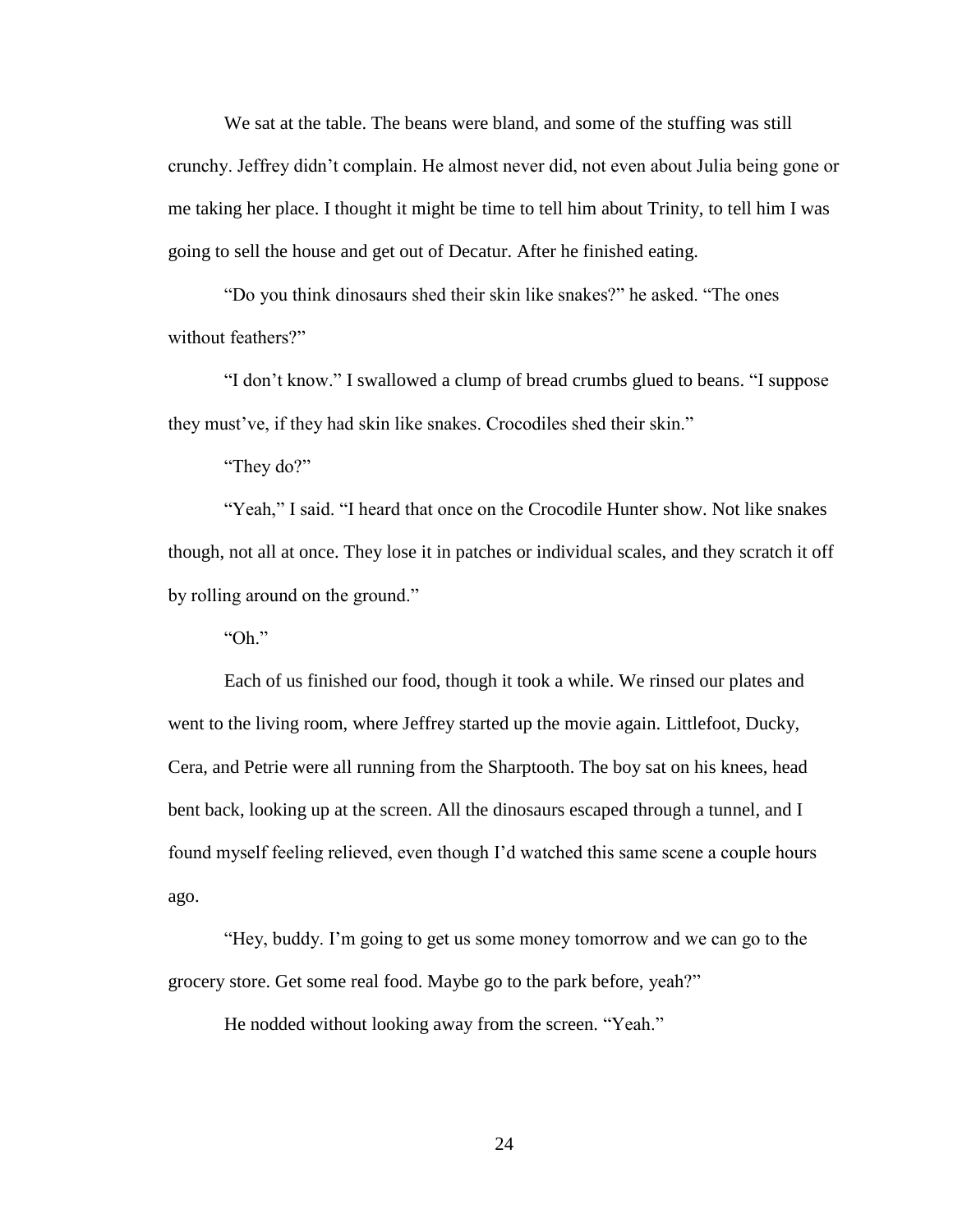The next day was Jeffrey's first back at school since he ran away. I offered to drop him off since I had an appointment to donate plasma anyway, but he took the bus instead. I drove to CSL Plasma, set in a gleaming stucco building surrounded by longempty strip malls in downtown Decatur. Inside, I followed the sign to a check-in kiosk and ticked off my name. I sat down and waited a few minutes, until I heard my name called and followed the sound of it.

A woman in a faded white jacket ran her fingers along my veins. Tight bands wrapped around my arms and dug into flesh. At the crux of each elbow, a bulge below the skin rose up as the pressure built. She gripped each vein between her index finger and thumb, gave a slight tug. She said my veins were nice, that either arm would do. I felt proud for a moment. We walked back to the check-in counter and she stamped a form for the front desk. I never saw her again.

A man in a faded white jacket asked me which finger I didn't need. He looked impatient as I took my time and deliberated before offering up my left ring finger. A plastic pen shot a needle out and retracted it faster than I could see, though not faster than I could feel. Blood welled up, and the man scooped it into a small vile. He capped it, set it in a centrifuge, let it whir.

"Proteins look good. Not too much fat."

A new woman in a crisp white jacket tapped me on the shoulder and led me past banners telling me about all the lives I'd be saving, and how I could get an extra \$40 on my second plasma donation each week. We went into an exam room where she handed me pamphlets full of smiling faces and fine print. She railed off a series of questions about medications and allergies, grilled me on my tonsillectomy, about my treatment for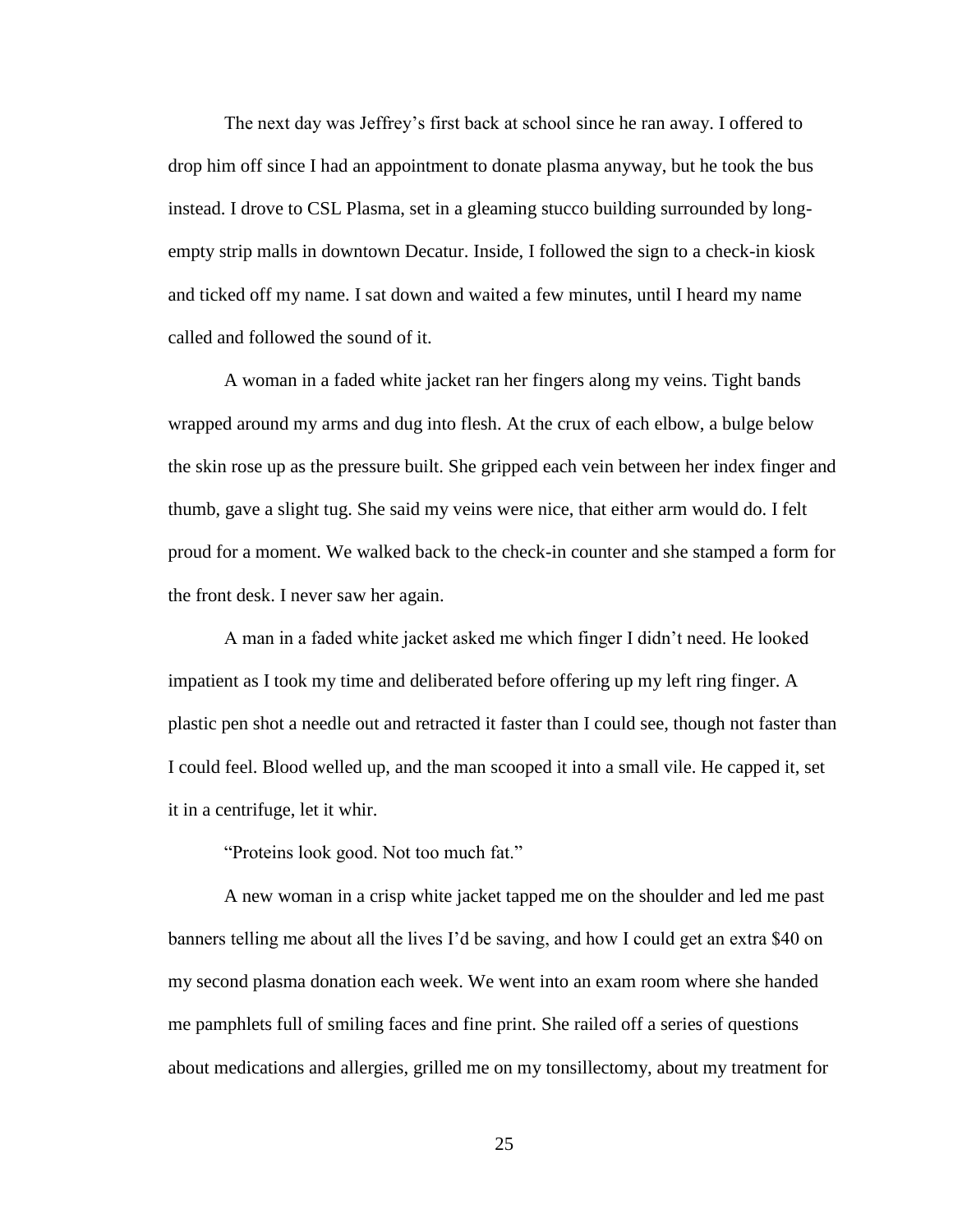depression. She had me lay down over white parchment paper and pushed her hands firmly on my abdomen. I tried not to flinch.

She had me stand up and walk across the short room to the door before turning around again and walking back. I repeated this twice before she seemed satisfied. She offered me a chair, pulled out a bag of Cheez-Its and a bottle of water.

"Eat this and drink up. You'll need it."

Her fingers started humming away on the keyboard while I sipped my water. She had me repeat my name and birthday and social security number before taking my fingerprint, "for identification." Another piece of paper made it clear it would not be shared with any law enforcement agencies. The woman turned a monitor toward me and told me to answer all the questions on the screen honestly. She left me with headphones and a fingerprint scanner.

The screen lit up with questions that a female voice narrated with practiced inflection. The "Yes" and "No" buttons were grayed out until the voice finished speaking. Blocks of text appeared, one after another, asking if I understood the risks of a weakened immune system, if I had gotten a tattoo within the past year, if I'd ever had sex with another man. The voice listed the side effects of the anticoagulant they'd use, detailed the required water intake to complete the donation within the expect hour time frame, defined sodomy with precision. After each section, the computer asked me to scan my fingerprint in place of my signature.

A man in a wrinkled white jacket came to fetch me a few minutes after I finished. He took me back toward the front, to a series of stations with scales and blood pressure cuffs. He wrapped my arm up tight and pressed a button to inflate the cuff. I stepped on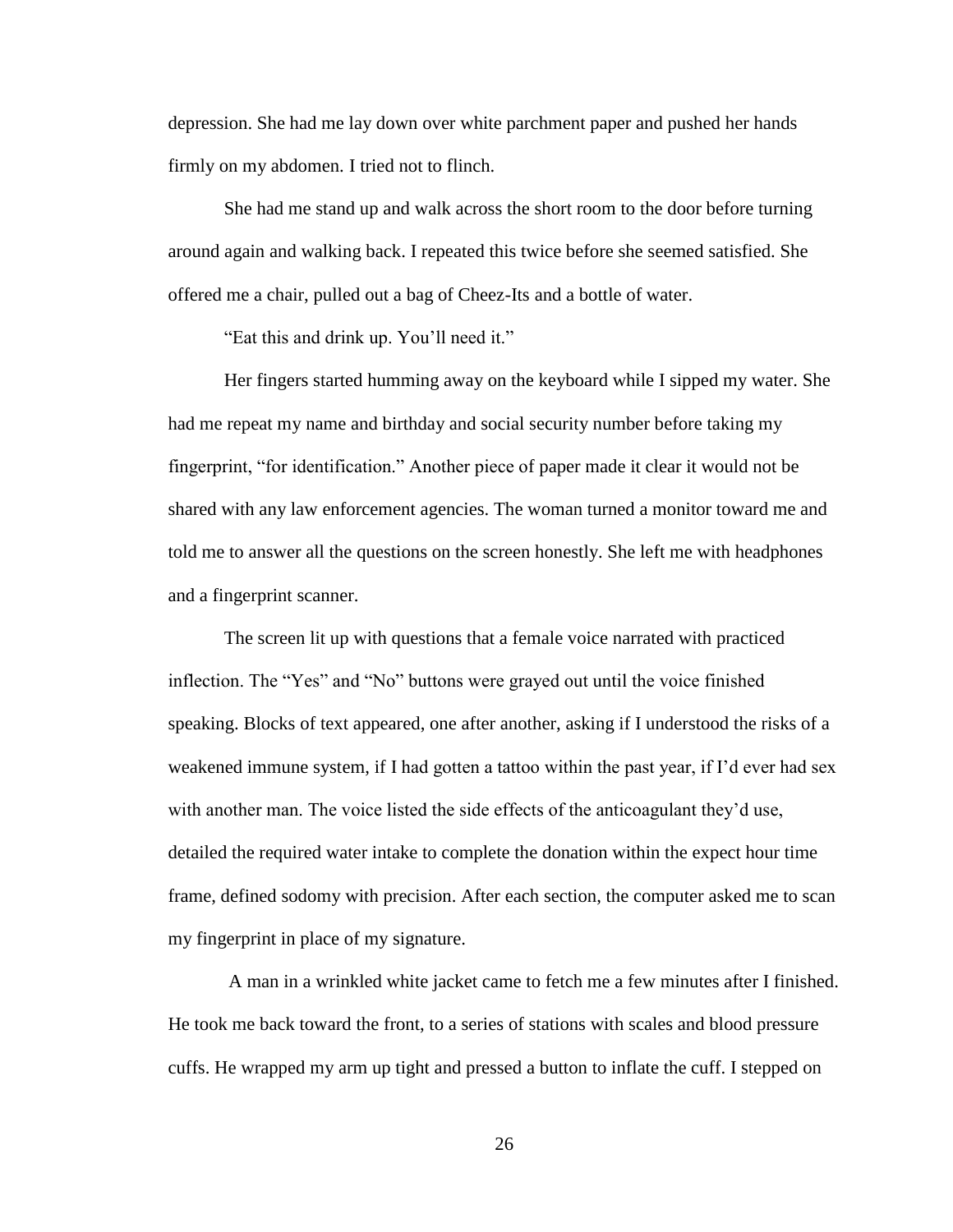the scale while my blood pressure was being measured. After a few seconds, all of the air released, and the man said, "You're good. 150 over 92."

"Isn't that really high?"

"Yeah. You're probably just nervous. If we ever send you away for high blood pressure, go straight to the hospital." The only two possibilities were perfectly safe and life-threatening, apparently.

He escorted me to a wide space full of oddly shaped beds. A dozen people were scattered around, hooked to machines and staring upwards. The beds were raised in the front and back, so your head and legs were always elevated. This made the blood flow faster. The man asked me which arm I wanted to use. I chose left and positioned myself in a bed. I tried to turn so I could see what he was doing on the machine next to me, but he told me to stay on my back. He came into view with a swab of iodine. The scrubbing left my arm amber and cold. He stared at his watch, counting down, and then pulled out a large syringe.

"Don't move your arm at all now."

The syringe felt hot as it slid into my arm. Thick, syrupy blood flowed into a tube that ended with a clamp. The man in the wrinkled white jacket attached a vial and filled it up with blood. He re-clamped the tube and brought it over to the machine. There was a monitor on the side, visible to me, but I couldn't see where the tube went in. He fiddled around for a few moments, and then I heard a loud tone.

"Any time you hear that, start pumping your hand into a fist, over and over," he said, and handed me a foam football. "You want to squeeze this gently. The monitor will tell you when to stop."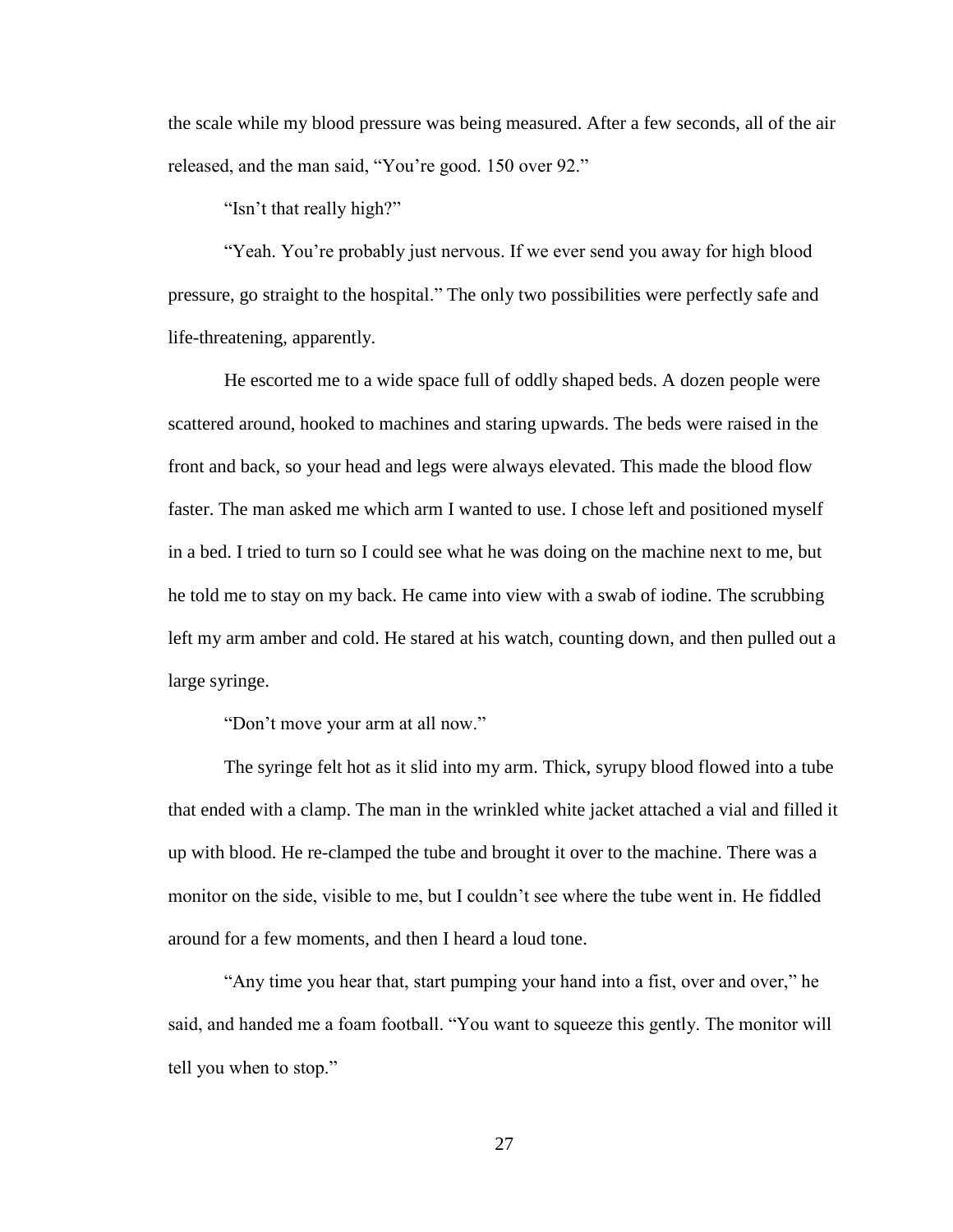He walked away, and I lay back and waited. I started to feel cold all over, and I watched as the monitor slowly filled a meter with each mL of plasma the machine took from my blood. After a couple minutes, the machine made the tone again, and the man returned.

"Pump faster."

He pressed a button and walked away again. I scooted myself forward to look at the front of the machine. I could see my blood being poured into a canister, where it spun around, separating into a thick, black liquid on top, and a thin, pearlescent liquid on the bottom. The blood on top flowed back into my vein. The clear plasma dropped down into a large bottle in the bottom of the machine.

The minutes dripped by. I tried to make eye contact with the man in the bed next to me, but he was staring forward, his skin sallow and pallid. His hand was empty but flexed much faster than mine. I tried to match him, but I started to feel the syringe under my skin with each pulse, to notice the difference between the cold feeling of blood leaving, and the sickly warmth of blood coming back in. The nausea crept up before fifteen minutes had passed. I spent the next hour with my eyes closed, breathing in through the nose, and out through the mouth.

The machine let out a series of beeps. I was finished. A woman in a thick white jacket came over and unhooked me. She wrapped my arm in gauze and thick medical tape before escorting me to a bench.

"Sit here for fifteen minutes. During that time, I'm going to go over all the benefits of donating."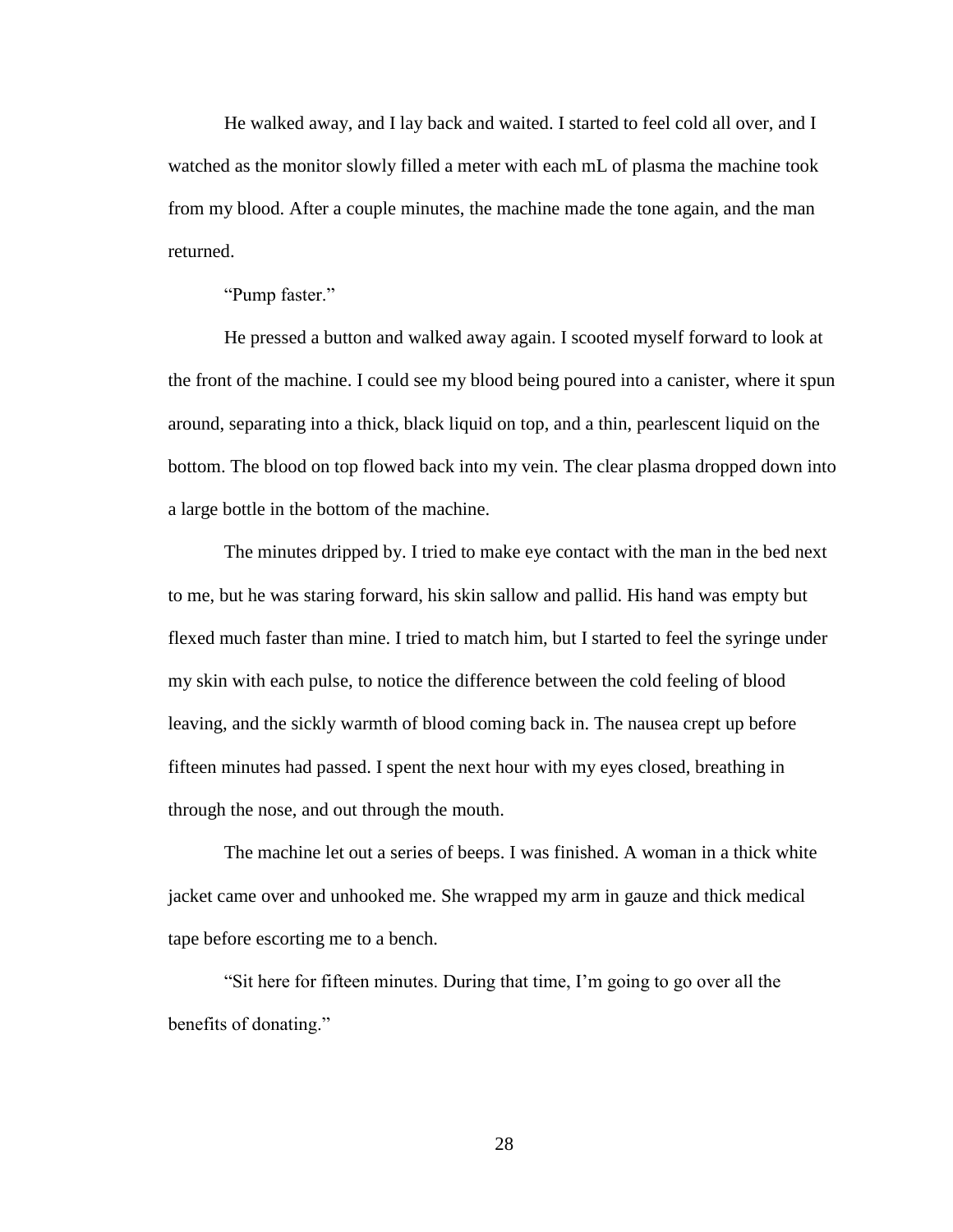She handed me a pamphlet and a prepaid MasterCard with \$50 on it. She listed all the fees associated with various transactions, from checking your balance at an ATM to transferring money from the card to your bank more than once a month. I tried to remember them all, but she moved too fast for me. After she finished, she walked away. I sat in a daze, arm pulsing, skin damp with sweat, waiting for the minutes to pass.

Afterward, I still felt hungry, so I drove to the nearest Krekel's for a burger. I pulled in to the parking lot, and there it was. A 1983 4-door Cadillac De Ville, in near mint condition, and decorated like a gigantic chicken. I'd forgotten all about the absurd car. Just past the massive grill were red and white pinstripes that went half the length of the car and then transitioned to feathers, painted in detail along every surface of the rear. On the top of the car was a large chicken's head, almost as tall as the car itself. A collection of tail feathers was attached to the trunk. The car had tires, but was slightly elevated off the ground by a frame underneath. It had no sign or labels, no advertisements. It was just a chicken car in a parking lot next to a burger joint.

I got out of my car and turned to go inside for a burger, but the lights were off. It was just before noon. A sign said the store opened at 11 a.m. every day, but when I tried the door, it held firm. I cupped my hands around my face and stared through the window. I was trying to make out anything in the dark interior when a pickup truck pulled into the parking lot. I was suddenly nervous, like I'd done something wrong.

A man got out of the truck who was at least three of me. He was a full foot taller with old jeans held up by suspenders, a plaid shirt, and a John Deere cap. I gave a hesitant wave.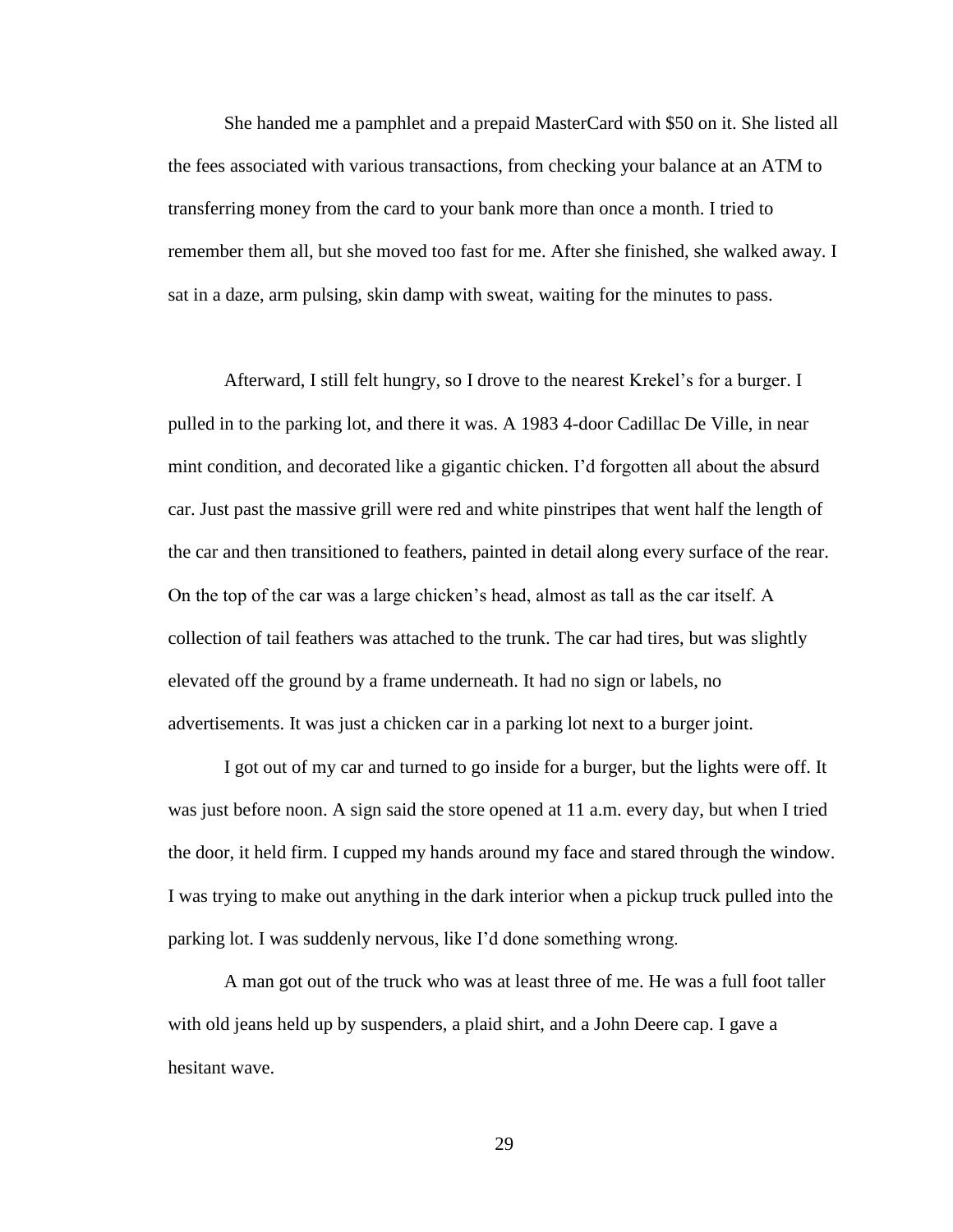"Howdy!" he shouted with a big smile. "You won't get in there today, stranger! Place caught fire a few months ago. There's another Krekel's on Wood Street, if you're craving a burger. They say the burgers are better there. That's the first one he opened, Bob Krekel, over there on Wood. I don't much care for the burgers, though. I go for the lemon ice cream. That's the best stuff. What's your name?"

It took me a minute to process everything he'd said. His energy left me feeling breathless.

"Simon Jones."

"Oh! Were you kin to Julia? Sad, that was. I can tell you about it. It was a grease fire. At least, that's what they say. There have been a lot of fires in Decatur lately. Got the popcorn shop, Krekel's here, Mi Gordito, but they were worse than Guadalajara, plus you got all them vacants. Bad luck, I figure. My name is Albert."

He looked at me, waiting, face red and sweating slightly.

"Well, nice to meet you," I said. "And yes, Julia was my sister."

"Ho boy, that's tough. Not a great time in Decatur, right now. You got Julia, and you got poor Ms. Campbell, losing Alice not so long after she lost Jim."

"Do you know anything about Alice's death?"

"Sure don't. I heard about it on the news when it happened. I listen to the radio each morning in my truck. I'm a plumber, though I do just about anything that needs doing. When I heard about Alice, I thought it was about the worst a person could feel. Good kid, she was. Real special, y'know? Of course, Ms. Campbell was part of the church, ever since she got Alice. Ain't been back since she died. I heard she went back to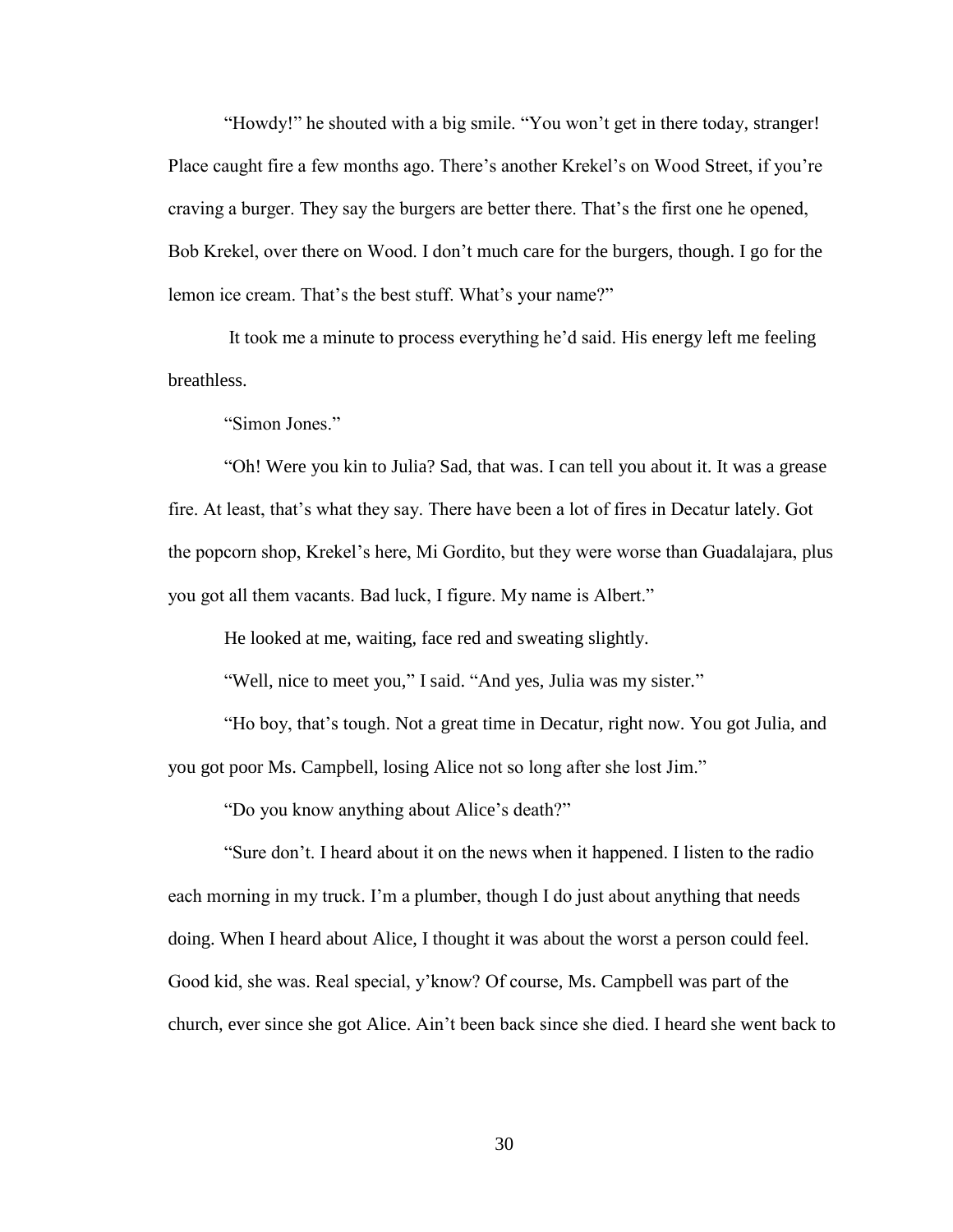Grace Bible for the funeral, though I can't quite figure why. 'Course Jim probably knows, at our church. Main Street."

"Main Street Church?"

"That's right. They got a pastor there by the name of Jim Conneley, good man. He knows Decatur inside and out. They do a service at eight o'clock every night. I don't go every night, but he's good, real good. His church is on Main. That's north south, not east west. You go on east west you'll end up at Millikin and then Westminster Church, run by them Pres-buh-tyrians. Never much cared for them."

"Thank you, Albert. I'll check that out." I had no intention of checking that out.

"Yessir, he'll get you what you need. Knows all about it, seeing as how he was the one that found Alice's body."

That changed things.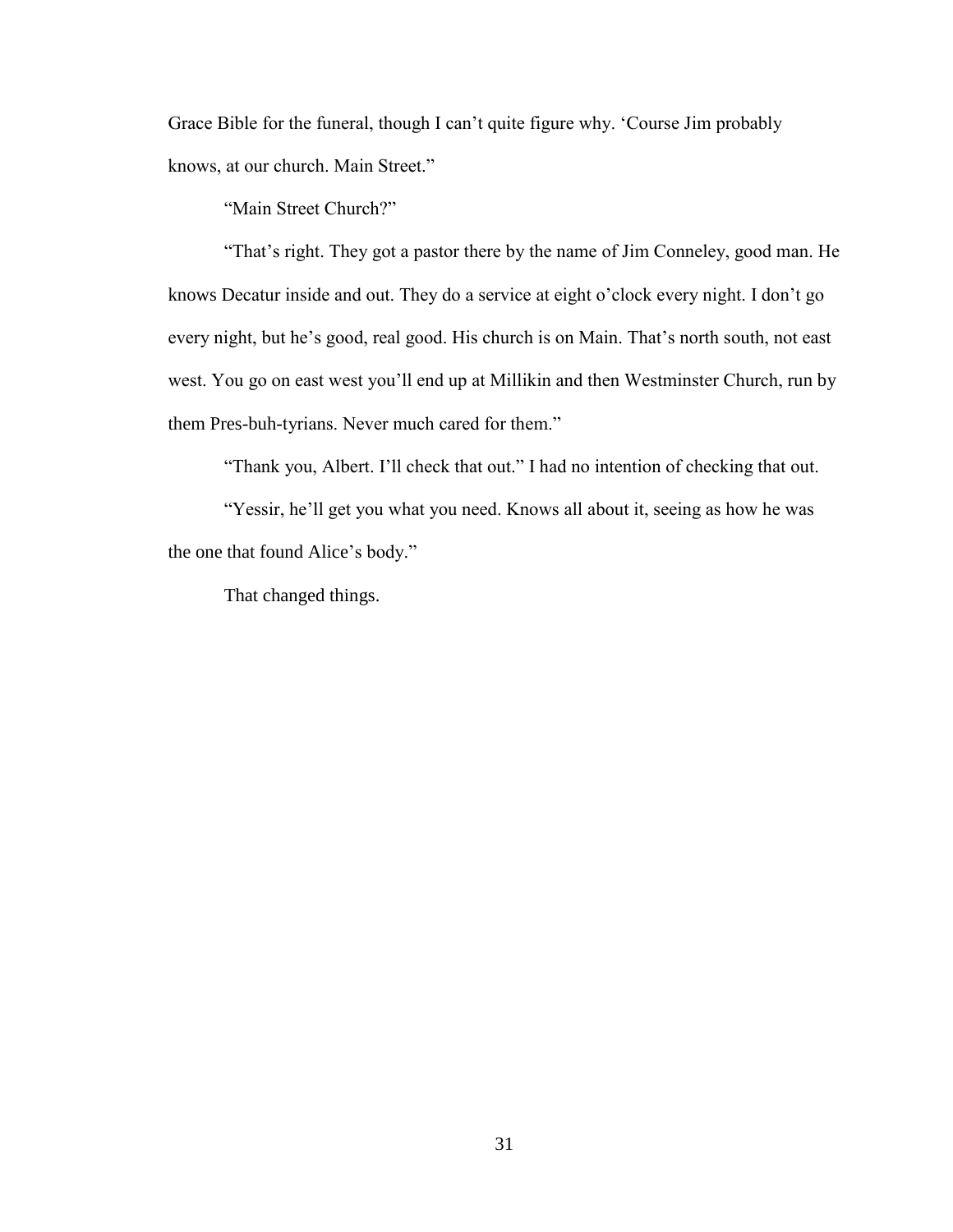#### Chapter Five

<span id="page-38-0"></span>At the corner of Division and Monroe, Mackenzie told me to pull into a driveway next to a small white house. I hadn't seen her since visit a few days ago. She texted me in the morning telling me to get ready and brought me here. The house looked like it had been well-kept, with a nice garden and clean aluminum siding. But I could make out weeds in the dusk light, and the grass was overgrown. Leaves had started to pile up in the yard. A collection of teddy bears in front of the stairs led to the stoop. They were arranged in tidy formation, all looking out at the street, but they had a damp, dirty look to them.

"This is the place," Mackenzie said. The home of Ms. Harkins. Campbell, now, according to Michael. "Her husband passed a few years ago. She took Alice in after that."

"Is she expecting me?" I asked.

"Go knock on the damn door."

It took a while for the woman to answer, but she eventually came. She was in a nightgown already, though her unkempt hair made me think she hadn't taken it off from the night before.

"Good evening, ma'am. You probably don't remember me, but I was a friend of Alice's some years ago." Friend was a bit strong. I had no memory of her outside of a previous visit to this house, and no idea why I'd been here then. "I'd like to ask you about her."

The woman had looked bleary eyed until I said the girl's name, then she swung the screen door open. I had to step back quickly.

"Who sent you?"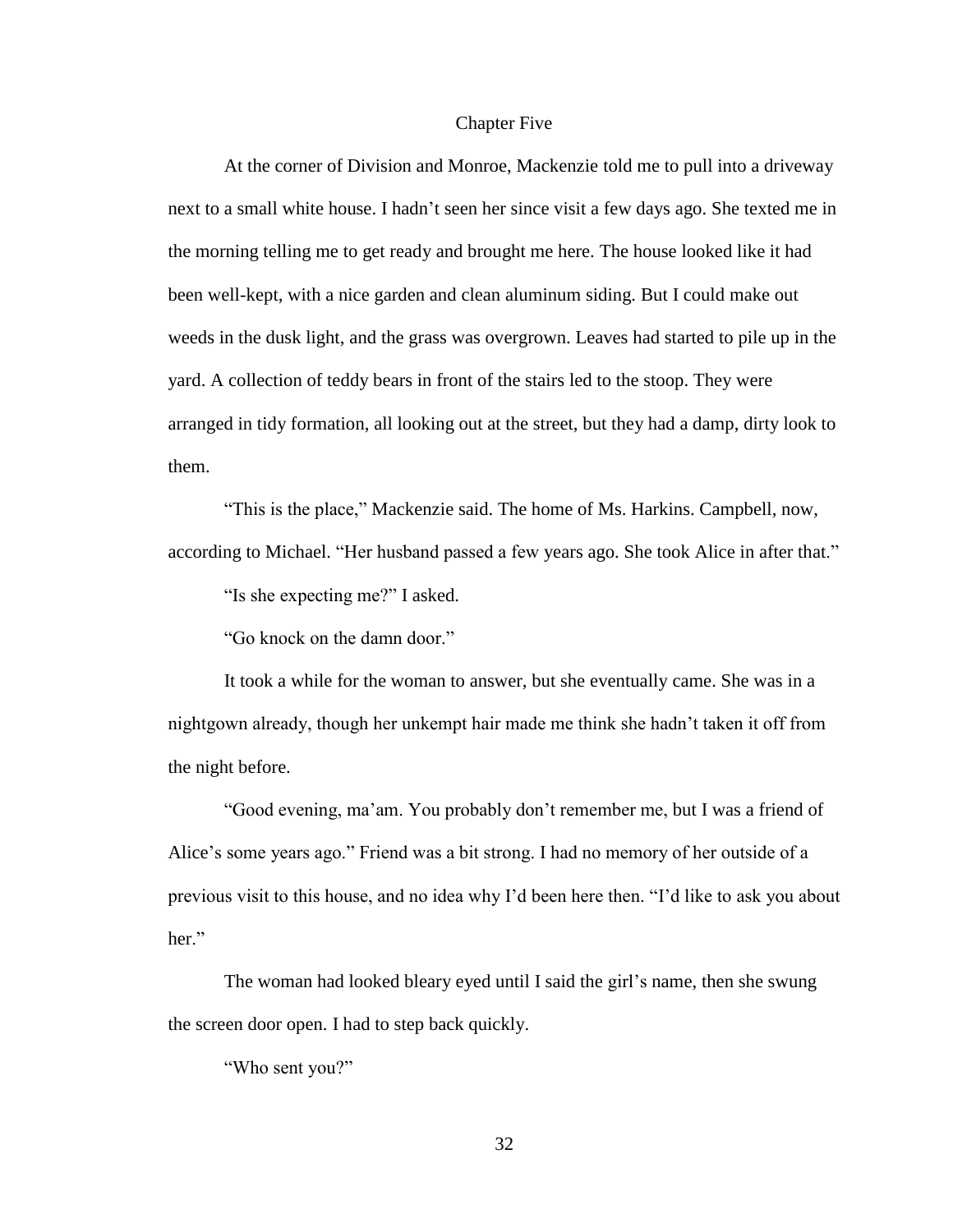Before I could respond, I heard the car door open. Mackenzie stepped out and gave a nod. She walked over to the driver's seat and started to get in.

"He's Julia's brother, the woman who just died. She left a divergent behind," she said. She got into the car and drove away. I stood there for a minute, hands shoved into my pockets, waiting Ms. Campbell to speak.

"Alright then. Get inside."

The air inside the house smelled like a graham cracker. The carpet was a faded tan, with streaks where feet had tread over the years, in and out. All the light came from two lamps flanking a padded rocking chair in the center of the room. A small loveseat and another chair were off to the side, afghans draping both.

"Have a seat." She gestured toward the loveseat. I stifled a sneeze as a cloud of dust shot up. She was still standing.

"Mackenzie says that Alice was at Trinity for a while."

"That's right, though I didn't have any say in that."

"Why not?"

"You want the whole family history, mister?" she said, but she sighed and made her way to the rocking chair. She turned it slightly toward me before sitting down.

"My daughter, Cassandra, lost her way some time ago. Drugs, like a lot of others around here. My first husband, God rest his soul, lost his job when all that price fixing stuff went down at ADM. He wasn't no part of that, but they did layoffs anyway. That's how they do."

I nodded. A shorthaired cat poked out from another room and walked toward me while she spoke. It jumped onto my lap, fur splashed with gray and orange.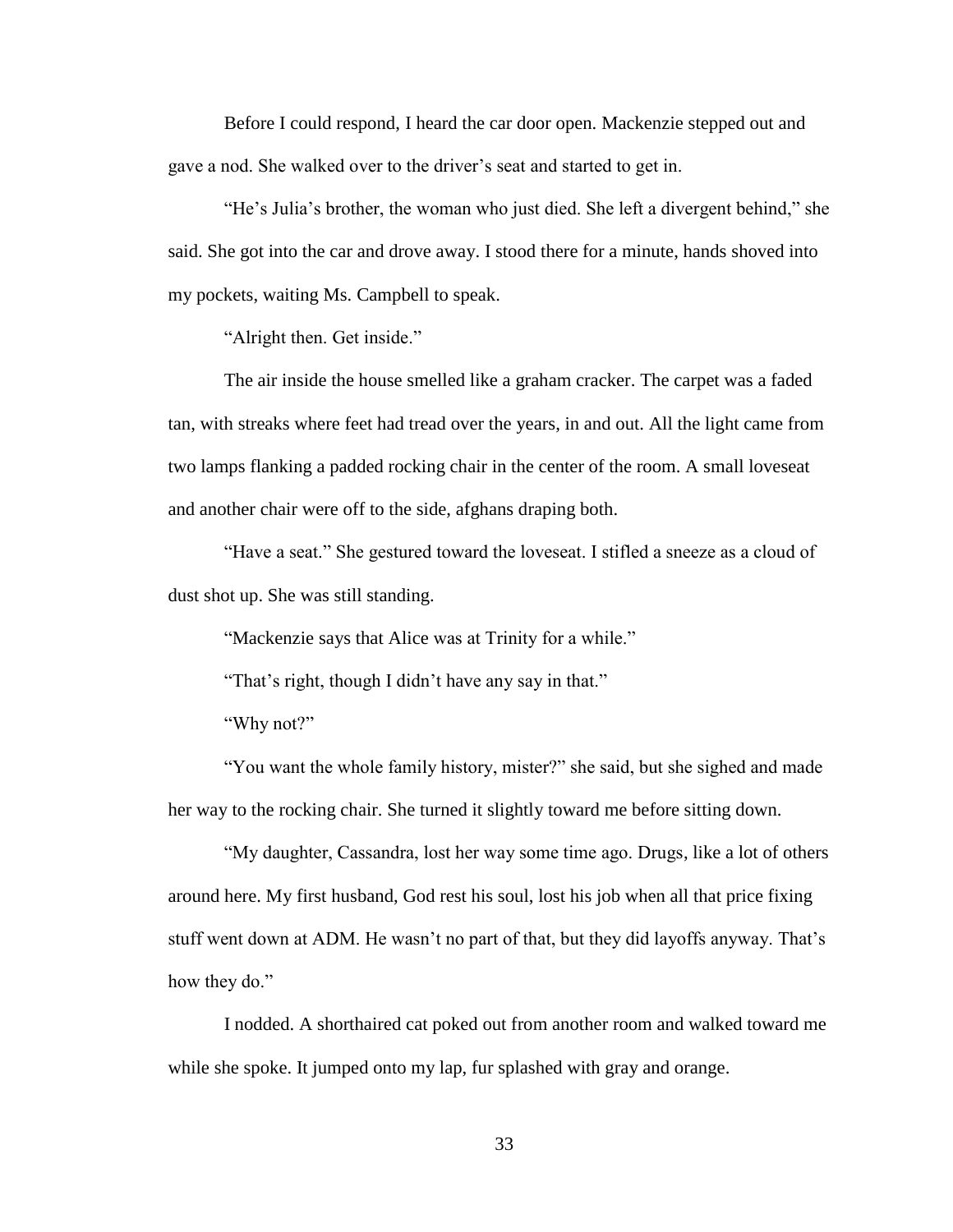"We were hard for money, so I took a job washing dishes at Paul's. Wasn't nobody home when Cassandra finished school. Guess that's when she started doing her own thing. Got into the drugs. It was crack for her."

The cat purred.

"A few years ago, Cassandra come back around here. We hadn't seen her for a long time. Stopped letting her in the house after she cleaned out my purse Lord knows how many times. She told us she'd dropped Alice off at Trinity, and that she needed money again."

The woman stopped for a moment, shook her head.

"Maybe if we had left it alone Alice would be alive, but I couldn't do that. I'd remarried by then, and I was ready for another child I'd never have. I called my daughter in to social services, got that child removed from Trinity and put in my care. I knew I was doing the right thing, and at first, it went well. It wasn't until Jim died that things got bad. I wasn't old enough to retire, and I couldn't be there for her every day. I tried, Lord knows. I tried to put the fear of God into that child."

The woman didn't speak for a while, and when she spoke again, her voice was thick, strained. I looked around for a box of tissues, but the woman pulled out a large hand towel that looked well used. The cat jumped off my lap and slinked away as the woman cleared out her nose.

"Trinity changed that child. I tried to cover it up, but it didn't work. I thought maybe a different church could help." She shook her head, wiped her nose again.

"What did you cover up, ma'am? What other church?"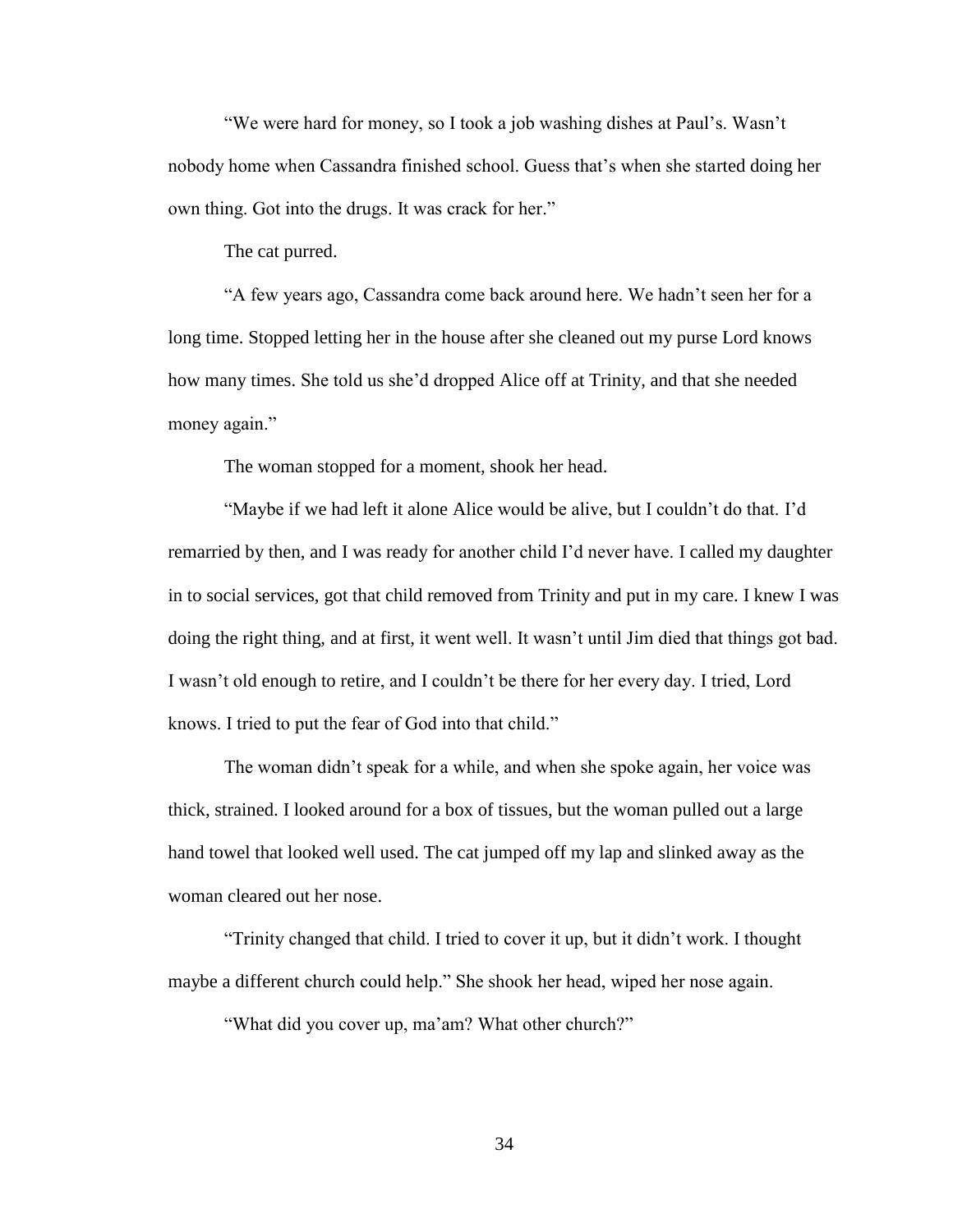"You ain't going there. They're gonna tell you she had the devil in her. That's what they said. But they're wrong, mister. I prayed over that girl, I know. She brought light into the world, you hear me? She brought light wherever she went."

There was a pause, like she might have expected me to respond, but I didn't know what to say. Maybe by cover-up, she meant Alice's divergence. Even knowing Jeffrey, it was still tough to navigate these conversations. Divergents were usually ignored, hidden in obvious ways so people could feign a comfortable ignorance, like paper bags over beer.

"One night, she came home late. She wasn't a perfect child, mister, but that girl was never late. I asked her about it, but she just said she was tired, and I decided to let it go 'til morning. That was two weeks ago. I don't know when she left again, and I don't know why. All I know is I didn't see her again until the morgue, all covered up. They even put bandages on her face."

I could see anger in her. The same anger Julia so often had. But I couldn't understand this bouncing between churches, the motivations behind Alice's death. I wanted to know more about her, about what happened, about Trinity and the churches, but Ms. Campbell didn't have any more answers for me. I knew where I needed to go.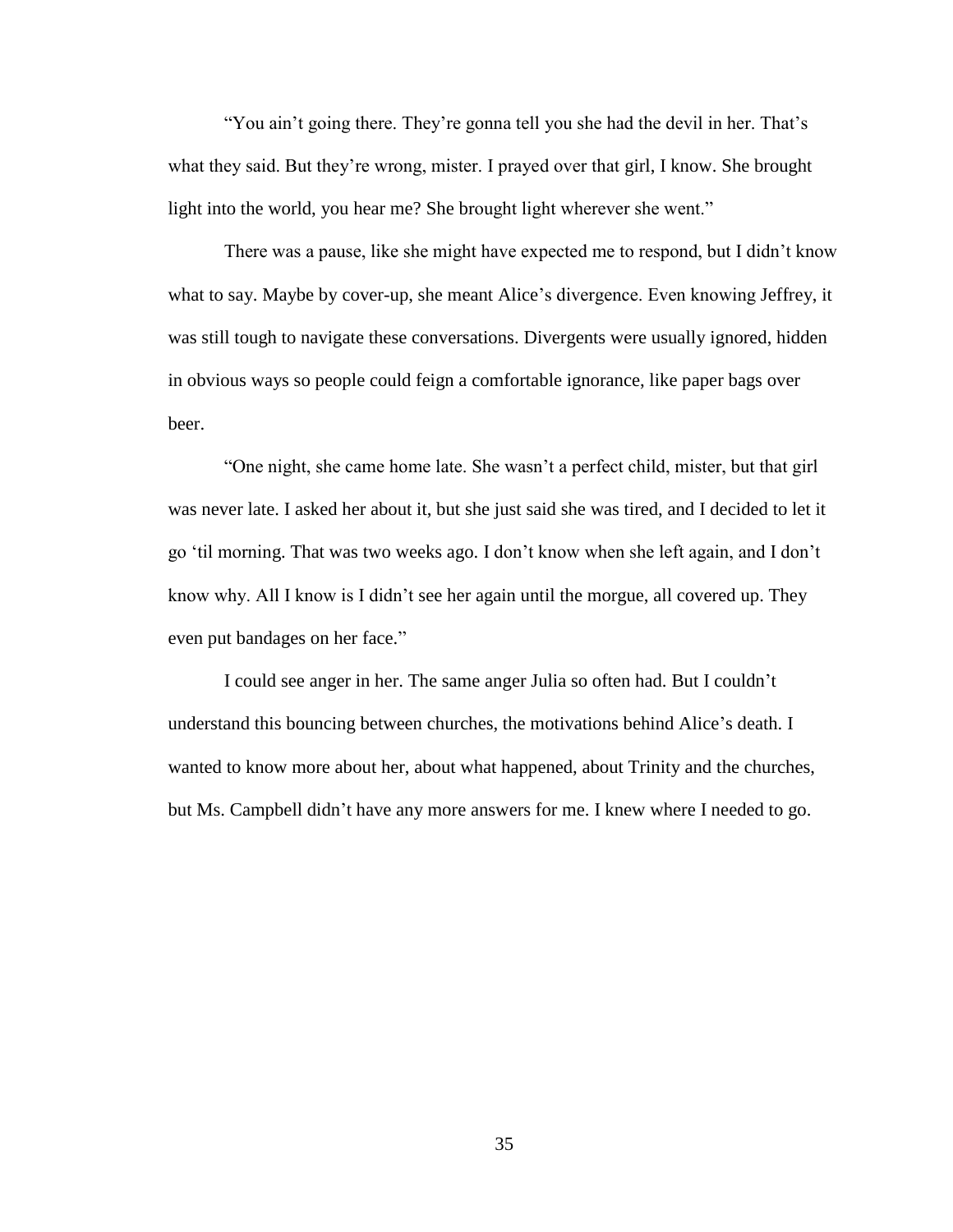#### Chapter Six

<span id="page-42-0"></span>Service had just finished when I arrived at Main Street Church. I waited in my car for most people to leave while watching the man who was presumably Father Connelley shake hands with his parishioners. The church was a single-story brick structure with brown metal sheeting for a roof. It had a plain sign and plain appearance. I liked that.

Connelley noticed me waiting in my car as the last few people were gathered around talking. I got out and made my way over.

"What can I do for you, young man?" he said.

"Are you Father Connelley?"

"Jim, please." He had a deep voice that fit his tall frame perfectly. He was still wearing flowing robes, or whatever they're called. He held out his hand and grasped mine.

"I'm Simon Jones. A man named Albert sent me to you. I wanted to ask you about what happened to Alice."

Connelley sighed. His face had a slack pull to it, like it was slowly losing the ability to hold on. His brow had lines from years of furrowing. "Go inside, son. I'll be in soon."

The church was still sticky and warm from all the bodies that had just left it. There were a few people cleaning around the bare wooden pews littered with old hymnals and bibles. I didn't have to wait long. Connelley came in and brought me to a cramped office in the back, two chairs facing a cluttered desk with an old, hulking CRT monitor on top.

"Please, have a seat."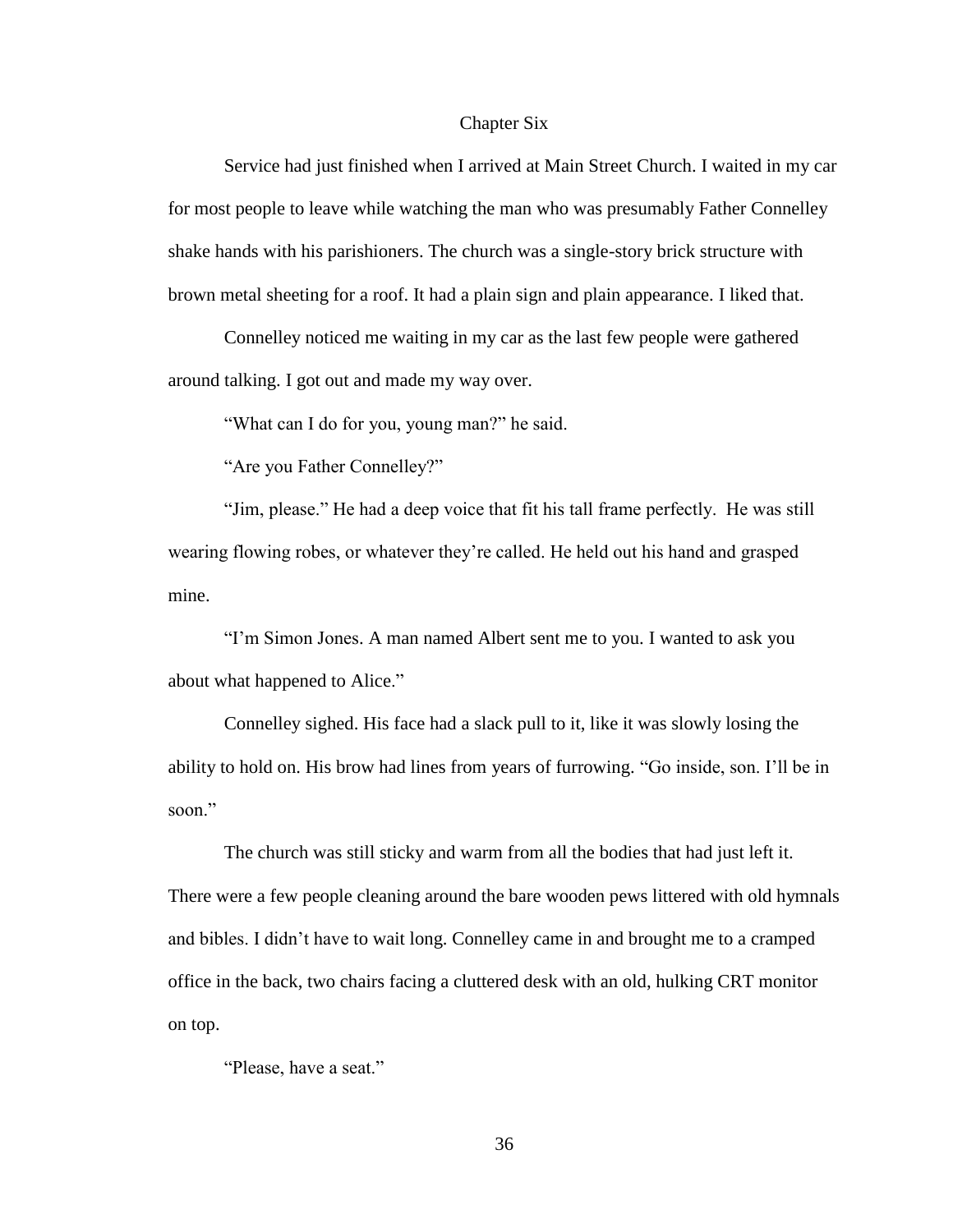He sat beside me, rather than at the desk, legs crossed. He looked amicable, but tired.

"You wanted to know about the Alice?" he asked.

I nodded, but he paused for a while. A man came in, a few years younger than the priest, and handed him a glass of water.

"Thank you, son." He drank for a moment, and then started up. "Well, there's not too much to tell. I didn't know her well. I found her lying on the side of Wykels Road. I was on my way here from home." He shook his head.

"Was she dead then?" I asked.

"Yes." He didn't offer anything further. I began to feel that Ms. Campbell had reason not to come back here, even though I felt nothing menacing about the pastor in front of me.

"It's been a while since I've been in a church. Yours reminds me of Grace Bible a bit."

"Where'd you grow up, son?"

"Here in Decatur, though I've live in Plainfield for many years now. It's just outside Joliet."

"Oh, I know where Plainfield is," he said. "Been there a few times. It's different. Got that small town feel right next to a big city."

"Not quite like Decatur," I said. Plainfield was surrounded by farms like Decatur, true, but the similarities ended there. It was nearly connected with Joliet, a short drive from Chicago. And it hadn't burned like Decatur. "This city's changed a lot since I was last here. I don't remember much, it seems."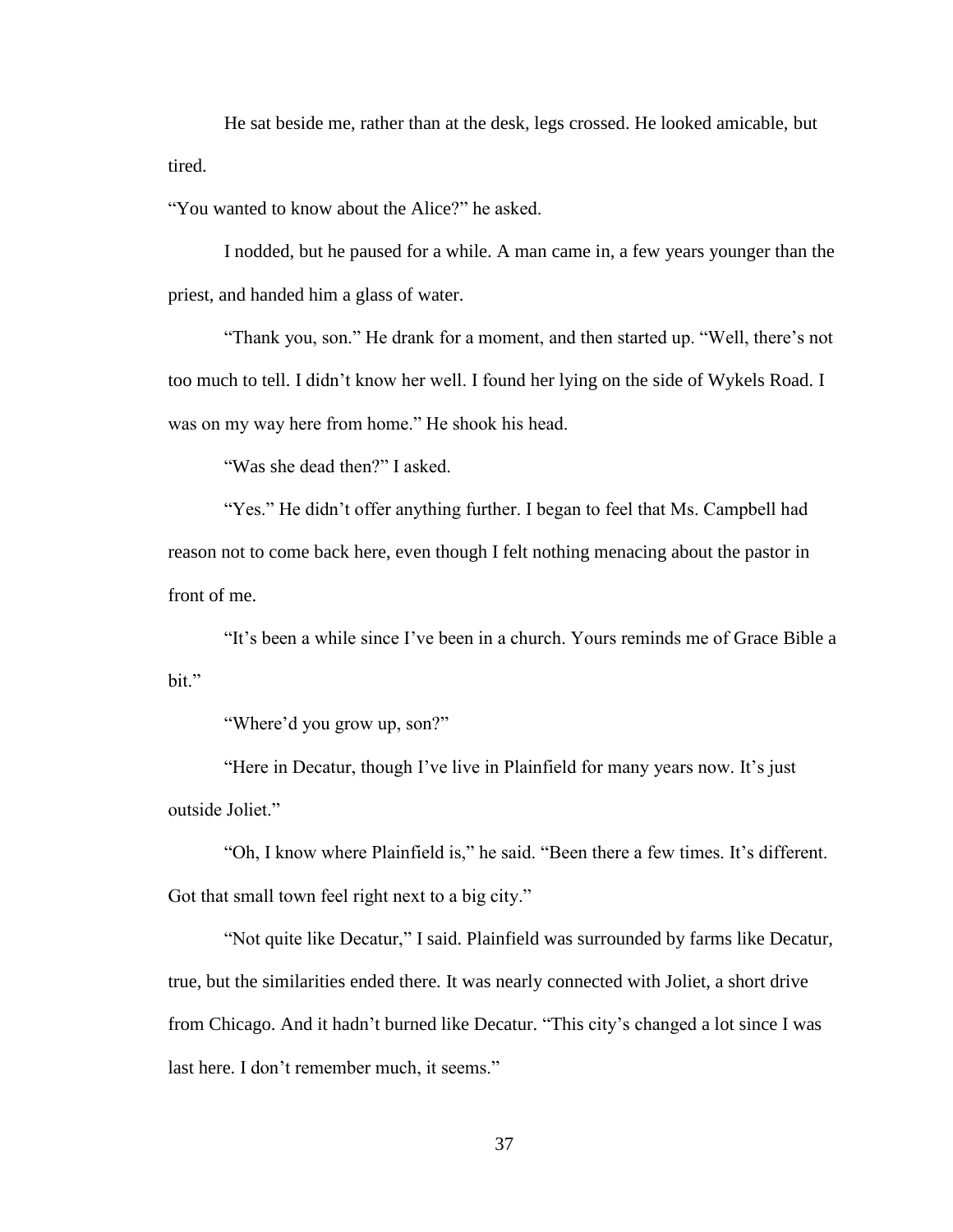"I suppose all the changes must be jarring," he said.

"It feels like this place has been through a lot that I missed."

"Oh yes, it has." That kicked him off. I don't know how long we talked, about the city's namesake, Stephen Decatur. About ADM and the price fixing scandal that rocked the city, crop subsidies that kept the town afloat, Warren Buffet's son running a farm and becoming sheriff. About a beautiful piece of stained glass on the corner of his desk, a dove surrounded by streaking orange light, with blue waves crashing along the edges, "a sample from when I thought this church would one day have money."

I told him about going to Krekel's and seeing the chicken car again, and he laughed. "And the tiny Transfer House? Gone to see that yet?"

"No. It's on my list. Maybe I'll go back and see the street sign in the tree off Nelson while I'm at it. I remember that, though I was too young to remember it happening."

"Yeah, that one's not as funny. I was here when those tornadoes hit, one night on that side of town, the next on the other. They ripped this city apart. We made national news over that. Hillary Clinton came to visit, back when she was the First Lady. I got to shake her hand. That was something."

He sat back in his chair and took another drink. He seemed to be enjoying himself now.

"Yeah, we were in the news a lot around then, none of it good. We had the Firestone plant, of course. You probably remember that. And then the business with Jesse Jackson, coming to protest some kids getting expelled for a little fight at a football game. That was almost 20 years ago now. Been a long time since we made headlines."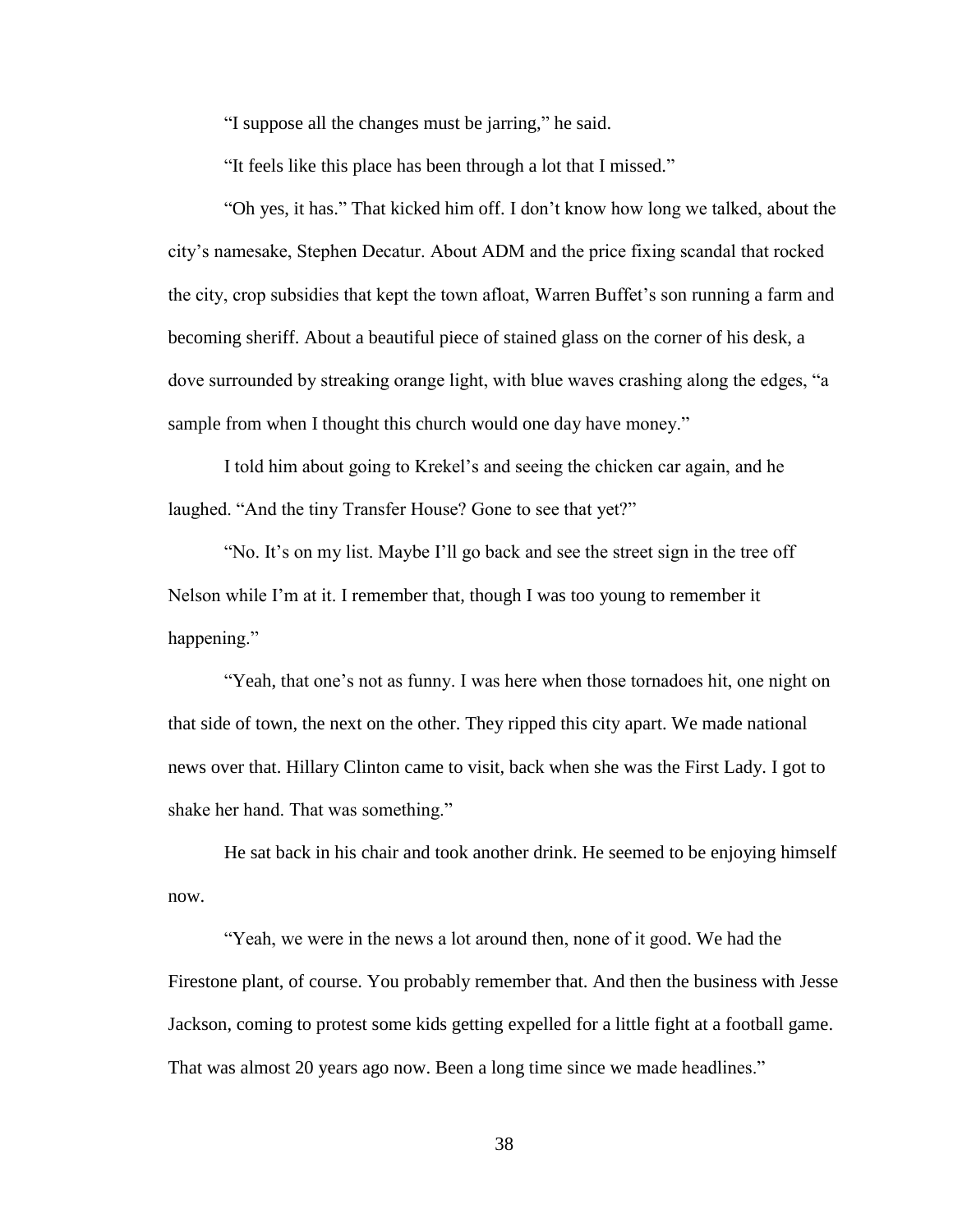He finished off his water. I knew I was out of time. I considered asking him about Trinity, but I didn't think he'd say much on that, so I went with what was really on my mind. "What do you make of all the fires?" Perhaps so much time away from Decatur had changed my perspective, but things felt worse than before.

"What do you mean?" he asked.

"Albert, the man who sent me here. He thinks there's been a lot of fires lately. Do you know why that is?"

He shook his head, took his time to gather his thoughts. I stared at the stained glass. "They used to knock down vacant houses. The Detroit solution. Now they don't." He stopped there, with that same old answer. He yawned and stood up, so I followed suit. We shook hands again, though I found my eyes drawn, not to him, but to that piece of stained glass again.

"You should come to service some time. We can talk again after. But, for now, I need to get home."

When he turned around, I grabbed the stained glass and stuffed it in my pocket, where it barely fit. I followed him outside, and he locked the door. We said good night, and I took my time getting back to the car.

I stayed out in the parking lot, holding the piece of stained glass in my hand. I didn't know why I took it. I felt an urge to go into the church and put it back, but I knew the door was locked now. I couldn't set it down, or stop moving it around in my hands, feeling the edges dig into my skin, staring at those deep oranges, those blue waves.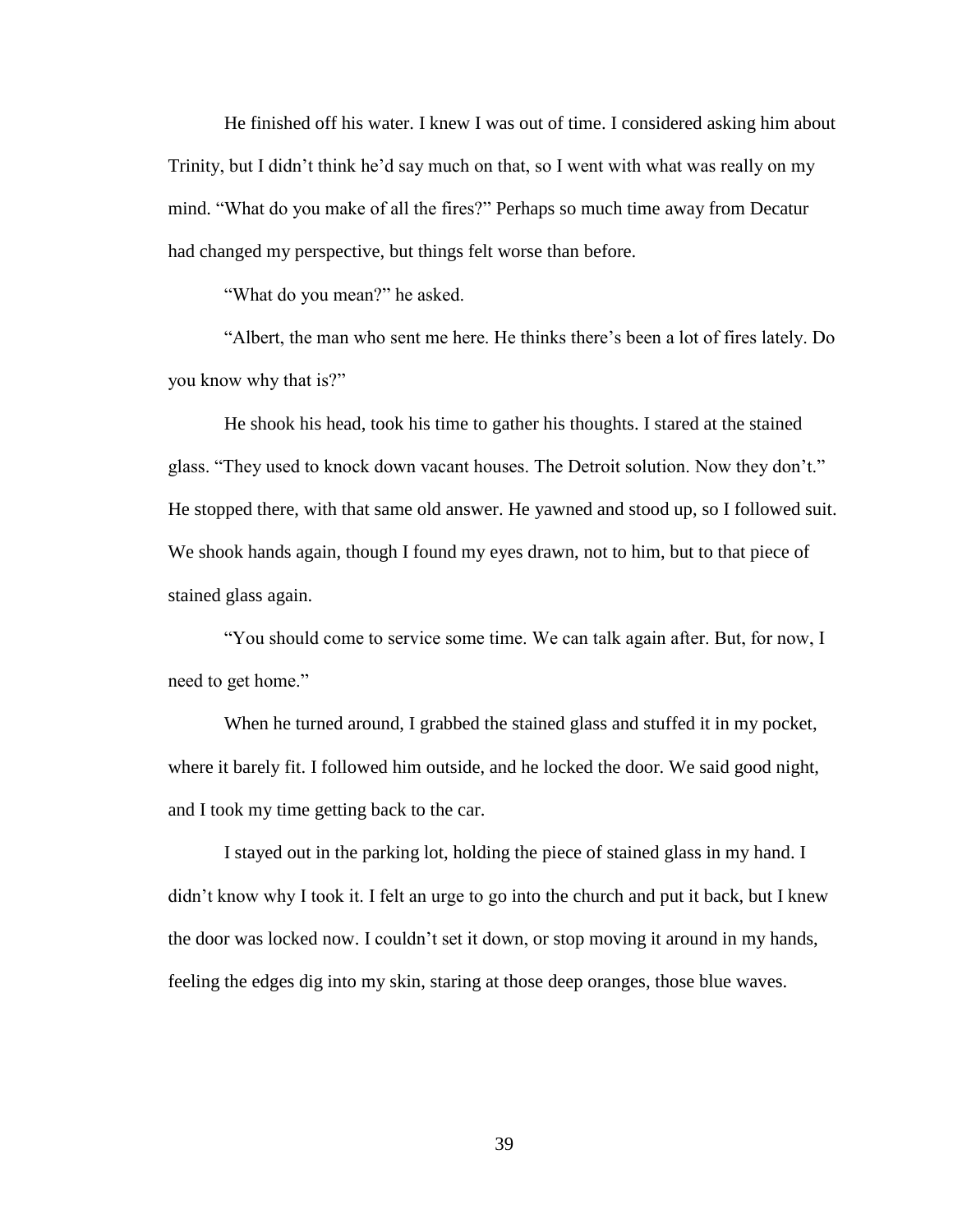#### Chapter Seven

<span id="page-46-0"></span>Near the public pool in Fairview Park, there is a tree with a painted-on bikini. People visit the tree each summer to see the bikini design. The Park District paints a new one each year. Nobody seems to know how the tradition started. Perhaps some teenager committed a random act of vandalism that turned into a decades-long tradition. Or perhaps some local artist noticed a tree, bent back from growing in the wind, split five feet up into two large limbs like arms stretched toward the horizon, and this artist decided that the tree looked like a woman falling back into water, seconds away from being submerged. Years ago, on Facebook, Julia took a picture of Jeffrey next to the tree. And now, I was looking for Jeffrey near it. I remembered seeing the photo, arm uncovered, hanging limp at his side. A rarity for him, to be so confident. I started my hunt there.

He'd ran away fifteen minutes earlier. We were outside the fire station, next to the grocery store by the park, when he bolted. I took off after him, down the block and into the park, but lost sight in the thickets that littered Fairview. This wasn't unexpected. I was telling him about Trinity. Just like at school, Jeffrey had a knack for disappearing when he felt uncomfortable. I felt an irrational certainty that he was perfectly safe. That I'd find him soon, if I just followed the right steps, waited out his frustration, his fear. I walked along brick roads, ankle bending uncomfortably on the uneven surface. Yelled out his name across low hills on my way toward the back of the park, until I finally reached the tree, the first place I could think to look.

I sat outside the nearby entrance to the public pool for a while, asking anyone who walked out if they'd seen Jeffrey. Brown hair. Brown eyes. Arm with skin falling off, glowing just a bit. Most ignored my questions. The few who stopped hadn't seen him. A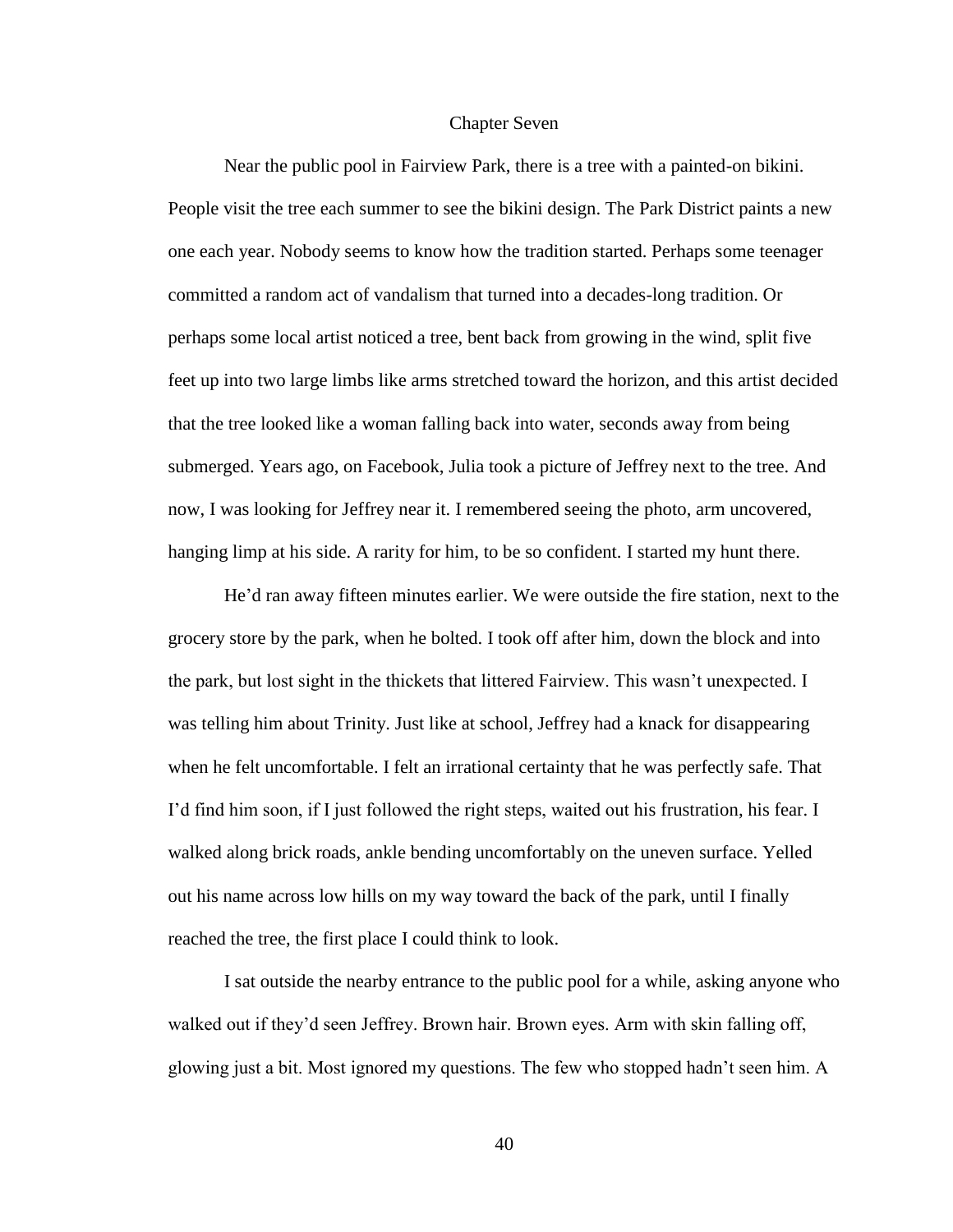clerk behind the admittance window called me over after a while, recommended I drive down to the skate park and basketball courts, a popular spot for kids. I drove the loop around the park, past a pond and war memorial, duck crossings and tennis courts, pine trees and pavilions. The skate park was near Fairview's entrance, but no one was there. I went on to the basketball court and found several kids playing, mostly teenagers. No Jeffrey in sight.

I got out of my car and stopped the game to ask if any of them had seen Jeffrey. After my description, most of the players walked away to the other side of the court, a few laughing. This wasn't an unusual response to divergents. Teenagers are so often overt reflections of their parents' views, not yet tempered by age. They resumed their game, but a pair of boys stayed behind.

"Please. I don't know where he is. I'm not his father. I need help," I said. There was silence across the court, but for the lazy dribbling of a ball. They were all listening in. The two who stayed seemed taller than the others, one stocky with short-cropped hair, the other slim with braids. "Did either of you see anything?"

The pair paused before the stocky one spoke up. "Just like Alice." He shook his head, looking sad.

"Alice?" I asked. I could see discomfort fly between the pair, spreading to the others who played on, pretending they weren't listening.

"She disappeared too. Ran away from Trinity. If he's divergent and ran away, they probably got him, too," the skinny boy said.

"Wait, wait. What are your names?"

"Colton," replied the slim one. The stocky boy was Tyler.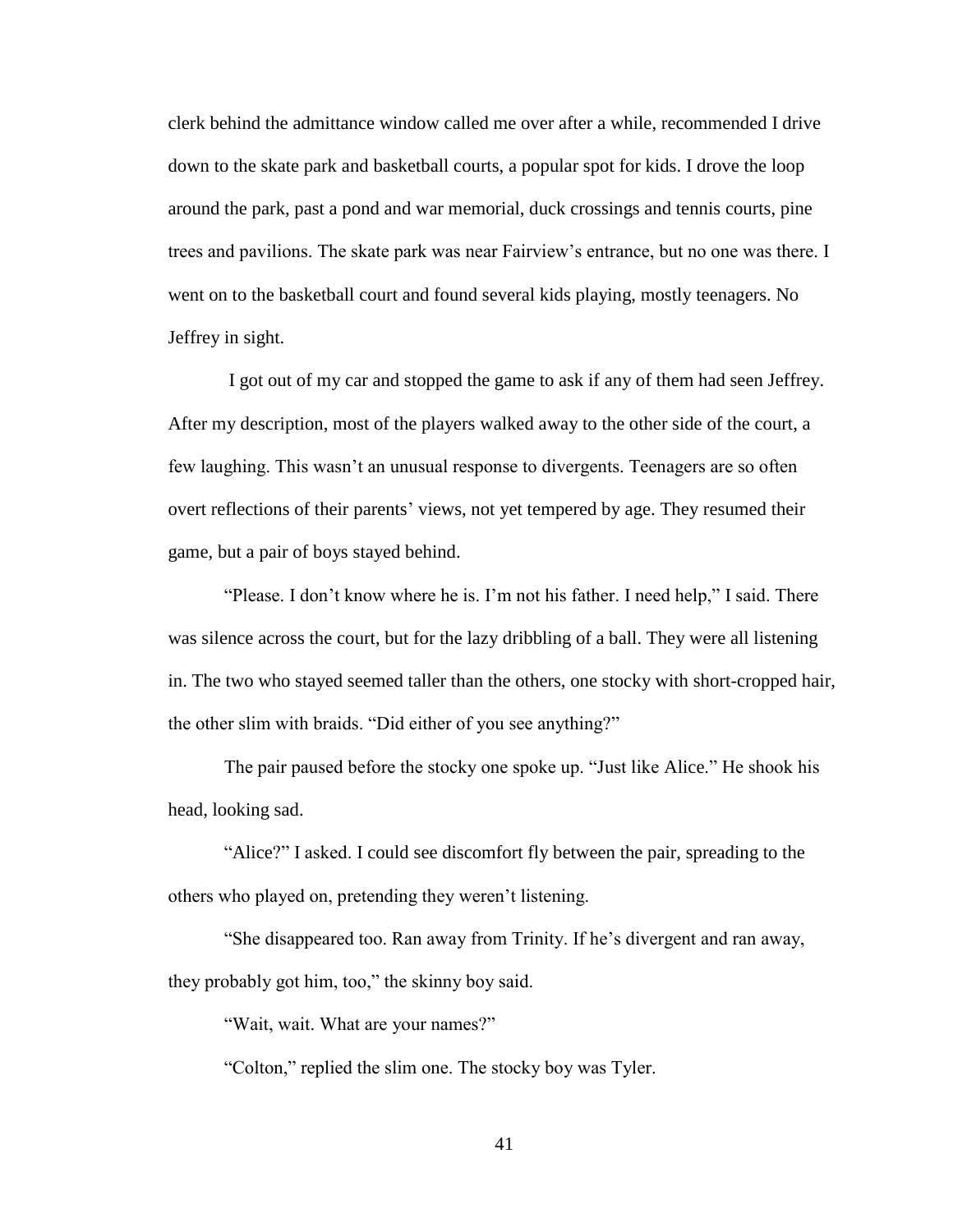"This Alice," I said, voice faster now. "She ran away from the park too?"

"No man," Tyler said. "She ran away from Trinity. She was divergent, like your boy. And then they got her."

"Who's they?" I asked, but they just shrugged. "And you knew this Alice?" "I mean, we knew her last year. She didn't come back this year," Tyler said. "To Trinity?"

"No, to school. She was in school with us for a while. That's how we all knew her."

"Why didn't she go back?" The boys shrugged again. The rest of the kids had stopped their game and were moving in closer now. I looked out at them, but they didn't seem to have any answer either. I felt myself latching on to the story of this girl, like if I could find out what happened to this girl, find out why she had to be buried just days before Julia burned, I could find Jeffrey.

"What was Alice like? What did she look like?"

"Ragged," said one boy. I asked his name, but before he answered, another replied: "She always smelled bad." The others joined in now, talking about moving bus seats, how nobody wanted to sit next to her so Mrs. Peoples put her at her own table in homeroom, about the way she talked. "Like she was missing teeth, but she wasn't."

"That girl was weird," finished Colton, and they all nodded.

"Well, Jeffrey wasn't ragged," I said. "He had on clothes. Good clothes, I think." I was starting to get desperate. Jeffrey had been missing over an hour now. I had no idea when it was appropriate to call the cops, but I felt certain it was at least 30 minutes ago. I walked back toward the car, hesitating, hand on my phone, an embarrassing hesitation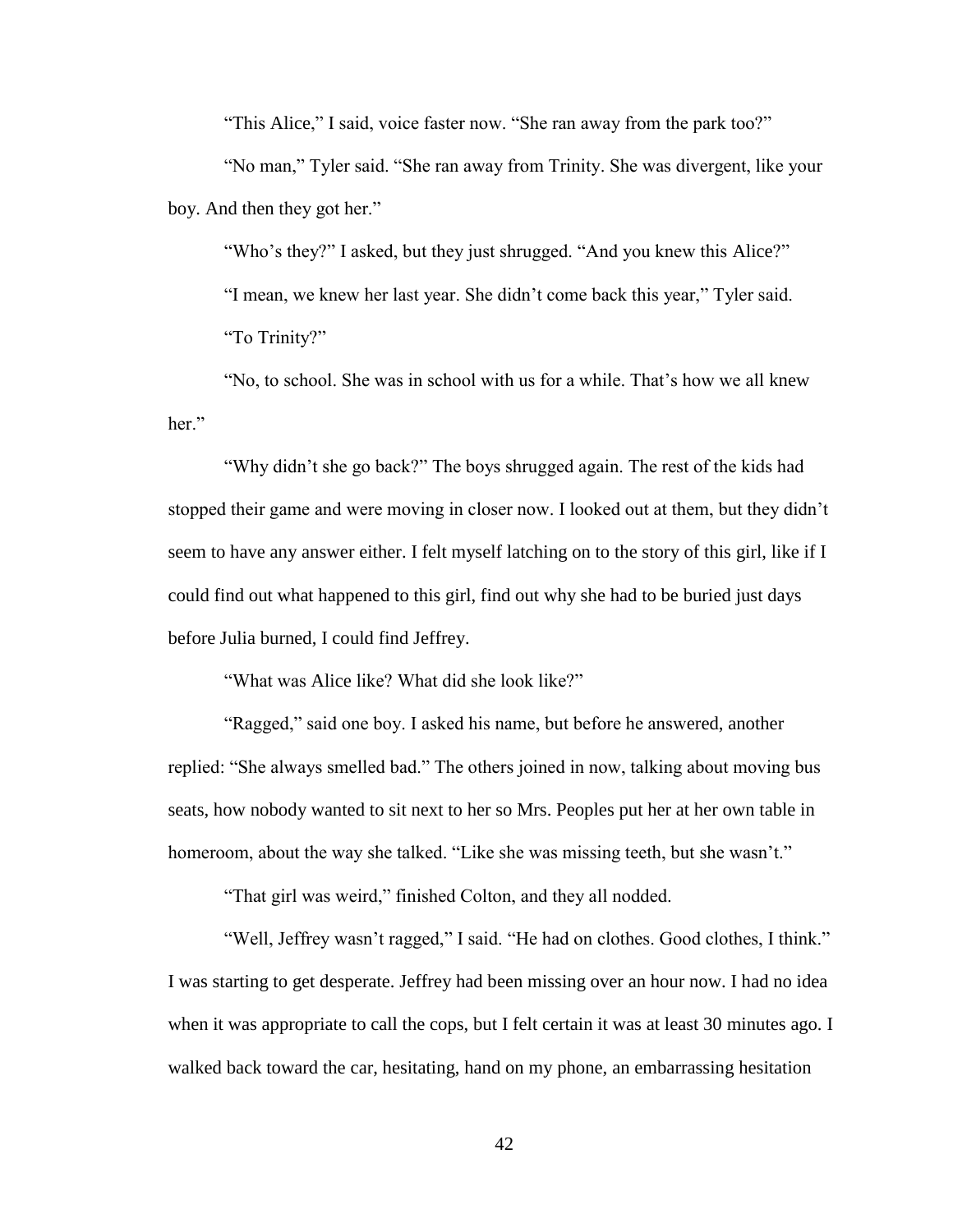keeping me from making the call. What if they yelled at me for waiting? I wasn't cut out for this.

The cops did not yell. They did call DCFS and report me for negligence, threaten me with charges of child endangerment, told me they couldn't issue an AMBER alert for a runaway boy last seen wearing light-up shoes with a peeling brontosaurus on the sides. Only abducted children, those in imminent danger, got AMBER alerts. It was all I could remember about his outfit. They grilled me for an hour about where I'd last seen him, what we'd been doing, what I said to make him run away. Whether I touched him or not, over and over again. Every time they asked I got more upset. It was only worse after barrages of "calm down, sir. We're trying to help."

They sent me home to wait for him or a phone call. Neither felt practical. I couldn't sit still. I kept imagining Jeffrey hiding behind the trees near Stephen's Creek, peeling back skin and waiting the hours away. I kept expecting an FBI van to pull up, for people to knock on my door and ask to listen in on any potential phone calls, but there was nothing of the sort. Jeffrey was a runaway, nothing more. They'd look for him as best they could. I should ask around and do the same. I made it until nightfall before I grabbed my keys and went hunting for him again.

The plywood door lifted off easily again. I set it aside and moved into the vacant house. The smell of decay filled the air, getting worse as I walked further in, stronger than the mildew I remembered from my last visit with Jeffrey. I pulled out my phone for a flashlight, held it up. I was in the living room again. I went toward the fireplace, but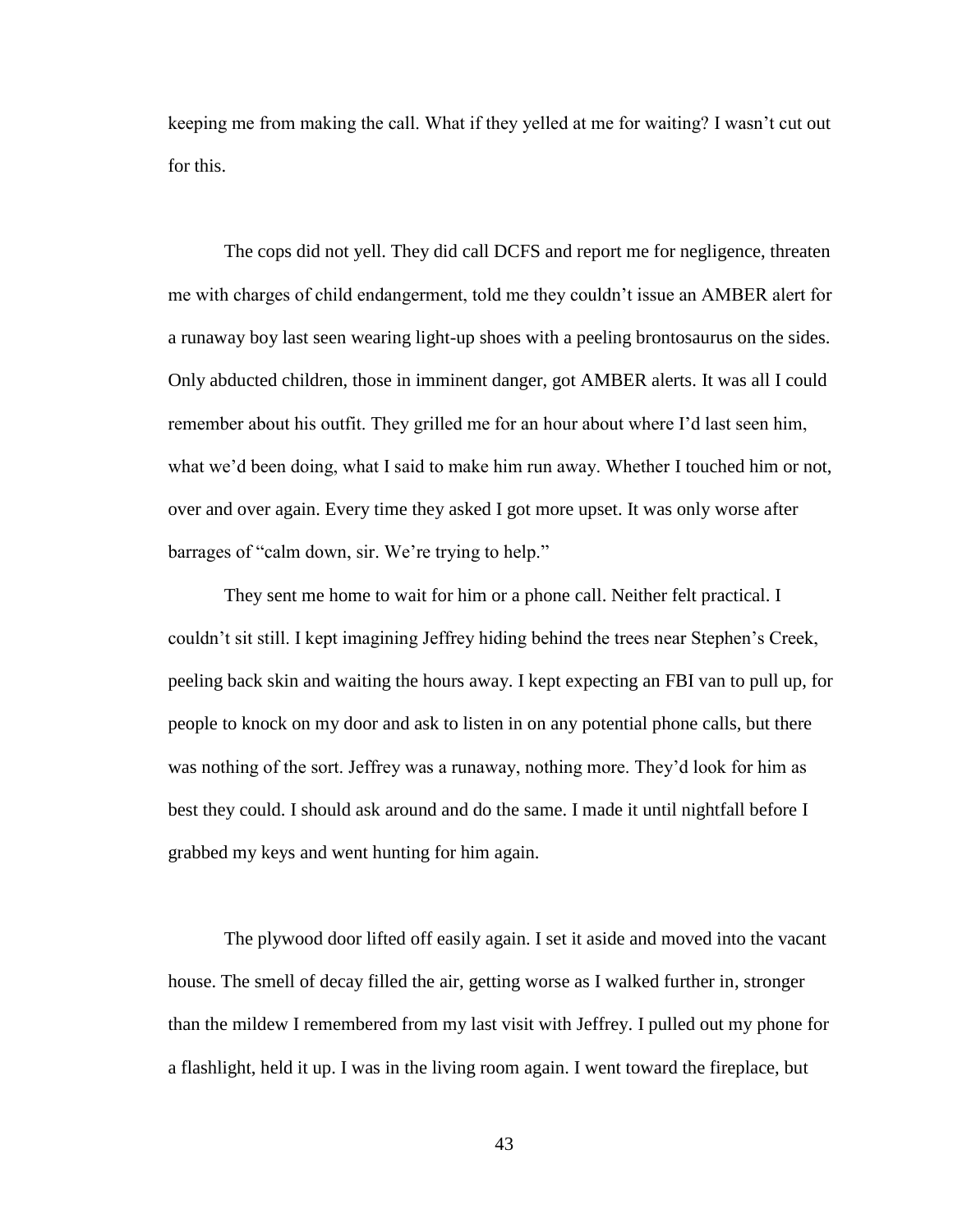there was no sign of the boy. I walked toward the rubble of the kitchen, and something caught my eye.

There was a trap in the center of the floor with a dead raccoon inside. Its body had a flat look to it, like it had deflated some since being captured. Its mouth was bloody, little teeth broken off in places where it tried to chew its way out of the cage. The floor was thick with dirt and soot, the walls blackened, peeling paint, fur stiff and matted. Only the cage was clean, metal catching the light and scattering. And not just the light from my phone. Another hole in the floor, like in the living room, only this one surrounded by pieces of skin, each one of them glowing.

An alarm sounded, an alarm I'd been waiting for without knowing it. A ten-yearold boy, missing since this afternoon, now feared abducted outside Roosevelt School Apartments. I left the decaying house, looked at a telephone pole surrounded with teddy bears, soaked down, dark with mildew. A vase with no flowers, just brown water, sat in the center. I didn't know what to do next. I went to the vase and emptied it out, set it back down amidst the bears. There was a picture above them, attached to the pole, but rain and time had stripped the color away, blended it together, until there was nothing left.

A cop drove by with lights on, then another. I watched them go up a hill, further into to town. I could feel the world looking with me, eyes turned toward Decatur once more.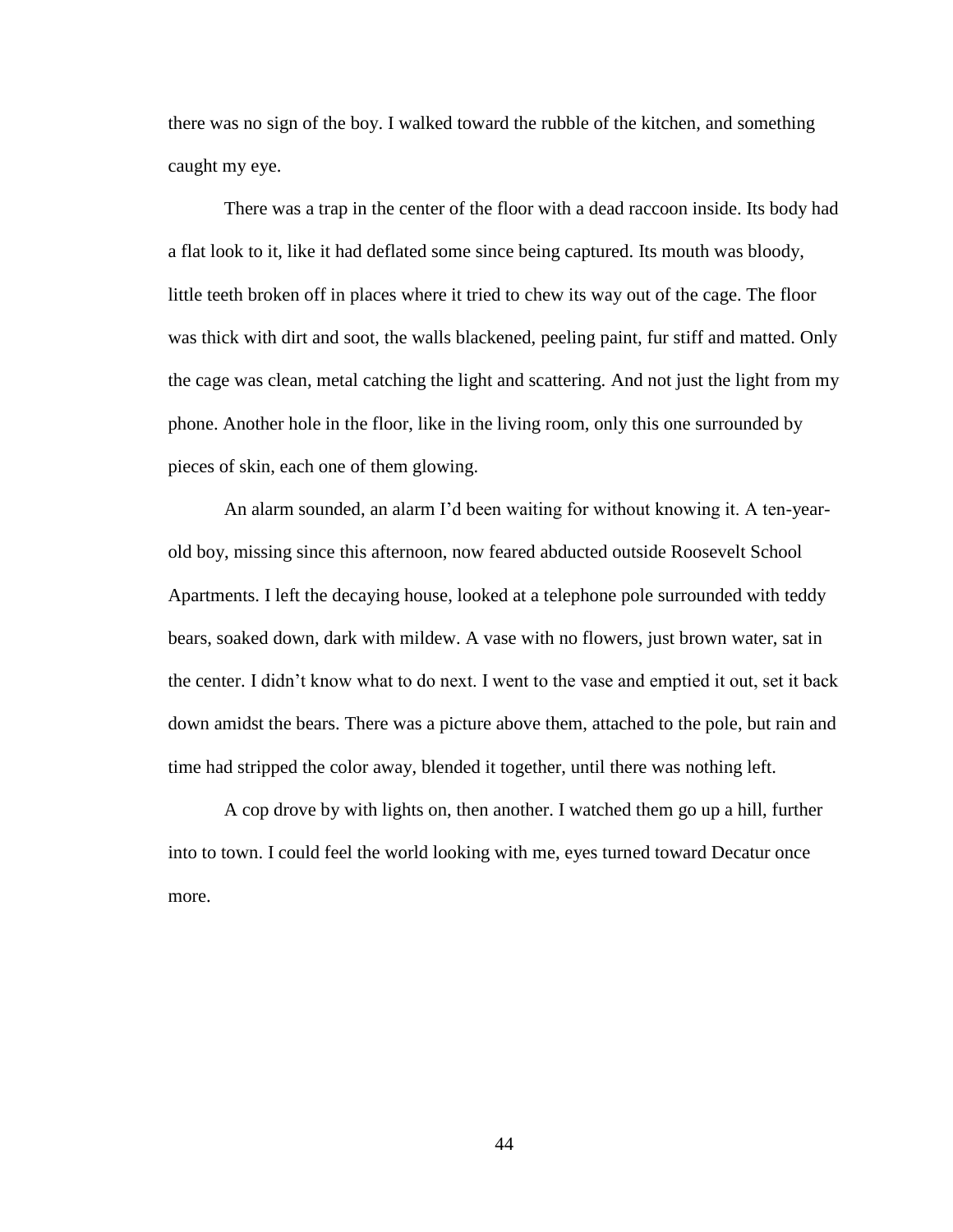#### Works Cited

<span id="page-51-0"></span>Berens, Michael J. "Reforms Promised but Group Homes Still Suffering from Problems." *Chicago Tribune*, 23 Feb 2018,

http://www.chicagotribune.com/news/watchdog/grouphomes/ct-met-group-homemurray-20180123-story.html.

Berens, Michael J. and Patricia Callahan. "Suffering in Secret: Illinois Hides Abuse and Neglect of Adults with Disabilities." *Chicago Tribune*, 21 Nov 2016, http://www.chicagotribune.com/news/watchdog/grouphomes/ct-group-homeinvestigations-cila-met-20161117-htmlstory.html.

Berens, Michael J. and Patricia Callahan. "Suffering in Secret: Flawed Investigations Ignore Victims of Neglect." *Chicago Tribune*, 21 Nov 2016, http://www.chicagotribune.com/news/watchdog/grouphomes/ct-illinois-grouphomes-cila-investigation-20161120-htmlstory.html

Berens, Michael J. and Patricia Callahan. "Suffering in Secret: An Auction of Adults with Disabilities Launched Illinois' Troubled Transition from Institutions to Group Homes." *Chicago Tribute*, 30 Dec 2016,

http://www.chicagotribune.com/news/watchdog/grouphomes/ct-group-homeinvestigations-cila-met-20161229-htmlstory.html.

Hosking, David L. "Critical Disability Theory." Lancaster University, 2-4 Sept 2008.

Pothier, Dianne and Richard Devlin. "Introduction: Toward a Critical Theory of Dis-citizenship." *Critical Disability Theory: Essays in Philosophy, Politics, Policy, and Law*. UBC Press, 2006. *Google Books*,